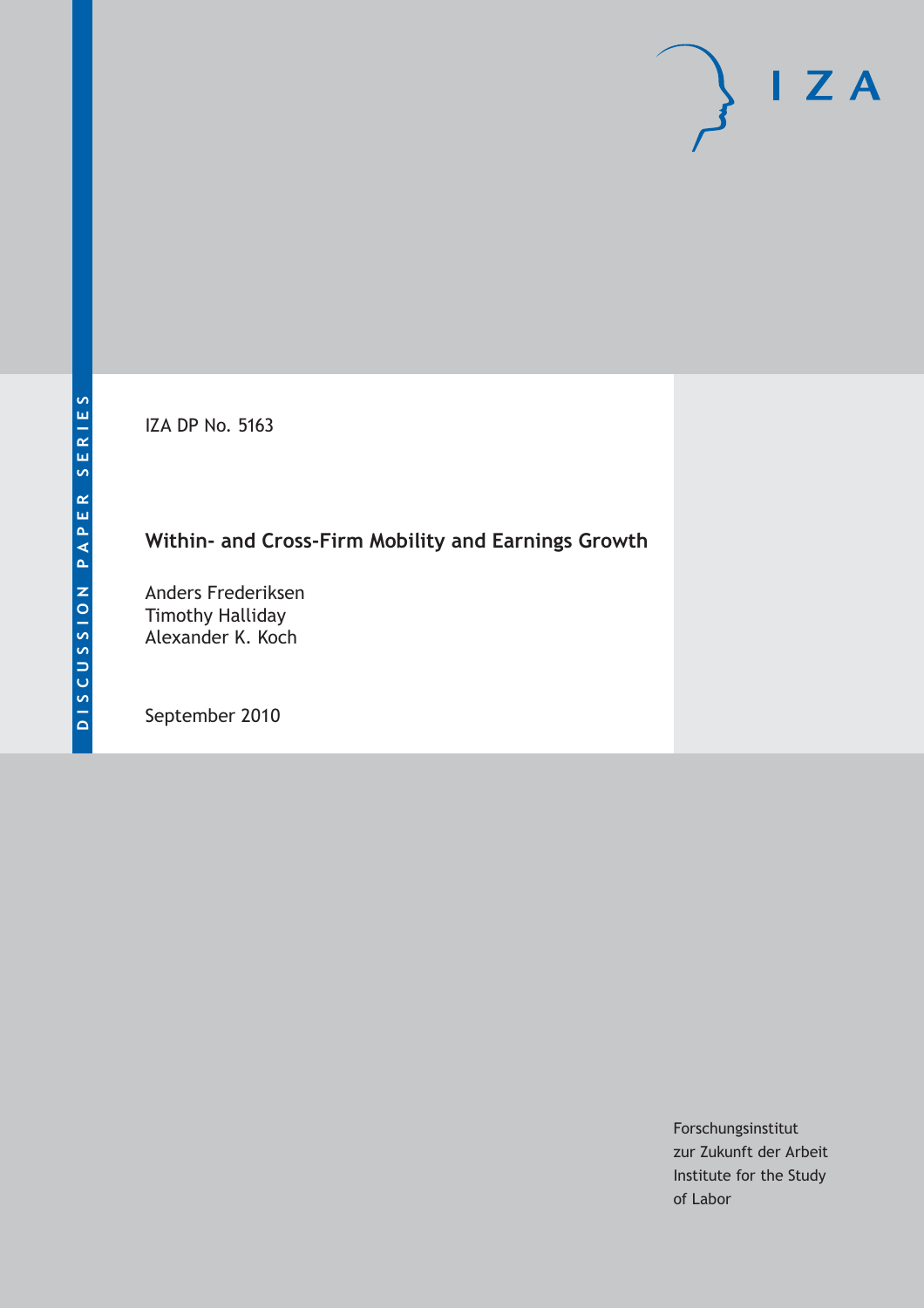# **Within- and Cross-Firm Mobility and Earnings Growth**

### **Anders Frederiksen**

*Aarhus School of Business, Aarhus University, CCP and IZA* 

#### **Timothy Halliday**

*University of Hawaii at Mānoa and IZA* 

### **Alexander K. Koch**

*Aarhus University, CCP and IZA* 

Discussion Paper No. 5163 September 2010

IZA

P.O. Box 7240 53072 Bonn **Germany** 

Phone: +49-228-3894-0 Fax: +49-228-3894-180 E-mail: iza@iza.org

Any opinions expressed here are those of the author(s) and not those of IZA. Research published in this series may include views on policy, but the institute itself takes no institutional policy positions.

The Institute for the Study of Labor (IZA) in Bonn is a local and virtual international research center and a place of communication between science, politics and business. IZA is an independent nonprofit organization supported by Deutsche Post Foundation. The center is associated with the University of Bonn and offers a stimulating research environment through its international network, workshops and conferences, data service, project support, research visits and doctoral program. IZA engages in (i) original and internationally competitive research in all fields of labor economics, (ii) development of policy concepts, and (iii) dissemination of research results and concepts to the interested public.

IZA Discussion Papers often represent preliminary work and are circulated to encourage discussion. Citation of such a paper should account for its provisional character. A revised version may be available directly from the author.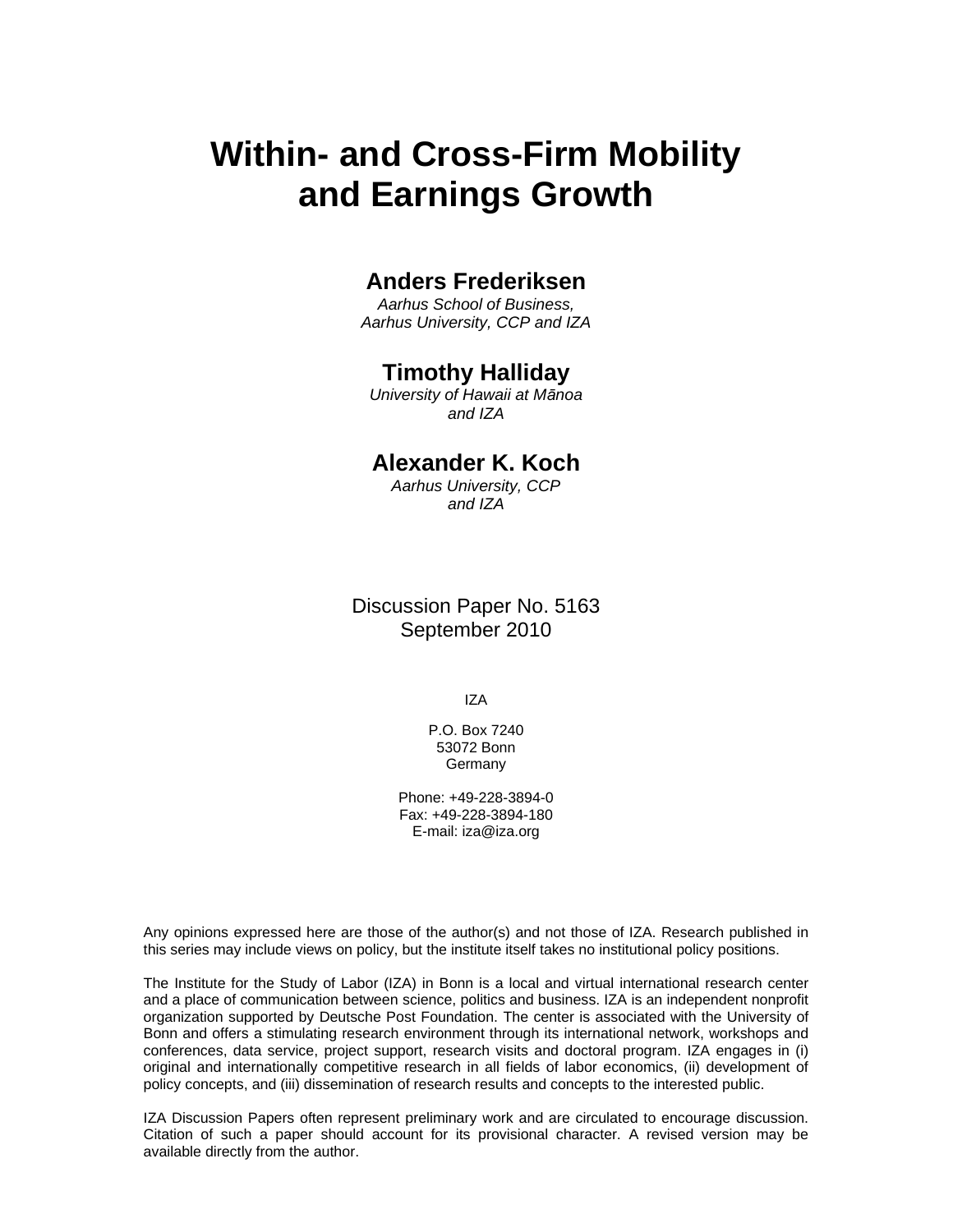IZA Discussion Paper No. 5163 September 2010

# **ABSTRACT**

### **Within- and Cross-Firm Mobility and Earnings Growth\***

While it is well established that both promotions within firms and mobility across firms lead to significant earnings progression, little is known about the interaction between these types of mobility. Exploiting a large Danish panel data set and controlling for unobserved individual heterogeneity, we show that cross-firm moves at the non-executive level provide sizeable short-run gains (similar to the effect of a promotion), consistent with the existing literature. These gains, however, appear modest when compared with the persistent impact on earnings growth of promotions (either within or across firms) and subsequent mobility at a higher hierarchy level.

#### **NON-TECHNICAL SUMMARY**

What is better for your salary – getting promoted or switching employers? A dataset from Denmark that follows the entire population over more than a decade allows us to address this question. We use a statistical procedure that accounts for the fact that people may differ at the individual level in their earnings capacities. Our findings suggest that moving to a new employer gives a similar boost to short-run earnings growth than a promotion to an executive-level job with the current employer. Jobs further up in the hierarchy, however, provide a steeper growth path for earnings. For longer-term earnings growth it therefore seems more important to move up in the hierarchy than to land jobs with other employers.

JEL Classification: C33, J6, M51

Keywords: earnings growth, promotions, dynamic panel data models, matched employer-employee data

Corresponding author:

-

Alexander K. Koch School of Economics and Management Aarhus University Building 1322 8000 Aarhus C Denmark E-mail: akoch@econ.au.dk

<sup>\*</sup> We thank Joseph Altonji, Martin Browning, Daniel Hamermesh, Tom Lemieux, Alec Levenson, Luigi Pistaferri, Valérie Smeets, Michael Svarer, and Rune Vejlin for helpful comments. Martin Juhl provided excellent research assistance. The authors are grateful to the Danish Social Science Research Council (FSE) for funding.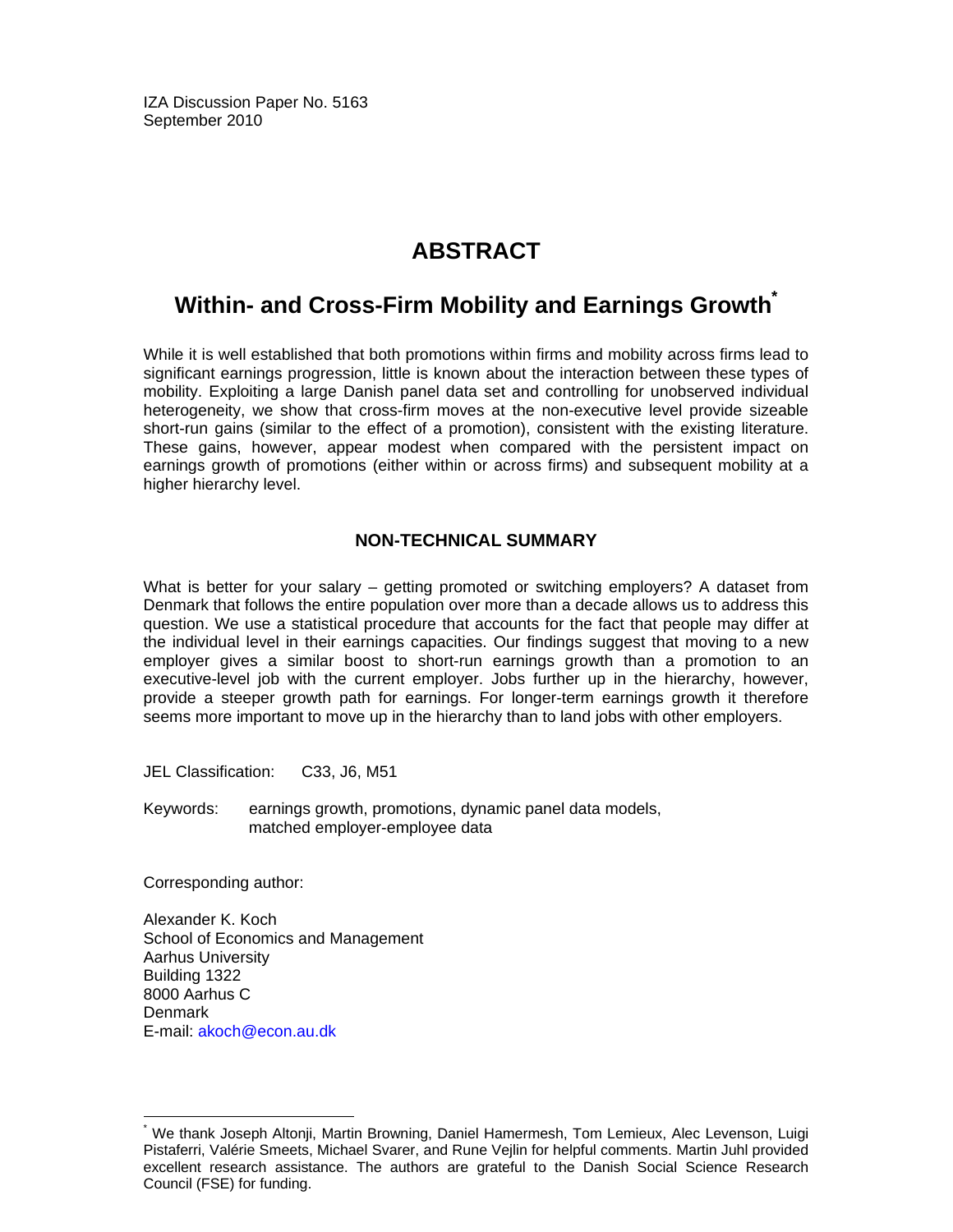## 1 Introduction

It is well established that mobility across firms is an important contributor to the growth in wages that employees experience over their career. Yet, using different data sets, the Personnel Economics literature also documents the importance of promotions for earnings progression. Little is known about the interaction between these types of mobility. This paper helps fill that gap by estimating the effects of within- and between-firm mobility on earnings growth in a joint framework. For this purpose we exploit a rich Danish panel data set that provides information both on employer-employee matches and on broad hierarchy levels. The impact of cross-firm mobility on earnings and earnings growth is the subject of a substantial literature. In an influential paper, Topel and Ward (1992) find that the wage increases employees experience when moving to new employers account for more than one third of the wage growth during the first decade of the working life of white men in the U.S.; a period during which labor force attachment is still tenuous.<sup>[1](#page-3-0)</sup> The role of position changes within firms is the subject of a different strand of the literature, mostly based on data covering individual firms or particular occupations. It shows that promotions are an important source of earnings growth.<sup>[2](#page-3-1)</sup> Baker, Gibbs and Holmström  $(1994a, 1994b)$ established that immediate wage increases at promotion account only for part of the average wage difference across hierarchy levels. This often-replicated finding suggests that much of the gain from promotions comes in the form of faster compensation growth at higher levels in the hierarchy.

To our knowledge, only two studies use the same data to estimate the effects of withinand between-firm mobility on earnings. McCue (1996) computes from average real wage changes in the PSID that around 10 percent of the wage growth that an individual experiences over the first decade in the labor market can be attributed to promotions. Around 24 percent of the 10-year wage growth is linked to cross-firm moves. Dias da Silva and Van der Klaauw (2010) use Portuguese matched employer-employee data and control for individual unobserved heterogeneity. They find substantial returns to promotions and cross-firm transitions, each of which provide an immediate wage increase of around 5 percent.

Our results show that it is important to allow for the additional detail that some crossfirm moves are in fact promotions or demotions, and that lateral moves occur at different hierarchy levels. Paying attention to these details helps clarify the relative contributions that different types of between-job mobility make to long-run earnings progression. In our data,

<span id="page-3-0"></span><sup>1</sup>Other contributions are, for example, Antel (1986, 1991), Altonji and Shakotko (1987), Altonji and Williams (2005), Bartel and Borjas (1981), Buchinsky et al. (2010), Dustmann and Meghir (2005), Keith and McWilliams (1999), Mincer (1986), and Topel (1991).

<span id="page-3-1"></span><sup>2</sup>For example, Belzil and Bognanno (2008), Booth, Francesconi and Frank (2003), Chiappori, Salanie and Valentin (1999), Dohmen et al. (2004), Gibbs and Hendricks (2004), Lazear (1992), Medoff and Abraham (1980, 1981), Seltzer and Merrett (2000) and Treble et al. (2001).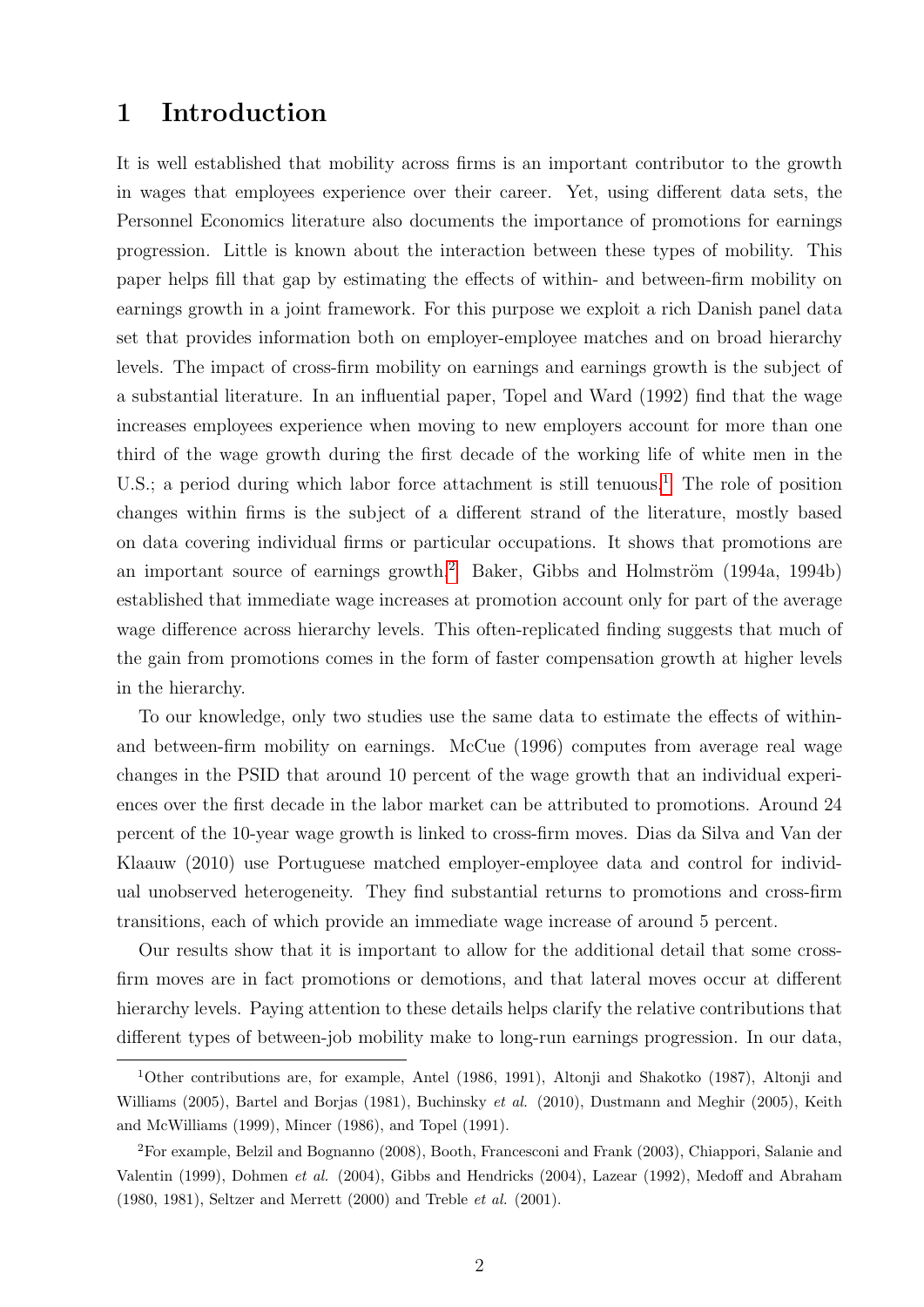cross-firm moves provide sizeable short-run gains. Switching employers at the non-executive level (which constitutes over 90 percent of our sample) is comparable to receiving a withinfirm promotion to an executive-level job. The one-off gain from a cross-firm move, however, is relatively modest in comparison with the persistent impact that promotions, either within or across firms, and subsequent mobility at the executive level have on earnings growth. If one uses our estimates to compute 10-year log growth rates for a university graduate who switches employers or receives a promotion early on in his or her career, 12-17 percent of total growth can be attributed to the promotion. Only 2-7 percent stem from the earnings gain that the employee experiences when switching employers. Furthermore, the returns to vertical transitions across firms exhibit an interaction effect: the short-run gain from a cross-firm promotion exceeds the sum of the premia for a (within-firm) promotion and a (lateral) cross-firm move, and this gain is only partly reversed for a cross-firm demotion.

The primary contribution of our paper thus is to help understand the role that interactions between cross-firm mobility and hierarchical transitions play for earnings growth, while at the same time accounting for unobserved individual heterogeneity. We use register-based linked employer-employee data from Denmark. Denmark has a flexible labor market with high cross-firm mobility, and is in these respects similar to the U.K. and the U.S. (for example, Jolivet et al. 2006). Our data allow us to trace employee mobility both within and between firms and provide information on compensation as well as a large set of background variables. In the spirit of the earnings dynamics literature,<sup>[3](#page-4-0)</sup> we analyze these data by employing econometric techniques that pay careful attention to the importance of permanent and transitory shocks to the income process.

Our results are based on male employees in the private-sector, who have stable labor force attachment. We replicate these findings for a comparable sample of female employees. While there is a gender wage gap, relative returns to mobility are remarkably similar for men and women. One may interpret this to mean that men and women face similar incentives to look for alternative employment or to compete for a promotion. But the likelihood of a cross-firm move or a promotion, which are the two types of flows associated with sizeable earnings gains, is lower for women. This implies that between-firm mobility and hierarchical transitions, despite similar relative returns for men and women conditional on a move, tend to increase gender differences in earnings.

The paper is organized as follows. Next, we describe the data and then lay out our econometric strategy in Section [3.](#page-7-0) Section [4](#page-10-0) contains the results on mobility and income growth. Section [5](#page-16-0) follows up with robustness checks and Section [6](#page-18-0) concludes the paper.

<span id="page-4-0"></span><sup>&</sup>lt;sup>3</sup>For example, Abowd and Card (1989), Altonji et al. (2009), Baker (1997), Browning et al. (2006), Lillard and Weiss (1979), Lillard and Willis (1978), MaCurdy (1982), Meghir and Pistaferri (2004).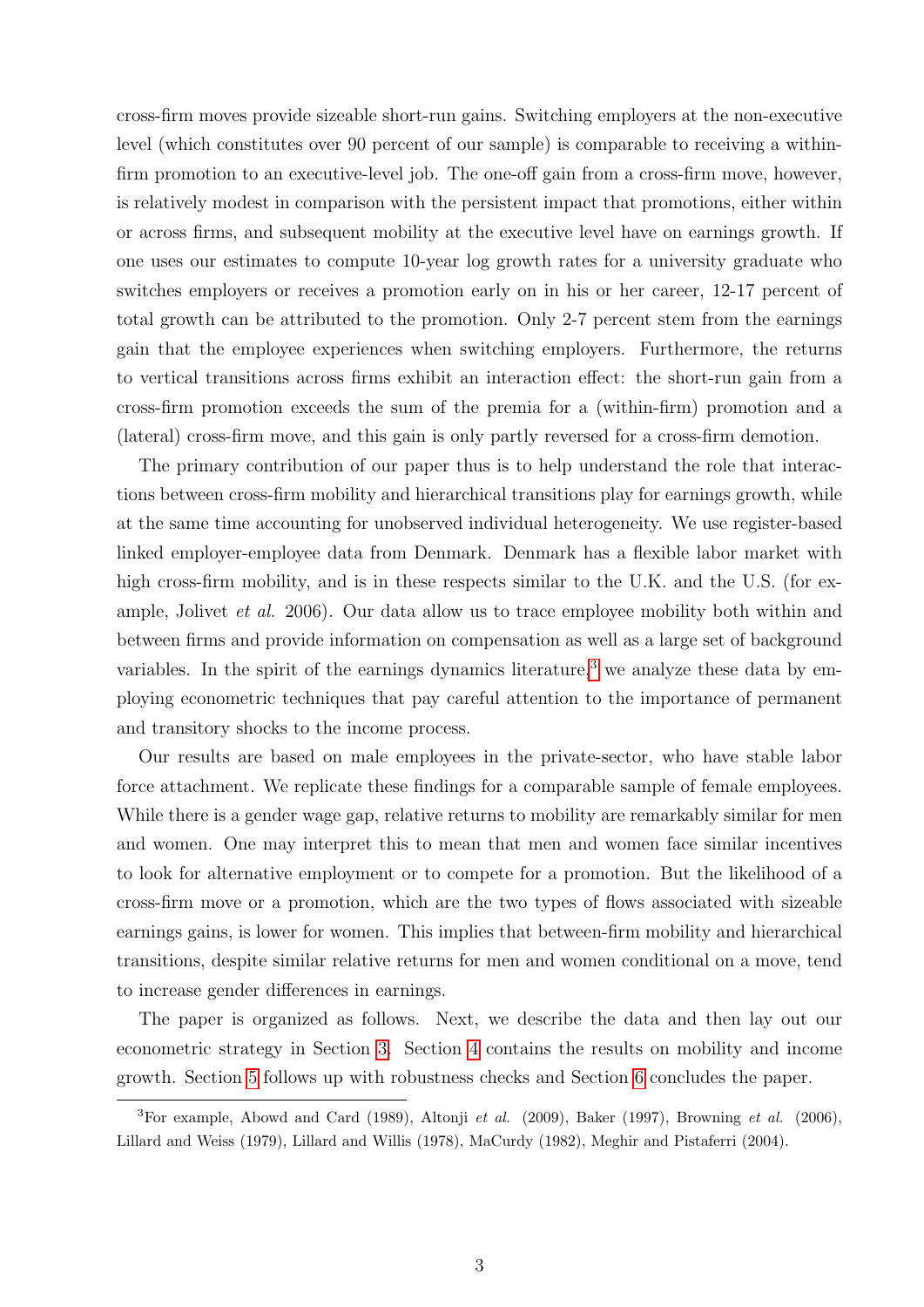### 2 The Data

Our study uses register-based information on all establishments and residents in Denmark from Statistics Denmark's Integrated Database for Labor Market Research (IDA).[4](#page-5-0) The data base provides detailed information on mobility across firms: unique identifiers allow us to follow individuals and establishments over time (matches are recorded once a year in November). Further, the data permit us to construct a measure of hierarchical placement. Using the first digit of the Danish International Standard Classification of Occupations (DISCO) codes, we can distinguish "executives" – employees who manage organizations or departments (major group 1, comprising corporate managers and general managers) – from "non-executives" (subsuming all other major groups).<sup>[5](#page-5-1)</sup> Our hierarchical placement variable has the advantage of providing a clean measure of an employee's promotion that involves an actual change in position. Such a shift in the employee's production technology is central to prominent theoretical models of wage and promotion dynamics (for example, Bernhardt 1995, Gibbons and Waldman 1999, 2006). Furthermore, our measure has a consistent interpretation across the wide spectrum of firms covered by our data. This helps us avoid some of the problems encountered with promotion measures based on organizational charts, occupational classifications, and self-reports from employees or employers. Their firm- or industry-specific nature complicates comparisons. First, members of an organization often do not perceive as a promotion what the classification identifies as a change in hierarchical level. Dias da Silva and Van der Klaauw (2010), for instance, report that more than 70 percent of all moves classified as a change in hierarchical level in their data are not considered to be a promotion by the employer. Second, it is hard to distinguish self-reported promotions that involve no position change from other elements of pay-for-performance. For example, 40-50 percent of self- or employer-reported promotions involve no change in job description in Pergamit and Veum (1999) and Dias da Silva and Van der Klaauw (2010).[6](#page-5-2)

Our aim is to shed light on how mobility affects earnings growth for those with stable employment. Therefore we analyze earnings patterns for core employees in private-sector establishments. Specifically, we follow employees who were continuously in full-time employment between 1994 and 2005 in private sector establishments with at least 25 employees, and who were between 30 and 45 years of age at the start of the panel in 1994.[7](#page-5-3) With this

<span id="page-5-0"></span><sup>&</sup>lt;sup>4</sup>The Danish name for the database is *Integreret Database for Arbeidsmarkedsforskning (IDA)*. It is documented at http://www.dst.dk/TilSalg/Forskningsservice/Databaser/IDA.aspx.

<span id="page-5-1"></span> ${}^{5}$ The DISCO codes follow the international definitions from the International Labor Organization (ILO), documented at http://www.ilo.org/public/english/bureau/stat/isco/.

<span id="page-5-2"></span> $6$ Pergamit and Veum (1999) exploit questions about promotion receipt in the 1990 wave of the National Longitudinal Survey of Youth. Dias da Silva and Van der Klaauw (2010) use employer-reported promotions in the Portuguese Quadros de Pessoal.

<span id="page-5-3"></span><sup>7</sup>While we know employment status from social security records on a monthly basis, employer-employee matches are recorded only once a year in November. So shorter employment periods (and associated flows),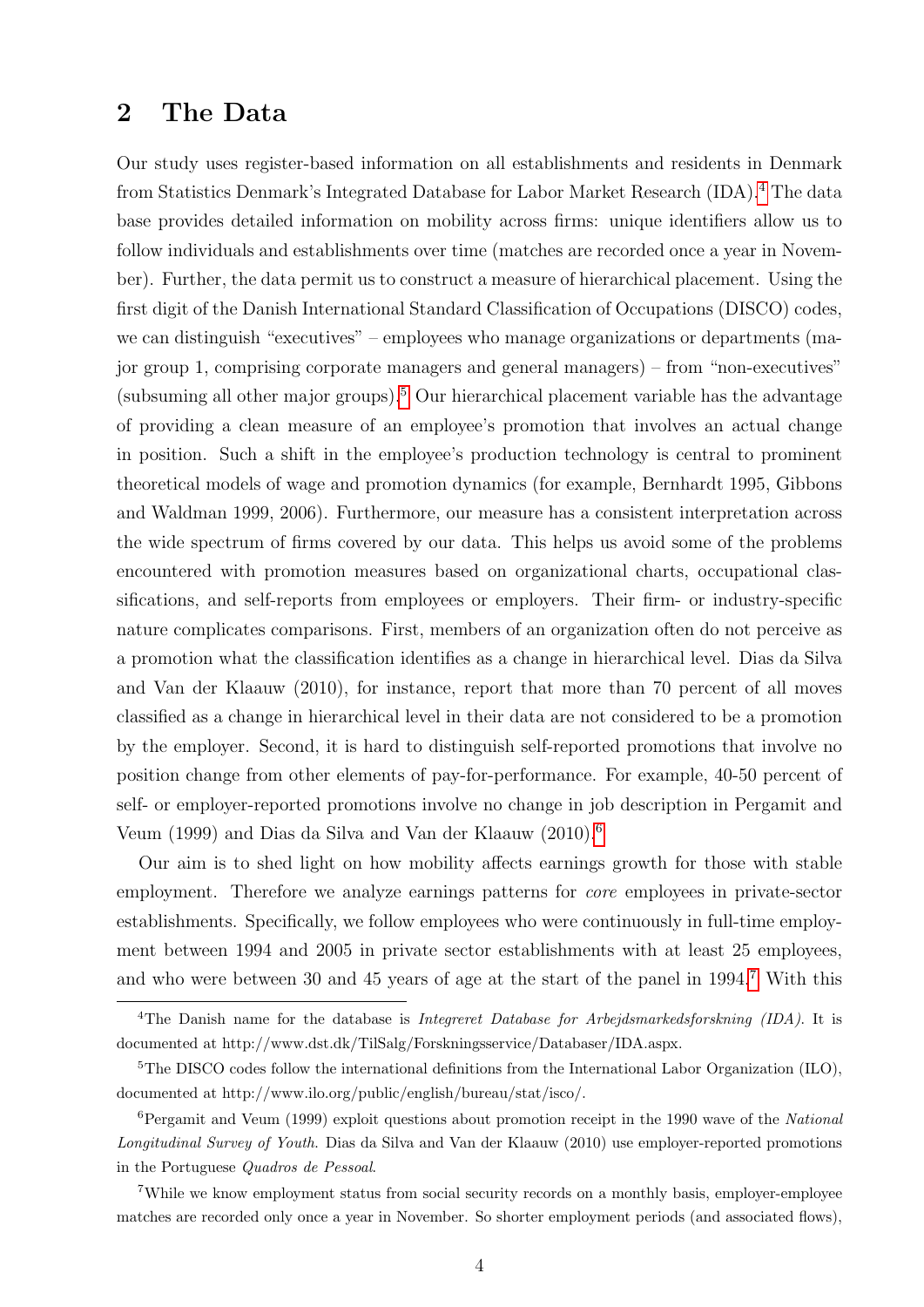selection, the age range in the panel is 30 to 56 years, so education and retirement choices play no significant role. Our earnings measure is annual labor income (comprising both base pay and variable pay components) converted to year-2000 prices using Statistics Denmark's consumer price index.

We analyze separate samples for men and women, each giving a balanced panel where every individual has a complete 11-year employment history. Table [1](#page-23-0) presents descriptive statistics. The male sample consists of 58,860 unique individuals with 706,320 personyear observations, and the female sample consists of 26,506 unique individuals with 318,072 person-year observations. At the start of the panel, the average employee in both samples is 38 years old. Some noticeable gender differences emerge: men work in smaller firms than women, tend to be more educated than women, and earn about 30 percent more than women. The average man earns DKK 340,367 (in year-2000 prices, corresponding to around 41,000 U.S. dollars); the average woman earns DKK 262,310 (around 31,000 U.S. dollars).

The flows in this paper are based on a comparison for each person of their primary employment relationships in November of consecutive years, when employer-employee matches are recorded. Table [2](#page-24-0) shows the patterns for all the eight different types of cross-firm and within-firm moves.

Ninety-three percent of all employees in the male sample are in the non-executive layer. Most remain at that level, with 87 percent of them staying with the same firm  $(s \text{tayer})$  and 11 percent moving laterally between firms (CF). A bit more than 1 percent are promoted to the executive layer within the same firm  $(PWF)$ ; promotions across firm boundaries  $(PCF)$ account for 0.3 percent. Similarly, executives (who make up 7 percent of male employees) typically remain in that level; but there is less persistence than for non-executives: 78 percent stay with the same firm  $(ExecStage)$  and 8 percent move laterally across firms  $(ExecCF)$ . Almost 12 percent of executives are demoted to non-executive positions within the firm (DWF) and slightly less than 3 percent cross firm boundaries and continue at the nonexecutive level (DCF). Downward moves hence are not uncommon; but promotions (both within- and cross-firm) are about 1.3 times more frequent than demotions. Our data thus add to a number of studies which show that demotions are by no means exceptional, including Belzil and Bognanno's (2008) study of U.S. executives (with a promotions/demotions ratio of 1.1 or 5.1, depending on the definition of hierarchical levels), Lluis's (2005) analysis of German household panel data (ratio 2.6 or 1.1 after a wage-growth-based reclassification), Hamilton and MacKinnon's (2001) study of the Canadian Pacific Railway (ratio 1.7), and Seltzer and Merrett's (2000) work on the 19th-century Union Bank of Australia (ratio 2.1). Women are slightly less likely to make cross-firm moves than men (10 percent vs. 11

for instance lasting from March to September of a particular year, cannot be picked up with our data. Given our focus on core employees with continuous employment histories, however, this does not seem problematic for our purposes.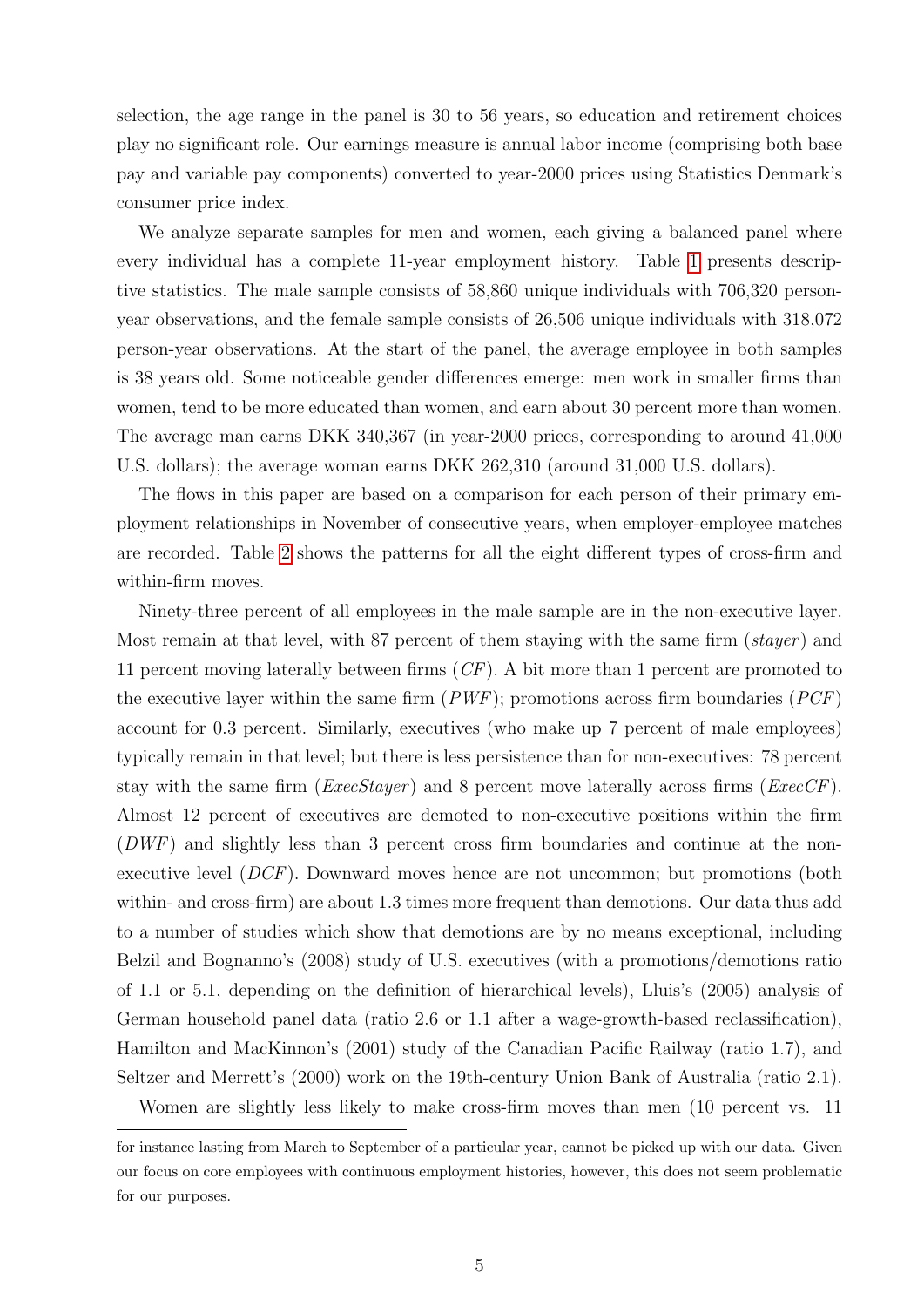percent for men). Only 2.3 percent are employed at the executive level (vs. 7.3 percent for men). This is in part explained by a lower probability of promotion (0.5 percent vs. 1.5 percent for men) and a higher probability of demotion (17 percent vs. 15 percent for men).

Overall, the cross-firm mobility patterns are similar to those reported by McCue (1996) for the U.S. (men 11 percent/women 12 percent; using the PSID 1976-88), and higher than those reported by Lluis (2005) for Germany (6 percent both for men and women; GSOEP 1985- 96). Indeed, in a cross-country comparison by Jolivet *et al.* (2006) based on the European Community Household Panel (1994-2001) and the PSID (1993-96), Denmark belongs to the group with high job-to-job transition rates (15-20 percent over a three-year window) along with Ireland, the U.K. and the U.S. The middle range is covered by Germany and the Netherlands, whereas rates well below 10 percent are found in Belgium, France, Italy, Portugal, and Spain.<sup>[8](#page-7-1)</sup> In the previously mentioned study by Dias da Silva and Van der Klaauw (2010) that uses Portuguese data, fewer than 20 percent of those in the sample have more than 9 years of schooling and their average annual earnings are approximately 9,000 U.S. dollars (in year-2000 prices). In comparison, in our sample around 80 percent have more than the 9 years of compulsory schooling and average annual earnings are around 30,000 U.S. dollars (in year-2000 prices). Our data thus come from a more flexible labor market with a much more highly educated labor force and higher income levels, which in these respects is more similar to labor markets in the U.K. and the U.S.

# <span id="page-7-0"></span>3 The Econometric Strategy

#### 3.1 The Empirical Model

Given earnings  $C_{i,t}$  for individual i at date t, log earnings growth is modeled as

<span id="page-7-2"></span>
$$
\Delta \ln(C_{i,t}) \equiv \ln(C_{i,t}) - \ln(C_{i,t-1}) = \alpha_i + \sum_{j=1}^{J} \mu_j M_{j,i,t} + X'_{i,t} \beta + u_{i,t}.
$$
 (1)

The right-hand side of equation [\(1\)](#page-7-2) consists of a fixed effect  $(\alpha_i)$ , J mobility dummies  $M_{j,i,t}$ , a vector of control variables  $(X_{i,t})$ , and a residual  $(u_{i,t})$ . The mobility dummies correspond to the flows  $CF$ ,  $PWF$ ,  $PCF$ ,  $ExecStayer$ ,  $ExecCF$ ,  $DWF$ ,  $DCF$  presented above. The reference group is  $Stayer$  – non-executive employees staying at that level in the same firm. Our control variables include a quadratic in age as well as education, sector, and year fixed effects.

There are three important econometric issues that must be addressed. The first is the covariance structure of the residual. The second is the econometric treatment of mobility.

<span id="page-7-1"></span><sup>8</sup>For further details on job-to-job mobility in Denmark see Frederiksen (2008). Other studies investigating issues related to mobility and earnings using Danish registry data are Aagard et al. (2009), Bagger et al. (2009), and Smeets (2006).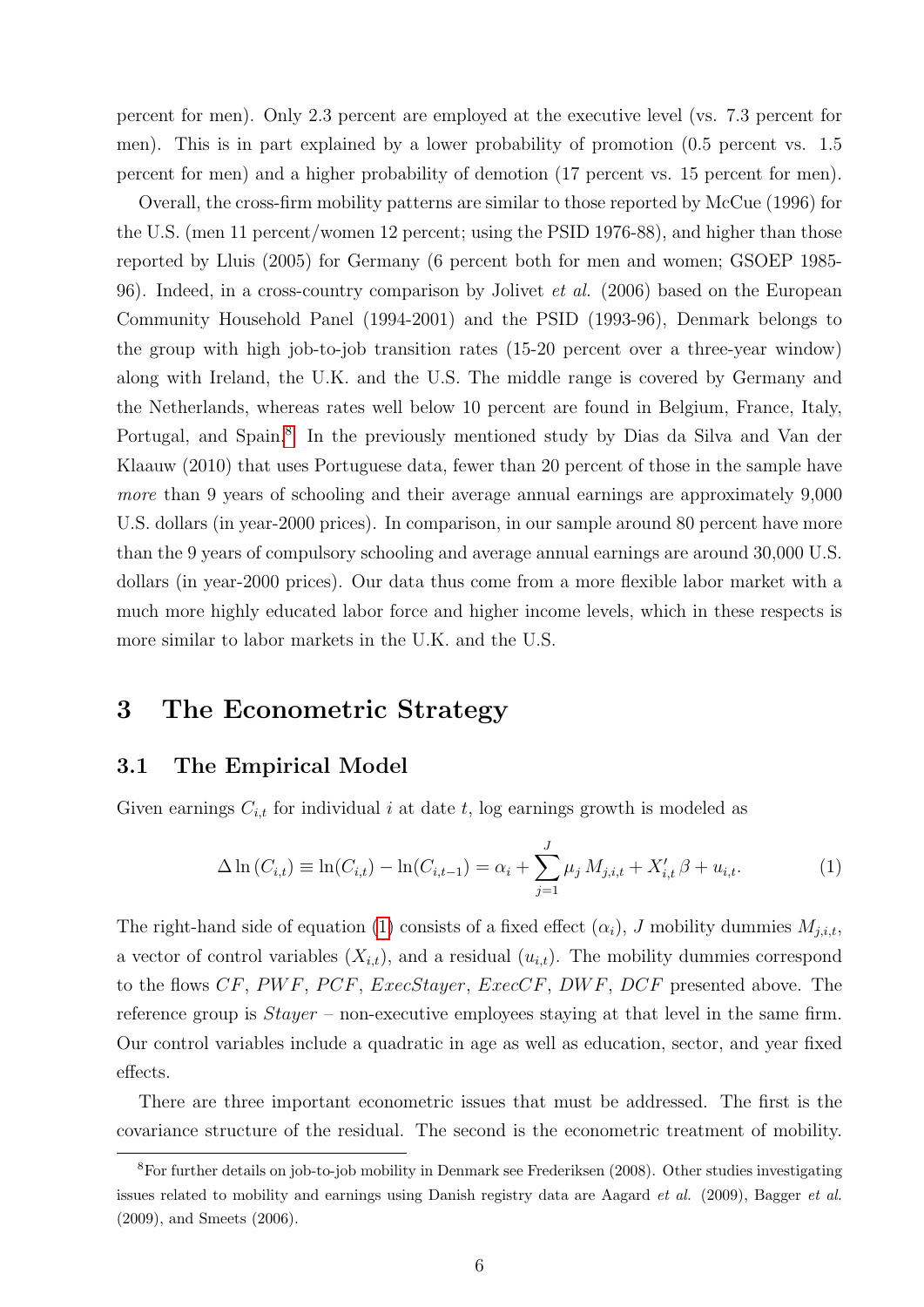The third is the possibility of a fixed effect in earnings growth.

#### The covariance structure of the residual

The covariance structure of the residual in equation [\(1\)](#page-7-2) warrants attention as it will contain both permanent and transitory components. Accordingly, we have that

$$
u_{i,t} = v_{i,t} + \Delta \varepsilon_{i,t},
$$

where  $v_{i,t}$  is an *iid* permanent income shock and  $\varepsilon_{i,t}$  is a transitory shock that follows an  $MA(q)$  process. This implies that  $u_{i,t}$  will have non-zero autocorrelations up to order  $q + 1$ . Studies of individual earnings dynamics typically find a low-order MA structure, suggesting that q should be around 2 (for example, Abowd and Card 1989 and Meghir and Pistaferri 2004).

To purge the model of serial correlation in the residual, we project  $\Delta \varepsilon_{i,t}$  onto lagged earnings growth:

$$
\Delta \varepsilon_{i,t} = \sum_{s=1}^{S} \gamma_s \Delta \ln \left( C_{i,t-s} \right) + \xi_{i,t}.
$$

Substituting, we obtain

<span id="page-8-1"></span>
$$
\Delta \ln(C_{i,t}) = \alpha_i + \sum_{s=1}^{S} \gamma_s \Delta \ln(C_{i,t-s}) + \sum_{j=1}^{J} \mu_j M_{j,i,t} + X'_{i,t} \beta + e_{i,t},
$$
\n(2)

where  $e_{i,t} \equiv \xi_{i,t} + v_{i,t}$ . The parameters  $\gamma_s$  reflect the correlation between lagged earnings growth and transitory earnings shocks.<sup>[9](#page-8-0)</sup> The lag length S is chosen so that the  $e_{i,t}$  exhibit no serial correlation. In this sense, our specification is consistent with Abowd and Card (1989), Topel and Ward (1992), and Meghir and Pistaferri (2004), who model earnings as an ARMA process with a unit root.

While the inclusion of lagged earnings growth in equation [\(2\)](#page-8-1) serves the purpose of eliminating serial correlation in  $u_{i,t}$ , it also lends itself to a structural interpretation. Specifically, it implies that the premium associated with a given type of mobility, captured by  $\mu_j$ , will affect the dynamics of future earnings. Without the  $\gamma_s \Delta \ln(C_{i,t-s})$  terms, mobility would behave exactly like a permanent innovation to earnings. But theories of hierarchical assignment suggest that matters are more complicated. Consider, for example a promotion. If performance is the sum of both permanent and transitory components, a promotion may occur because of a high permanent component or because of a lucky draw for the transitory component. Those who meet the promotion standard hence are a selected sample, in that they have above-average expected transitory components. Because of regression to the mean in the transitory component, post-promotion output will decline on average (Lazear 2004).

<span id="page-8-0"></span><sup>&</sup>lt;sup>9</sup>Note that the permanent shock,  $v_{i,t}$ , will be uncorrelated with the lagged mobility variables embedded in lagged earnings growth because of a predeterminedness assumption that we invoke below in this section.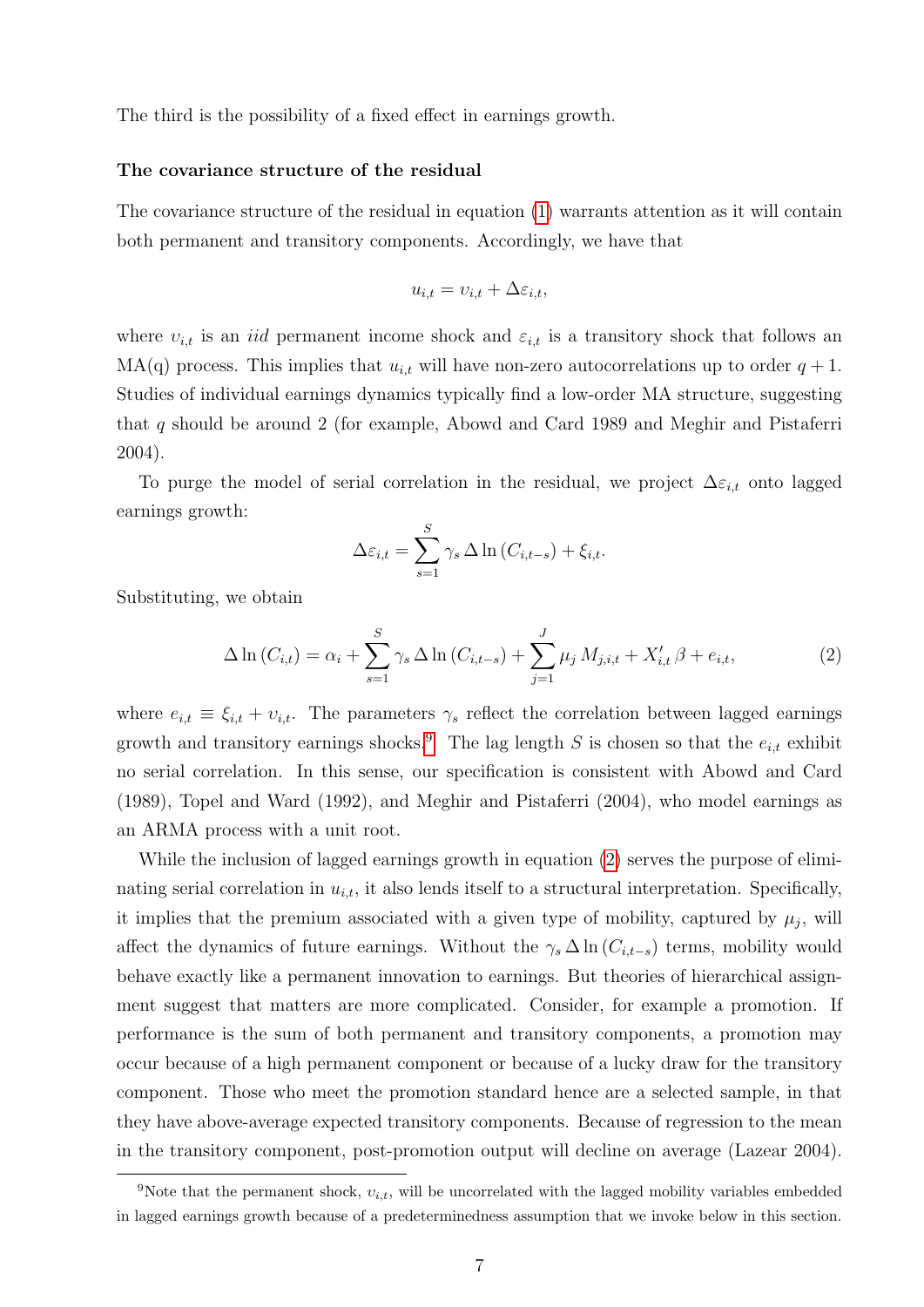To the extent that bonus pay (which is a component of  $C_{i,t}$  in our data) reflects this, there will be some degree of mean reversion in the earnings process. This would be captured by negative coefficients on lagged earnings growth in equation [\(2\)](#page-8-1). In that case, it would also be incorrect to interpret the premium embedded in  $\mu_j$  as a permanent innovation to earnings. We explicitly take these dynamic effects into consideration below when interpreting the consequences of mobility.

#### The econometric treatment of mobility

We impose the following moment conditions

$$
E[e_{i,t} M_{j,i,s}] = 0 \text{ for } t \ge s \text{ and } \forall j.
$$

These conditions amount to assuming that mobility is predetermined, as the residual in equation [\(2\)](#page-8-1) at time t is orthogonal to all mobility dated t and prior. This implies that the permanent income innovation embedded in  $e_{i,t}$  is allowed to affect mobility at  $t+1$  and beyond. As discussed in Arellano and Honoré (2001), our predeterminedness assumption restricts the serial correlation in  $e_{i,t}$ . This further emphasizes the importance of choosing the lag length S so that the residuals are serially uncorrelated. In other words, if we did not include enough lags of earnings growth to remove the serial correlation stemming from the transitory shocks in equation [\(2\)](#page-8-1), OLS would be inconsistent.

With our econometric treatment of mobility we follow important previous contributions in this literature (for example, Topel and Ward 1992). While our procedure does control for unobserved individual heterogeneity, the predeterminedness assumption is not innocuous. It is, however, the best assumption we can invoke, given our aim to distinguish whether withinor across-firm flows are upward, downward, or lateral moves in the hierarchy. (And our results show that this attention to detail is indeed crucial for a better understanding of the returns to cross-firm mobility.) Invoking an endogeneity assumption in the spirit of the dynamic panel literature – which would use lagged mobility as instruments for contemporaneous mobility – is not a viable alternative: in our case, lagged variables do not provide strong instruments because the number of flows we consider and the nature of our hierarchical placement measure limit the amount of variation in these variables. Alternative IV strategies, that look for exogenous events such as plant closures, are not viable either – we simply do not have valid and strong instruments at hand for all eight types of mobility that we consider.

#### Is there a fixed effect in earnings growth?

Our choice of estimation method depends on whether we need to account for a fixed effect in earnings growth or not. In the presence of a fixed effect (i.e.,  $Var(\alpha_i) > 0$ ), we need to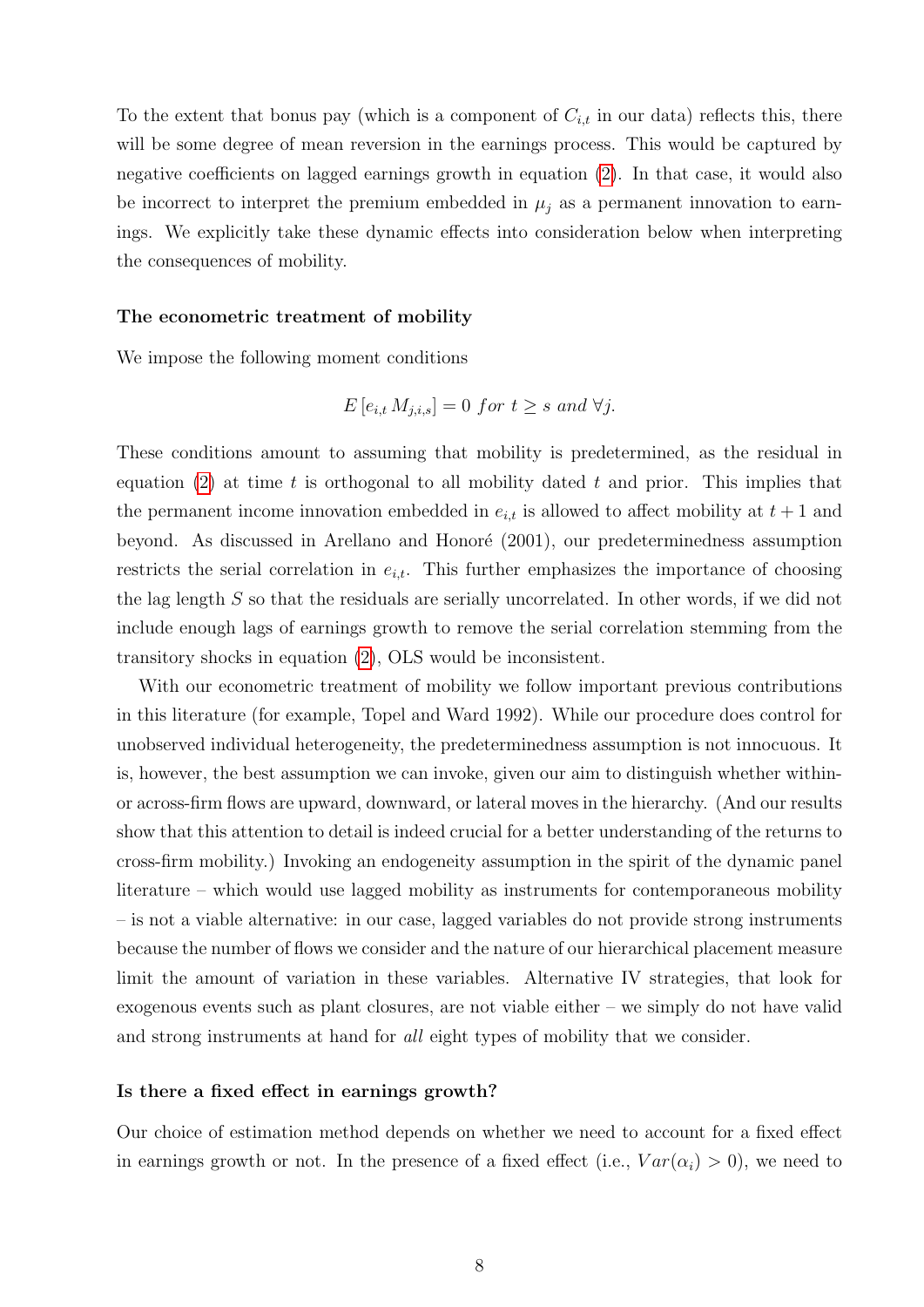work with the model in first differences:

<span id="page-10-2"></span>
$$
\Delta\Delta\ln(C_{i,t}) = \sum_{s=1}^{S} \gamma_s \Delta\Delta\ln(C_{i,t-s}) + \sum_{j=1}^{J} \mu_j \Delta M_{j,i,t} + \Delta X'_{i,t}\beta + \Delta e_{i,t}.
$$
 (3)

The double difference of log earnings then serves as the dependent variable and one can use the level of the mobility variables dated  $t-1$  and earlier as instruments for  $\Delta M_{j,i,t}$  in a GMM estimation (see Arellano and Bond 1991). For instance, Belzil and Bognanno (2008) use this procedure. If, however,  $Var(\alpha_i) = 0$  one can directly estimate equation [\(2\)](#page-8-1) using OLS. Note that if  $Var(\alpha_i) > 0$ , earnings growth will exhibit non-zero autocorrelations at arbitrarily long leads and lags. A test for this will guide our choice of empirical model.

#### <span id="page-10-3"></span>3.2 Specification Tests

The initial step in our analysis is to select between a GMM procedure à la Arellano and Bond (1991) and using OLS. As discussed above, our choice will be guided by a test whether or not  $Var(\alpha_i) > 0$ . Employing a procedure common in the earnings dynamics literature, our test is based on the autocorrelations of earnings growth (for example, Abowd and Card 1989 and Meghir and Pistaferri 2004). In the presence of a fixed effect in earnings growth, autocorrelations should be positive and significant at all leads and lags.

Table [3](#page-24-1) reports autocovariances along with their bootstrapped standard errors and shows significant autocorrelations up to order 2. This suggests that there is no fixed effect in earnings growth and that we can directly estimate equation [\(2\)](#page-8-1) under the assumption that the transitory earnings shocks are  $MA(1).^{10}$  $MA(1).^{10}$  $MA(1).^{10}$ 

A caveat is that the test for the absence of a fixed effect in earnings growth in Table [3](#page-24-1) can have low power. Baker (1997) illustrates this with an extract from the PSID that has approximately 500 individuals. But since we have over 58,000 individuals we do not believe that this is an issue in our sample. To explore the robustness of our findings we nevertheless also estimate specification [\(3\)](#page-10-2) using GMM (see Section [5.3\)](#page-17-0). In addition, our balanced panel structure helps us avoid another potential problem that studies with panel data face: in unbalanced panels higher-order covariances are estimated with less data than lower-order ones, which can result in a failure to reject a false null of a zero autocovariance at high orders.

### <span id="page-10-0"></span>4 Mobility and Earnings Growth: Estimation Results

#### 4.1 Preliminaries

As a matter of data description, let us start with OLS estimation of the model in equation [\(1\)](#page-7-2). Note that this model does not properly account for the covariance structure of earnings

<span id="page-10-1"></span><sup>10</sup>Results are robust to assuming an MA process of higher order (available from the authors).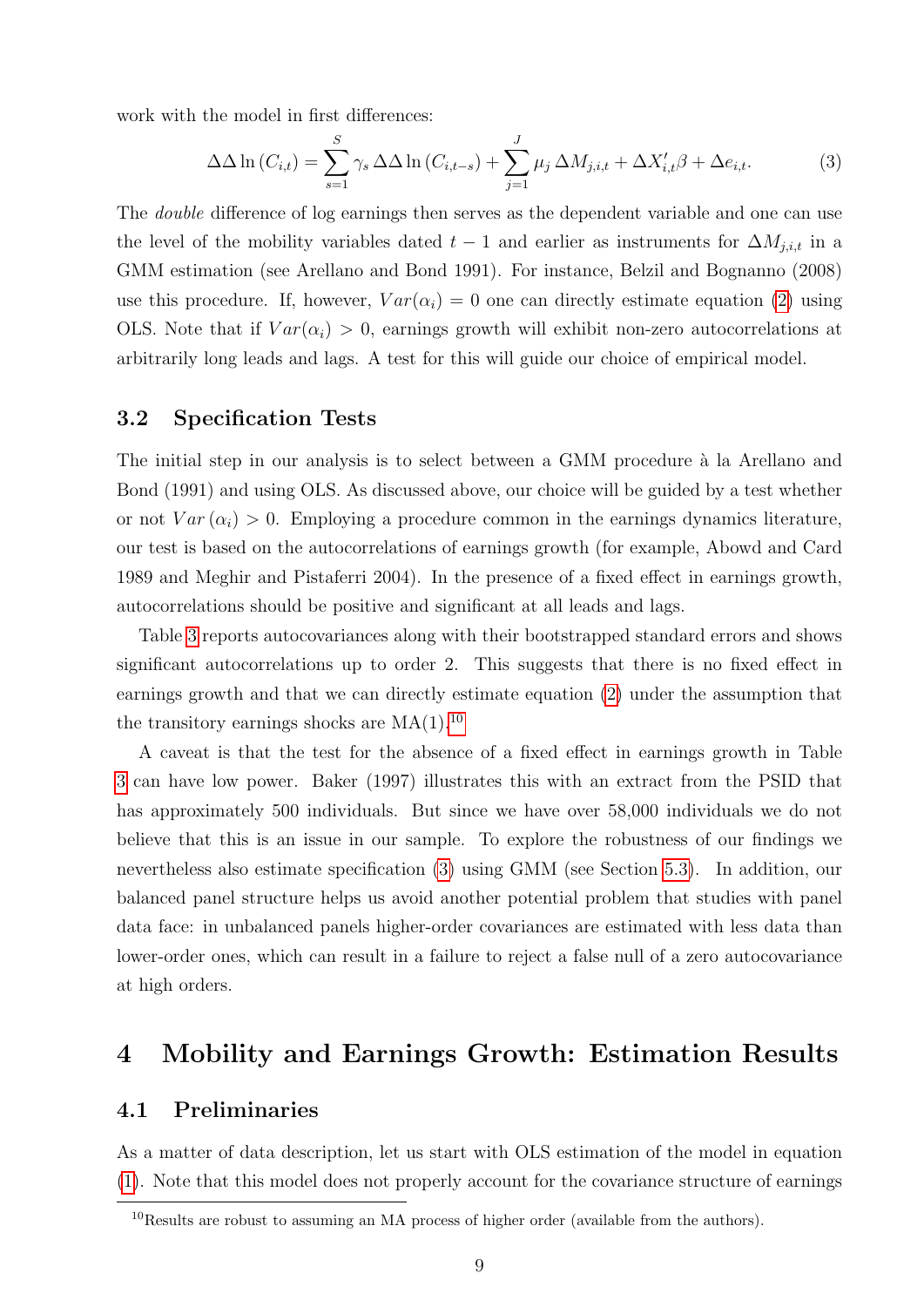growth because it does not include lagged earnings growth. Nevertheless, conducting this exercise will help explain the role that transitory shocks play for the relationship between mobility and earnings progression in our main specification.

Moving to a new employer is associated with about 1 percent higher labor income growth for both men and women, as reported in columns (1) and (4) of Table [4.](#page-25-0) Columns (2) and (5) consider hierarchical transitions on their own. An upward move accelerates earnings growth by around 1 percent, whereas a downward move has no significant effect.

Refining the set of moves shows the interactions between within- or cross-firm moves and hierarchical transitions in columns (3) and (6), respectively. Switching firms at the nonexecutive level  $(CF)$  yields around 1 percent higher growth relative to staying with the same employer at that level. A within-firm promotion yields roughly the same coefficient as CF for men, but halves it for women. The biggest return is for a cross-firm upward move, with around 5 percent higher growth for men and 4 percent for women. Our estimates suggest that executive-level jobs are associated with a steeper earnings profile: earnings increase 0.6 percent faster than for non-executive stayers. Furthermore, cross-firm mobility pays off more at the executive level, yielding around 3 percent higher growth for men relative to ExecStayers and around 1 percent for women. Finally, demotions appear to reset the growth of an executives earnings at the rate of a non-executive Stayer. So even though demotees do not suffer negative earnings growth in the year of their demotion, they do lose out on the higher pay progression they would have enjoyed if they had remained executives. Overall, the first impression is that lateral cross-firm mobility seems to count roughly as much as a within-firm promotion, and that moving to a new firm tends to enhance the returns to vertical mobility.

We now turn to the role that transitory earnings shocks play. Our first-pass estimation results are biased because they fail to properly account for transitory earnings shocks. To understand this, start with a projection of the change in the transitory earnings shock onto the vector of mobility dummies:

<span id="page-11-0"></span>
$$
\Delta \varepsilon_{i,t} = \sum_{j=1}^{J} \theta_j M_{j,i,t} + \omega_{i,t}.
$$
\n(4)

Employing the decomposition  $u_{i,t} = v_{i,t} + \Delta \varepsilon_{i,t}$  and substituting into equation [\(1\)](#page-7-2), we then obtain

$$
\Delta \ln (C_{i,t}) = \alpha_i + \sum_{j=1}^{J} (\mu_j + \theta_j) M_{j,i,t} + X'_{i,t} \beta + \nu_{i,t} + \omega_{i,t}.
$$

This exercise reveals that the estimates in Table [4](#page-25-0) are of  $\mu_j + \theta_j$  rather than of  $\mu_j$ . Technically, the bias  $\theta_j$  can be understood in terms of equation [\(4\)](#page-11-0) as the coefficient in a regression of the change in the transitory shocks onto the set of mobility dummies. But the source of bias can be understood more intuitively by drawing on Lazear's (2004) mean-regression model discussed above. While the expectation of the transitory component is zero when taken over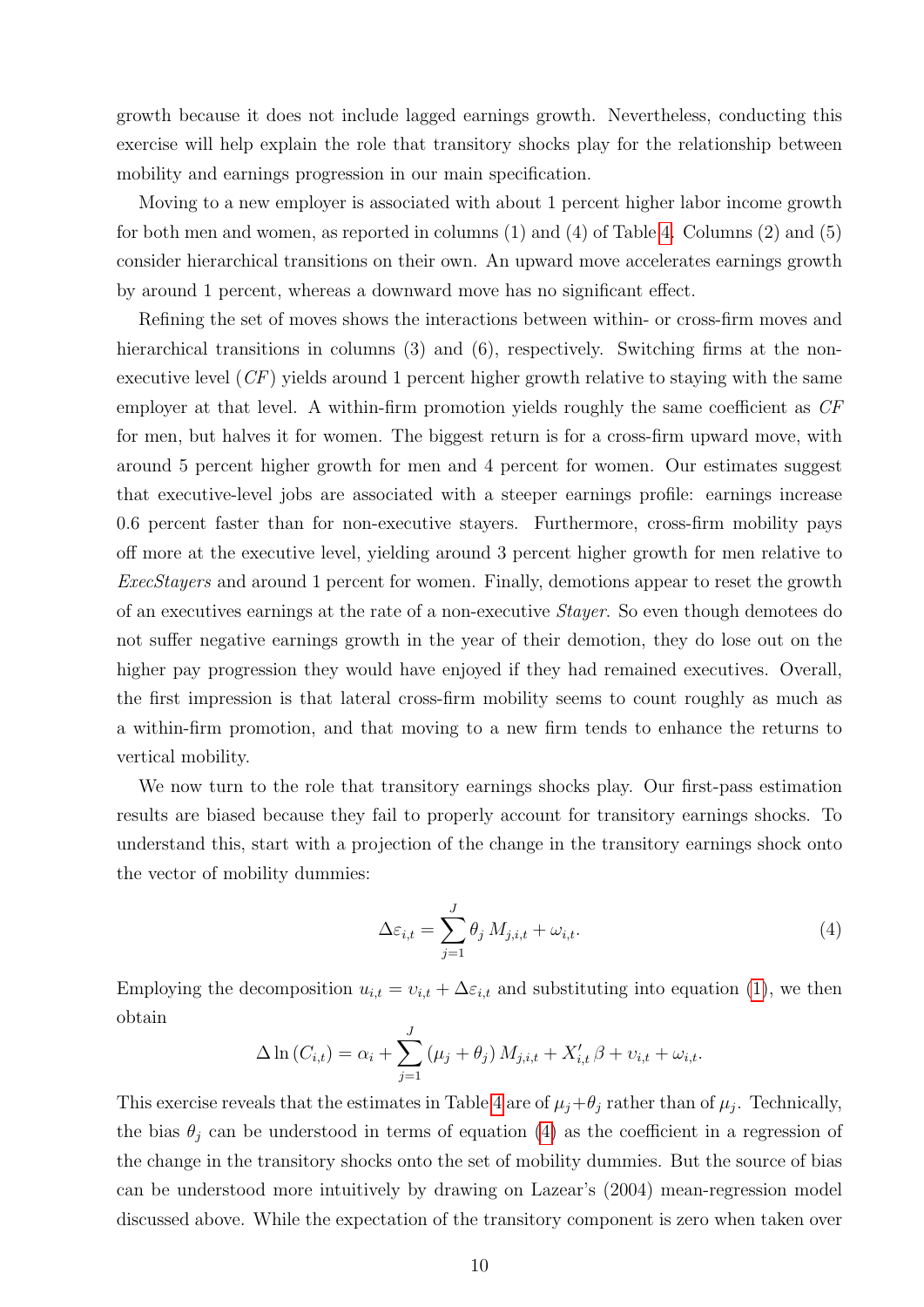the population, those employees who are promoted are non-randomly selected out of the population. In the year of their promotion, they tend to have experienced larger (positive) shocks than those not promoted. Regression to the mean in the transitory component hence should reduce earnings growth somewhat in the year following a promotion – suggesting that  $\theta_i$  < 0 for the cases of PWF and PCF. The next section shows that one indeed obtains larger coefficients on the promotion variables if one includes lagged earnings growth in the model.

This discussion also has important implications for our predeterminedness assumption. If the main source of bias associated with that assumption stems from the components of the transitory shocks that are not fully purged by including lagged earnings growth in the model, then estimates of the effects of promotions on earnings growth will be biased downward. Analogously, estimates of the effects of demotions will be biased upward. What this suggests then is that – if indeed there remains an unaccounted-for influence of transitory earnings shocks – the use of the predetermined assumption yields estimates that are lower bounds for the true effects of promotions.

#### 4.2 Accounting for Transitory Shocks

Our main specification, based on equation [\(2\)](#page-8-1), yields the estimates reported in columns (2) and (4) of Table [5](#page-26-0) for men and women, respectively. Columns (1) and (3) allow for comparison with the previous estimates.

Consistent with our covariogram-based specification tests (see Section [3.2\)](#page-10-3), the Cochrane-Orcutt test suggests that one lag of the dependent variable is sufficient to eliminate auto-correlation in the errors.<sup>[11](#page-12-0)</sup> Lagged compensation growth has a negative effect on current compensation growth – a common finding in the income dynamics literature (for example, Abowd and Card 1989, Topel and Ward 1992, and Meghir and Pistaferri 2004). The negative serial correlation reflects the effects of transitory shocks. To the extent that high (low) income growth in the past period is driven by transitory productivity shocks and pay-forperformance, there will be a tendency for regression to the mean and lower (higher) earnings growth in the current period. In line with this explanation, Belzil and Bognanno (2008) can attribute the negative serial correlation in their estimates for overall earnings growth of U.S. executives to variable pay components.

Comparing our estimates with the biased specifications in columns (1) and (3), the most striking change is that upward mobility and cross-firm moves at the executive level have higher returns, whereas there is no change in the effect of cross-firm mobility at the nonexecutive level (CF), and the demotion coefficients remain insignificant. Both the male and female samples exhibit this pattern. Note, in particular, that the stronger growth premia

<span id="page-12-0"></span><sup>&</sup>lt;sup>11</sup>Results are robust to including further lags, though (available from the authors).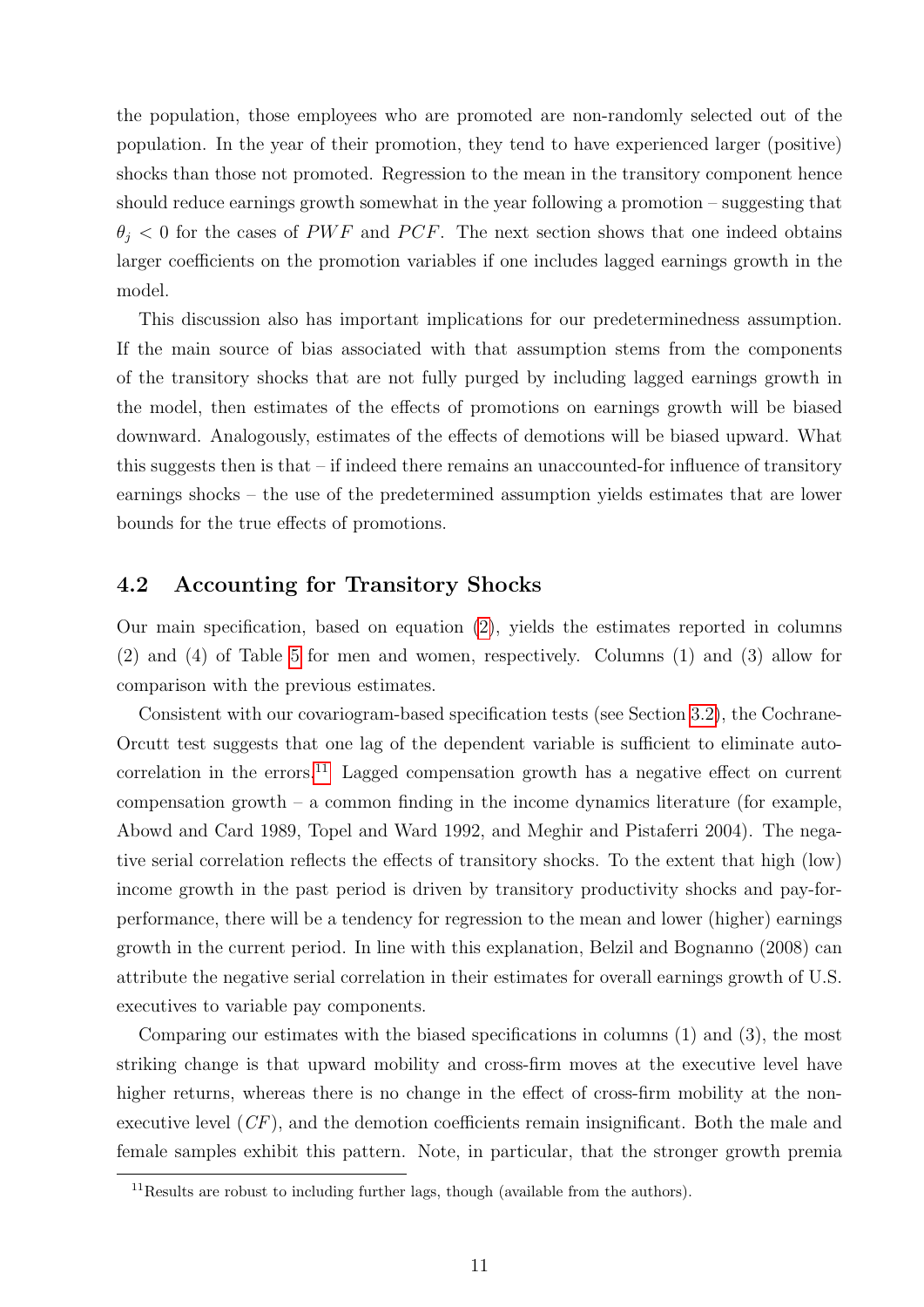for promotions are consistent with our explanation in the previous section, that failure to account for transitory shocks will bias these estimates downward.

Our results reveal an asymmetry between the effect of a promotion and a demotion on wage growth: both men and women gain more from moving up to an executive-level position than they lose when stepping down from such a position. The impact of demotions on wage growth has received little attention, except from Belzil and Bognanno (2008). Their study focuses on reporting levels within the executive tier at 600 large U.S. firms from 1981 to 1988 and finds that demotions have a stronger (negative) effect on compensation growth than promotions.

Exploiting the unique feature of our data that allows us to follow individuals across firm boundaries, we show that there is a great deal of heterogeneity in returns to cross-firm moves. A cross-firm promotion leads to 4-5 percent faster growth than a within-firm promotion (men gain more than women do). A within-firm promotion, in turn, yields roughly the same as a move across firm boundaries within the non-executive layer, both adding around 1 percentage point to earnings growth. At the executive level there is a bigger gender difference; women gain around 1 percentage point from switching employers, whereas men gain around 3 percentage points.<sup>[12](#page-13-0)</sup> Finally, a cross-firm demotion lowers earnings growth to the level of a Stayer at the non-executive level.

Overall, we find sizeable short-run gains from cross-firm moves, even after controlling for unobserved individual heterogeneity, in line with previous research on between-job earnings growth (for example, Topel and Ward 1992). For example, the immediate growth premium associated with a lateral move across firms at the non-executive level is comparable to that from being promoted within the firm. Our novel contribution is to show that interaction effects with the hierarchical dimension account for a great deal of heterogeneity in returns to cross-firm mobility: gains from vertical moves in the hierarchy tend to be bigger if they are across firm boundaries than if they are within-firm. In the next section we elaborate on the implications that our estimates have for earnings growth dynamics.

<span id="page-13-0"></span><sup>12</sup>The log growth increment for a male non-executive from a cross-firm move in t is

$$
\ln\left(\frac{\frac{C_t}{C_{t-1}}^{CF_t}}{\frac{C_t}{C_{t-1}}^{Stayer_t}}\right) = \ln\left(\frac{C_t}{C_{t-1}}^{CF_t}\right) - \ln\left(\frac{C_t}{C_{t-1}}^{Stayer_t}\right) = 0.009.
$$

The log growth increment for an executive moving cross-firm in  $t$  is

$$
\ln \left( \frac{\frac{C_t}{C_{t-1}}^{ExecCF_t}}{\frac{C_t}{C_{t-1}}^{ExecStayer_t}} \right) = \ln \left( \frac{\frac{C_t}{C_{t-1}}^{ExecCF_t}}{\frac{C_t}{C_{t-1}}^{ExexF_t}} \right) - \ln \left( \frac{\frac{C_t}{C_{t-1}}^{ExecStayer_t}}{\frac{C_t}{C_{t-1}}^{ExexF_t}} \right) = 0.038 - 0.009 = 0.028.
$$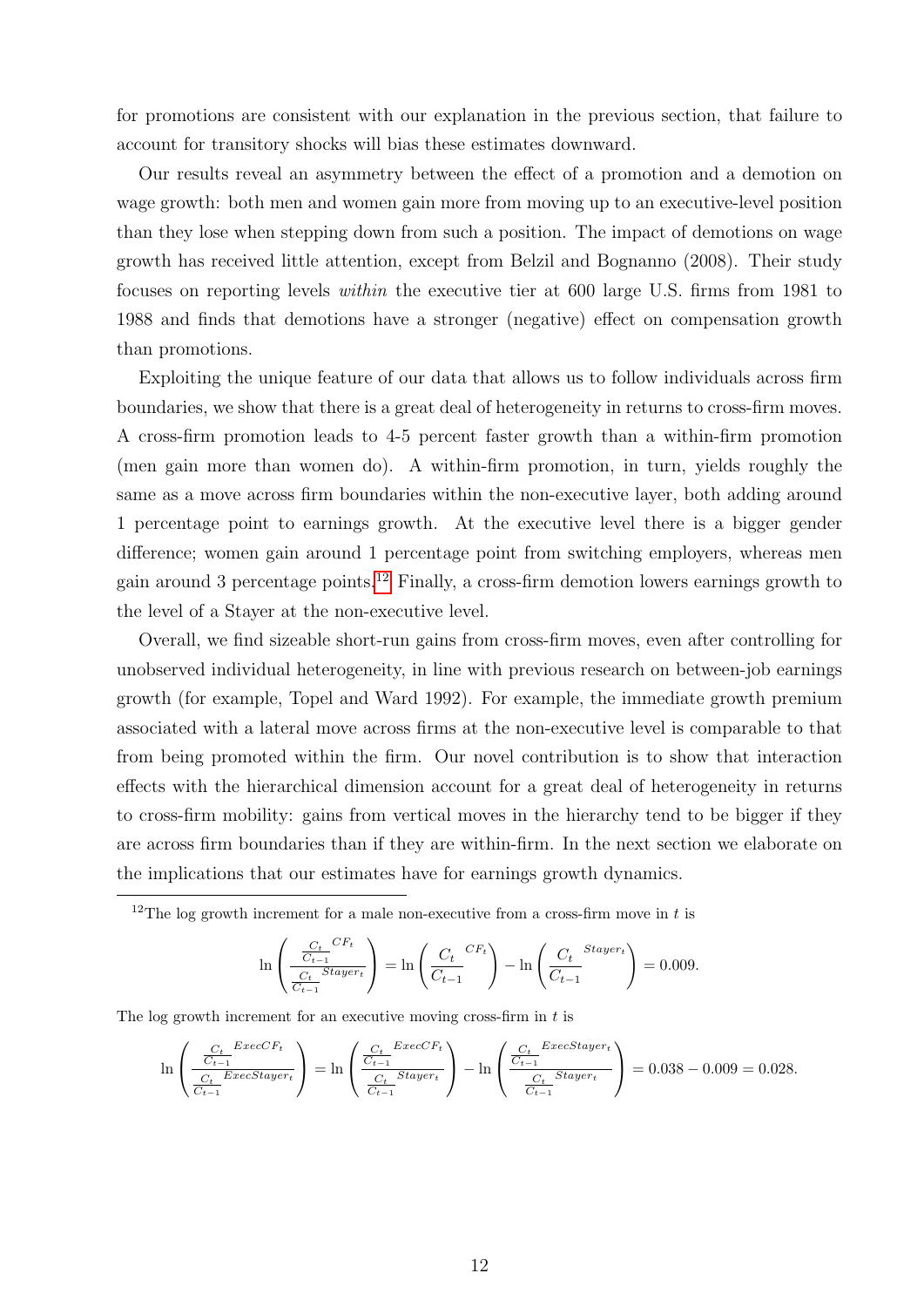#### 4.3 Implications for Earnings Growth Dynamics

What do our estimates imply for earnings growth after different employment histories? The answer is not straightforward from the mobility coefficients in Table [5,](#page-26-0) because they paint only the short-run picture. These growth premia partially reflect transitory earnings effects that eventually dissipate, as captured by the coefficients on lagged income growth.

To gauge the medium-run effects implied by our estimates, we compute cumulative growth rates for different employment history scenarios from columns (2) and (4) of Table [5.](#page-26-0) All scenarios are based on the career of a university graduate (17 years of education) starting employment at age 30. We compare a benchmark no-move scenario with employment histories that involve a within-firm promotion or some type of cross-firm move (in our sample relatively few switch employers repeatedly in a 10-year window). Figure [1](#page-27-0) illustrates the resulting earnings paths and gives the quickest overview of the patterns that emerge; black lines refer to men and gray lines to women. Tables [6](#page-29-0) and [7](#page-30-0) provide a detailed bootstrap analysis of log growth patterns for men and women, respectively (see Appendix [A](#page-18-1) for details).

The most striking feature is that implied earnings outcomes after 10 years split neatly into the two categories "never promoted" and "promoted." Cross-firm mobility has a secondary effect only. Start with the lowest placed black line in Figure [1.](#page-27-0) It represents the reference group – a male employee who makes neither a vertical nor a cross-firm move (Scenario 5). And the second-lowest line represents an employee who switches employers after the third employment year but who is never promoted (Scenario 4). The distance between the two bottom lines hence reflects the return to cross-firm mobility at the non-executive level. The top three lines represent career histories involving a promotion (Scenarios 1-3). Comparing these lines shows that the gain from moving up to the executive level by far exceeds the gain from just switching employers. Within the group of "promoted" we see that cross-firm mobility at the executive level provides sizeable extra income growth (Scenarios 1 and 2 vs. 3), but contributes less than the initial change in hierarchy levels.

The same pattern of relative growth rates also emerges from the separate estimation for the female sample (gray lines). There is a gender difference, however, for average starting salary and absolute growth rates. The latter can be seen more easily in Figure [2.](#page-28-0) It plots income indices for men and women that reflect how income grows relative to the level at the start of the career (normalized to be 100). For our purposes, the important message is that the two separate samples yield a consistent picture; namely, that cross-firm mobility offers more modest gains than vertical mobility. Given the differences between men and women (for example, labor force participation and fertility considerations), the robustness of our findings across samples is quite remarkable.

Tables [6](#page-29-0) and [7](#page-30-0) quantify the effects and tell us that the differential growth rates are indeed statistically significant. The top part of the table shows how much the real income of a 30-year old university graduate is predicted to grow over a 5-year and 10-year horizon,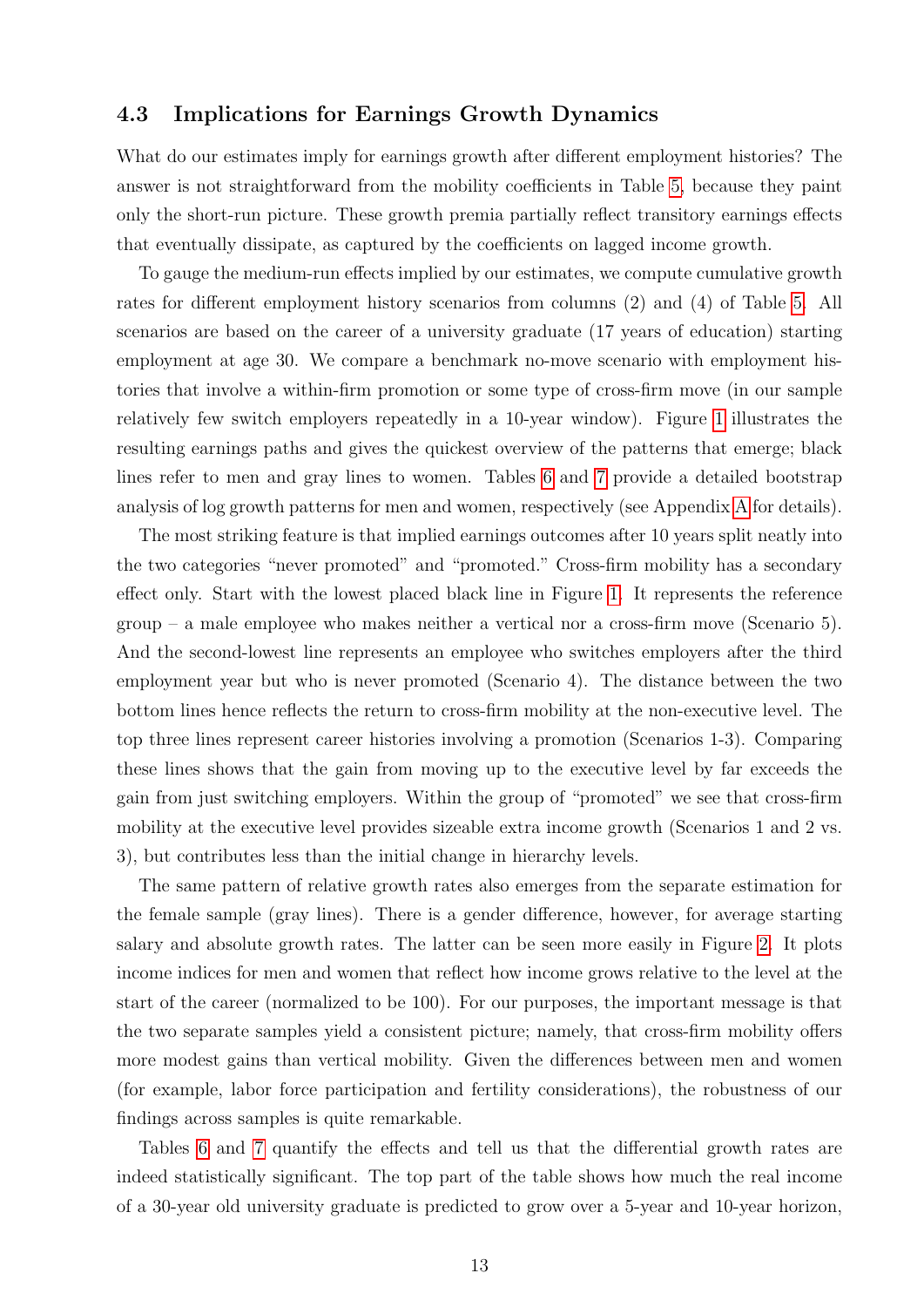respectively. For example, a male employee who is promoted after 3 years but never switches employers (Scenario 3) has predicted real income growth of around 61 percent over 10 years  $(exp(0.477) \approx 1.61)$ , whereas someone who switches employers after 3 years but is never promoted (Scenario 4) sees growth of around 53 percent  $(exp(0.426) \approx 1.53)$ . Earnings growth is lower than estimates for the U.S. that control for individual fixed effects. For example, Schönberg (2007) reports a 10-year growth rate of around 80 percent for university graduates, and Topel and Ward (1992) find that earnings roughly double. It should, however, be noted that these figure are hard to compare because the U.S. studies look at early stages of the career and include individuals with weaker labor force attachment than in our sample.

The bottom part of the table compares real income growth across career histories. Continuing with our example, consider the gray shaded area containing the comparisons of scenarios involving a promotion and those that do not. We see that the 10-year income under Scenario 3 is about 5 percent higher than it would have been under Scenario 4  $(exp(0.051) \approx 1.05).$ <sup>[13](#page-15-0)</sup> A comparison of the 10-year log growth rates and their components suggests that 12-17 percent of total growth can be attributed to promotions and only 2-7 percent can be attributed to gains from cross-firm mobility.[14](#page-15-1)

The overall picture is that all promotion versus no promotion scenarios yield greater differences in 10-year cumulative growth rates than the within-group comparisons (gray shaded cells versus the cells with no shading). At the 5-year horizon, transitory effects from the mobility after the third employment year still lead to different short-run income growth rates. At the 10-year horizon, those promoted (Scenarios 1, 2, and 3) now are all on a significantly steeper growth path than those never promoted (Scenarios 4 and 5): earnings grow 0.7 percent faster as shown in the the last column in the gray shaded area. This is in line with learning models such as Gibbons and Waldman (1999, 2006), where assignment to a higher-level job entails a steeper earnings growth path.

<span id="page-15-0"></span> $13$ Using the 10-year log growth rates from the top part of Table [6:](#page-29-0)

$$
\ln\left(\frac{C_{10}^{Scenario\,3}}{C_0}\middle/\frac{C_{10}^{Scenario\,4}}{C_0}\right) = \ln\left(\frac{C_{10}^{Scenario\,3}}{C_0}\right) - \ln\left(\frac{C_{10}^{Scenario\,4}}{C_0}\right) = 0.477 - 0.426 = 0.051.
$$

The 10-year income under Scenario 3 ( $C_{10}^{Scenario3}$ ) is 1.61 times the starting income ( $C_0$ ), whereas under Scenario 4 it is 1.53 times the starting income. Now,  $C_{10}^{Scenario3} / C_{10}^{Scenario4} \approx \frac{1.61}{1.53} \approx 1.05$ .

<span id="page-15-1"></span><sup>14</sup>Of the total earnings growth in Scenario 1 in the male sample, 0.511, a comparison with Scenario 4 shows that 0.085 log points (17 percent) can be attributed to the promotion. Comparing Scenarios 1 and 3 shows that 0.034 log points (7 percent) can be attributed to the cross-firm move. Similarly, comparisons of Scenarios 2 and 3 and of Scenarios 4 and 5 attribute 2-4 percent of the 10-year earnings growth to cross-firm mobility. And a comparison of Scenarios 3 and 5 attributes 12 percent to promotions. Figures for the female sample are obtained in similar fashion.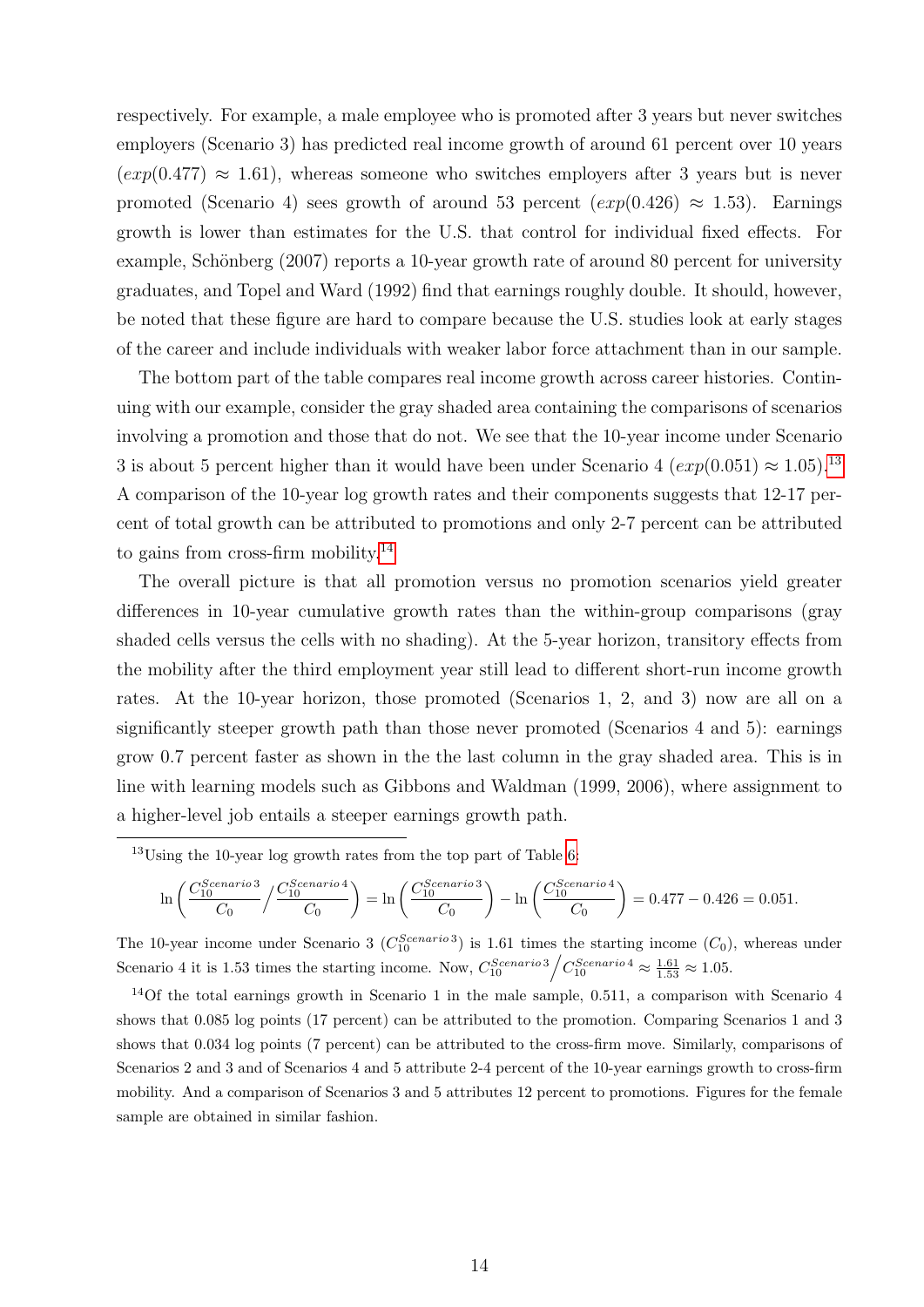### <span id="page-16-0"></span>5 Robustness Checks

In this section we show that our findings are robust to estimating on subsamples with different education levels, allowing for individual-level trends in earnings growth and that they are not sensitive to the firm size restriction used to obtain our core sample.

#### 5.1 Estimations on Subsamples With Different Education Levels

Our main estimation results control for differences in education using dummies that distinguish four categories. The group with 9 years of education completed just the compulsory schooling (omitted category, 18.26 percent of the sample). Those with 12 years of schooling have a high school degree (56.19 percent of the sample). The group with 15 years of schooling includes those with a Bachelor's degree, or who have completed an apprenticeship or some other form of post-secondary professional training (18.55 percent of the sample). The final category with 17 years or more of schooling includes those with a postgraduate university education, i.e. who hold a Master's degree or doctorate (7.00 percent of the sample).

While our main estimation allows for different growth rates across education categories, it restricts the returns to mobility to be the same for all education levels. Tables [8](#page-31-0) and [9](#page-32-0) show the estimation results when this assumption is relaxed and the respective subsamples are analyzed separately.

Overall, the results for men in Table [8](#page-31-0) show that all point-estimates on the mobility dummies are increasing in the education level and Figure [3](#page-33-0) illustrates this pattern very clearly. Employees with a university degree (panel d) have higher returns to mobility than those with post-secondary professional training (panel c), who in turn gain more than those with a high school degree (panel b) or less education (panel a). But in all cases, we again observe a divide between the "promoted" versus "never promoted" scenarios, as in our main estimates.

A closer look at Table [8](#page-31-0) indicates that a move to a new firm at the non-executive level and a within-firm promotion offer more or less equal short-term gains for employees with at least 15 years of education. But both cross-firm promotions and cross-firm mobility at the executive level remain the most lucrative types of mobility. For employees with a high school degree a promotion boosts growth at almost twice the rate associated with crossfirm mobility at the non-executive level. As for the highly educated employees, the returns from cross-firm promotions and mobility at the executive level are the highest ones. For the lowest education group coefficients are less precisely estimated because some flows have few observations.

For women the above patterns are similar (but less pronounced); these estimates are reported in Table [9.](#page-32-0) Overall, the qualitative results are in line with those for the full sample. Splitting the sample by education, however, does reveal additional details. Our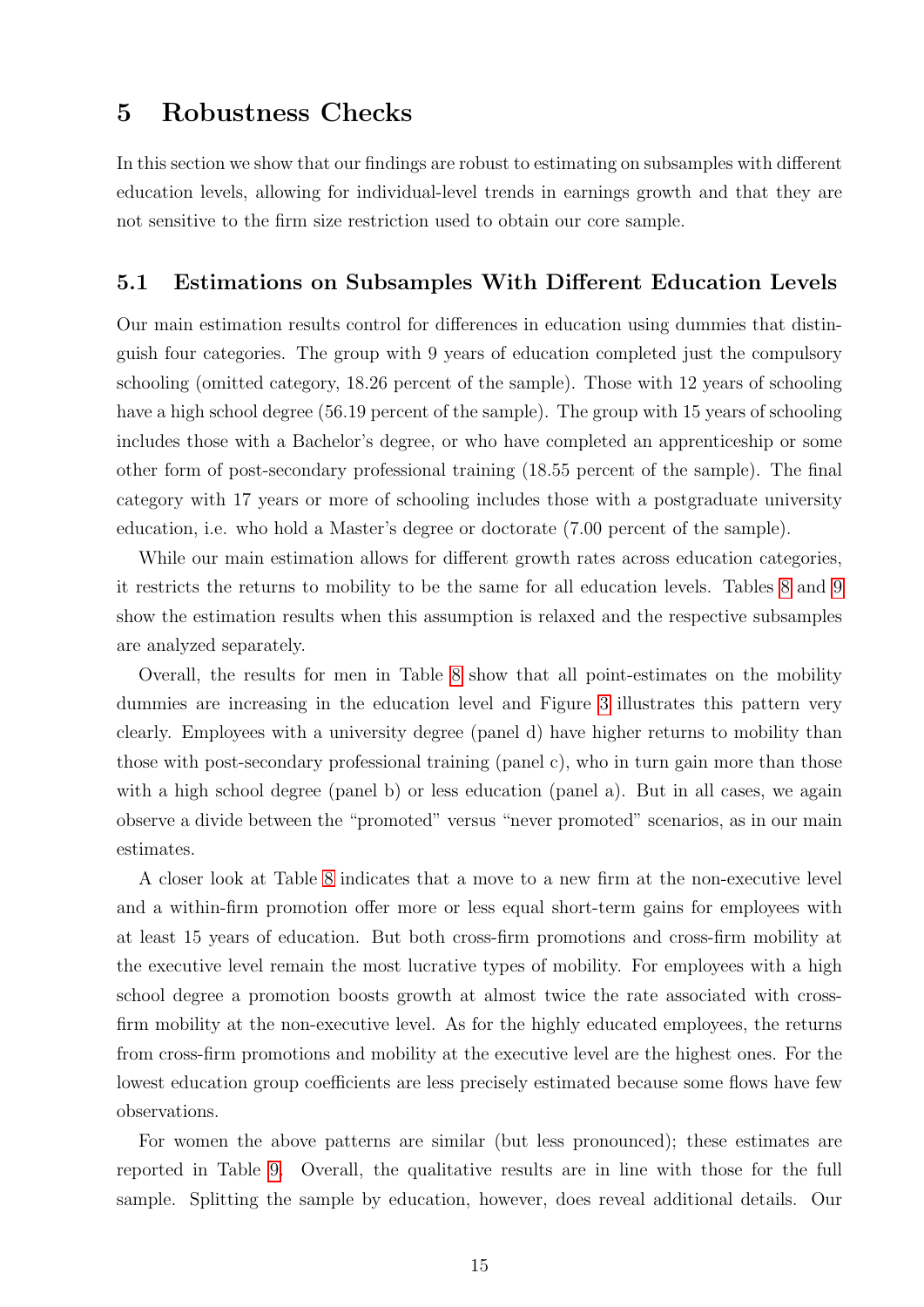main specification captures differences in overall earnings growth across education groups through education dummies. Estimating subsample by subsample, differences in growth rates across the education groups show up in the regression constants. The different slopes of earnings growth in Figure [3](#page-33-0) reflect this. Growth rates clearly increase with the level of education. For instance, the 10-year income growth for the base scenario (Scenario 5) for employees with no high school degree reveals pay progression of around 10 percent whereas university graduates more than double their earnings.

### 5.2 Evaluating the Importance of the Firm Size Restriction

In our main analysis we focus on a sample of core employees who work continuously in firms with at least 25 employees. To explore whether the gains from mobility are sensitive to the size restriction, we re-estimate our model using different criteria for inclusion in the sample. Tables [10](#page-34-0) and [11](#page-35-0) present the results. The first column restates the original results with a minimum firm size of 25, the second and third columns use size restriction 50 and 100, respectively. Even though the sample size is reduced by up to 33 percent for men and 25 percent for women, the estimates are remarkably similar across samples. From this we conclude that our results are not driven by the firm size criterion.

#### <span id="page-17-0"></span>5.3 Allowing for a Fixed Effect in Earnings Growth

Our choice of estimation procedure was guided by the fact that the autocorrelation in income growth dies off quickly and becomes insignificant after a few lags, which is at odds with a fixed effect in income growth (see Section [3.2\)](#page-10-3). Nevertheless, as a robustness check we relax this assumption and allow for unobserved, persistent individual heterogeneity in earnings growth. Table [12](#page-36-0) reports the corresponding GMM estimates. Consistency of the Arellano-Bond estimator relies on residuals (in first differences) to be serially uncorrelated from the second lag on. For the reported specifications this requires adding two lags of the dependent variable as regressors, as the test for autocorrelation developed by Arellano and Bond (1991) shows.

Figure [4](#page-37-0) illustrates the GMM results. It plots the evolution of real labor income implied by the estimates for a university graduate starting his career at age 30. It should be compared with Figure [1](#page-27-0) that is based on our preferred specification. Again the evolution of earnings depends mostly on whether a person manages to move up in the hierarchy, and to a lesser extent only on cross-firm mobility. With the GMM estimation, the divide between the two categories "never promoted" and "promoted" even becomes larger.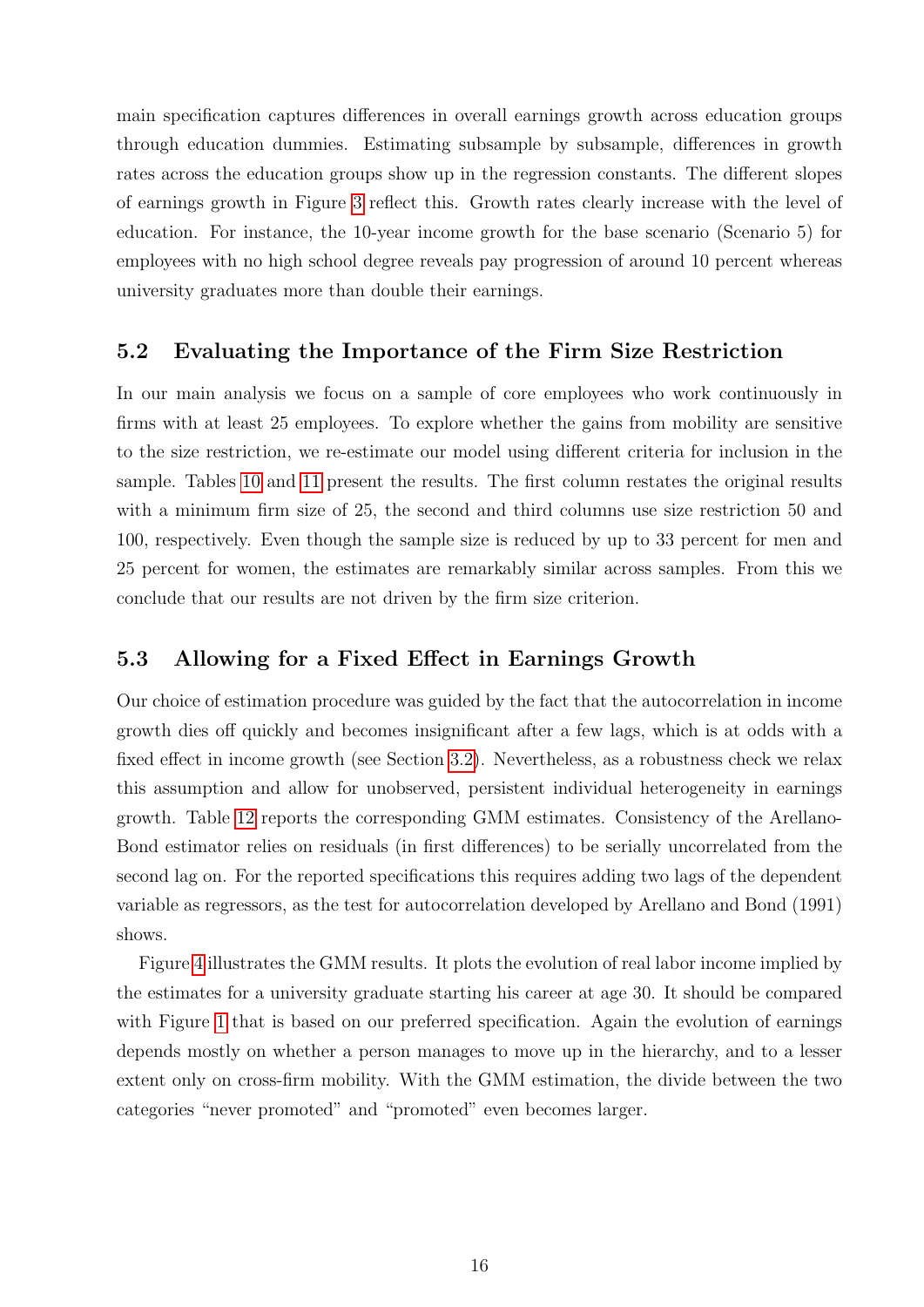### <span id="page-18-0"></span>6 Conclusion

We explored the effects of within- and cross-firm mobility on earnings growth using Danish matched employer-employee panel data. Our results revealed sizeable short-run gains for cross-firm mobility at the non-executive level. Yet the bulk of longer-term earnings growth we observe appears to be driven by promotions either within or across firms, or is a consequence of cross-firm mobility at the executive level. We also established substantial heterogeneity in pay progression between executives and non-executives, which is consistent with models of job assignment where a promoted employee is placed in a position with a steeper income growth trajectory (for example, Bernhardt 1995, Gibbons and Waldman 1999, 2006). Our results show that in order to understand the way mobility influences earnings progression, it is important to consider both cross-firm mobility and hierarchical transitions and to pay close attention to the interaction effects between these types of flows.

### <span id="page-18-1"></span>A Appendix A: Details on the Bootstrap Procedure

To calculate the standard errors in Tables [6](#page-29-0) and [7](#page-30-0) we use a block bootstrap procedure. We treat each individual as a sampling unit, to account for correlation in observations across time within individuals. Our procedure re-samples the data 100 times. Each re-sample is drawn with replacement, and the re-sampled data has the same sample size as the original data set  $(N = 588,600$  for men and  $N = 265,060$  for women). For each re-sampled data set, we first estimate our main specification based on equation [\(2\)](#page-8-1). Using the estimated coefficients, we then compute the implied log growth rates for each scenario and employment year (where index i captures the characteristics associated with the scenario):

$$
\Delta \widehat{\ln(C_{i,t})} = \widehat{\alpha}_i + \widehat{\gamma} \Delta \widehat{\ln(C_{i,t-1})} + \sum_{j=1}^{J} \widehat{\mu}_j M_{j,i,t} + X'_{i,t} \widehat{\beta},
$$
\n(5)

setting the initial value  $\Delta \ln(C_{i,0}) = 0$ . In a final step, we record separately the implied differences across scenarios. For instance, the comparison of 10-year cumulative growth rates across Scenarios 1 and 5 is obtained as follows:

$$
\sum_{t=1}^{10} \Delta \widehat{\ln(C_{1,t})} - \sum_{t=1}^{10} \Delta \widehat{\ln(C_{5,t})}.
$$

The standard errors reported in the tables are the standard deviation of the relevant object over all 100 re-sampled data sets. Significance levels are based on the normal distribution.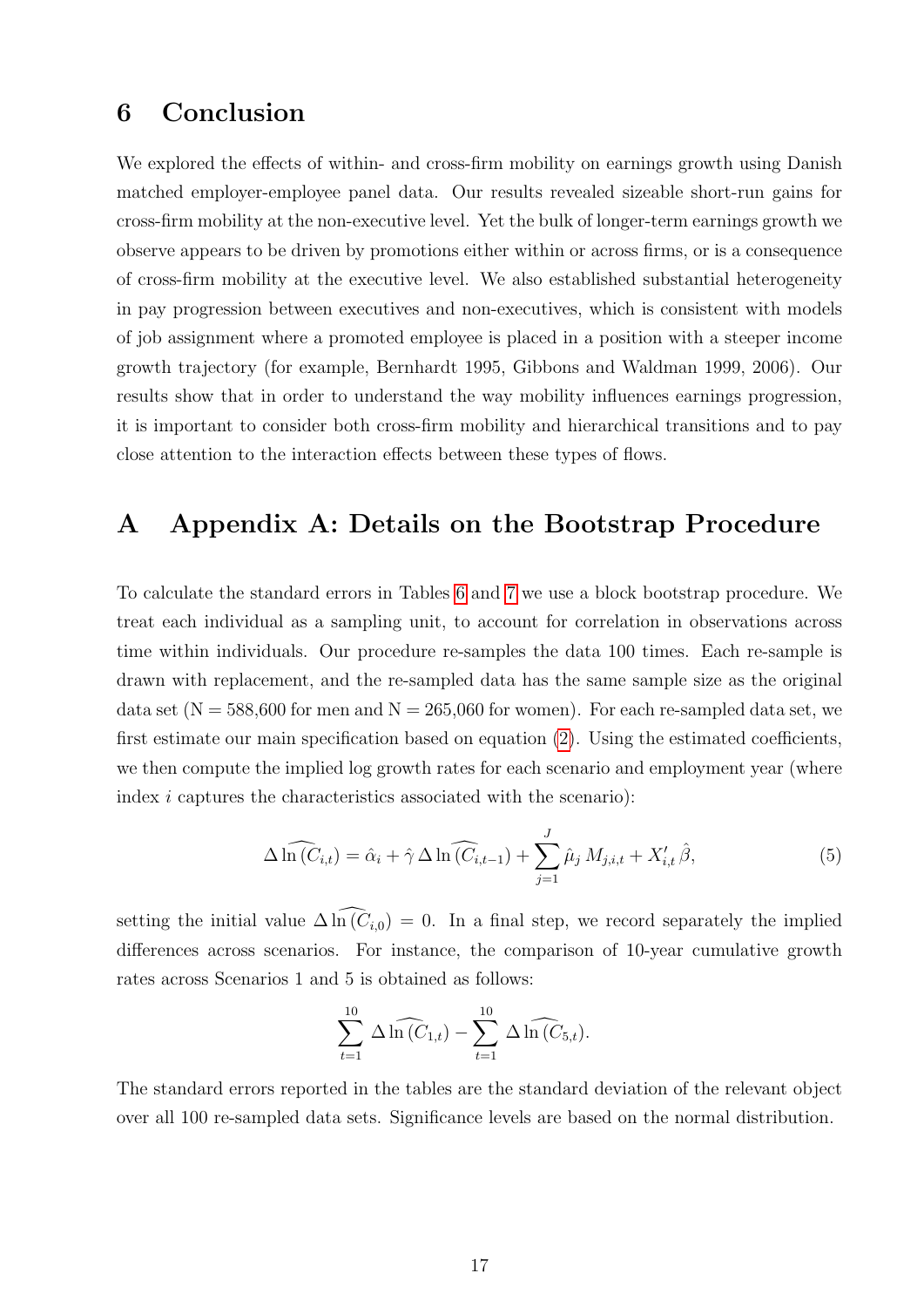## References

- Aagaard, Anders, Tor Eriksson and Niels Westergaard-Nielsen, "Wage and Labor Mobility in Denmark, 1980-2000," in E. P. Lazear and K. L. Shaw, eds, Wage Structure, Raises and Mobility: International Comparisons of the Structure of Wages Within and Across Firms, 2009, University of Chicago Press and NBER, chapter 4, pp. 173–92.
- Abowd, John M. and David Card, "On the Covariance Structure of Earnings and Hours Changes," Econometrica, 1989, 57 (2), 411–45.
- Altonji, Joseph, Anthony Smith, and Ivan Vidangos, "Modeling Earnings Dynamics," Finance and Economics Discussion Series 2009-08, Board of Governors of the Federal Reserve System (U.S.) 2009.
- Altonji, Joseph G. and Nicolas Williams, "Do Wages Rise With Job Seniority? A Reassessment," Industrial and Labor Relations Review, 2005, 58 (3), 370–97.
- Altonji, Joseph G. and Robert A. Shakotko, "Do Wages Rise With Job Seniority?" Review of Economic Studies, 1987, 54 (3), 437–59.
- Antel, John J., "Human Capital Investment Specialization and the Wage Effects of Voluntary Labor Mobility," Review of Economics and Statistics, 1986, 68 (3), 477–83.
- Antel, John J., "The Wage Effects of Voluntary Labor Mobility With and Without Intervening Unemployment," Industrial and Labor Relations Review, 1991, 44 (2), 299–306.
- Arellano, Manuel and Bo Honoré, "Panel Data Models: Some Recent Developments," in J.J. Heckman and E.E. Leamer, eds., *Handbook of Econometrics*, Vol. 5, Elsevier, 2001, chapter 53, pp. 3229–96.
- Arellano, Manuel and Stephen Bond, "Some Tests of Specification for Panel Data: Monte Carlo Evidence and an Application to Employment Equations," Review of Economic Studies, 1991, 58 (2), 277–97.
- Bagger, Jesper, François Fontaine, Fabien Postel-Vinay and Jean-Marc Robin, "A Feasible Equilibrium Search Model of Individual Wage Dynamics with Experience Accumulation," Discussion paper 09/02, University of Bristol, October 2009.
- Baker, George, Michael Gibbs, and Bengt Holmström, "The Internal Economics of the Firm: Evidence from Personnel Data," Quarterly Journal of Economics, 1994, 109, 881–919.
- Baker, George, Michael Gibbs, and Bengt Holmström, "The Wage Policy of a Firm," Quarterly Journal of Economics, 1994, 109, 921–55.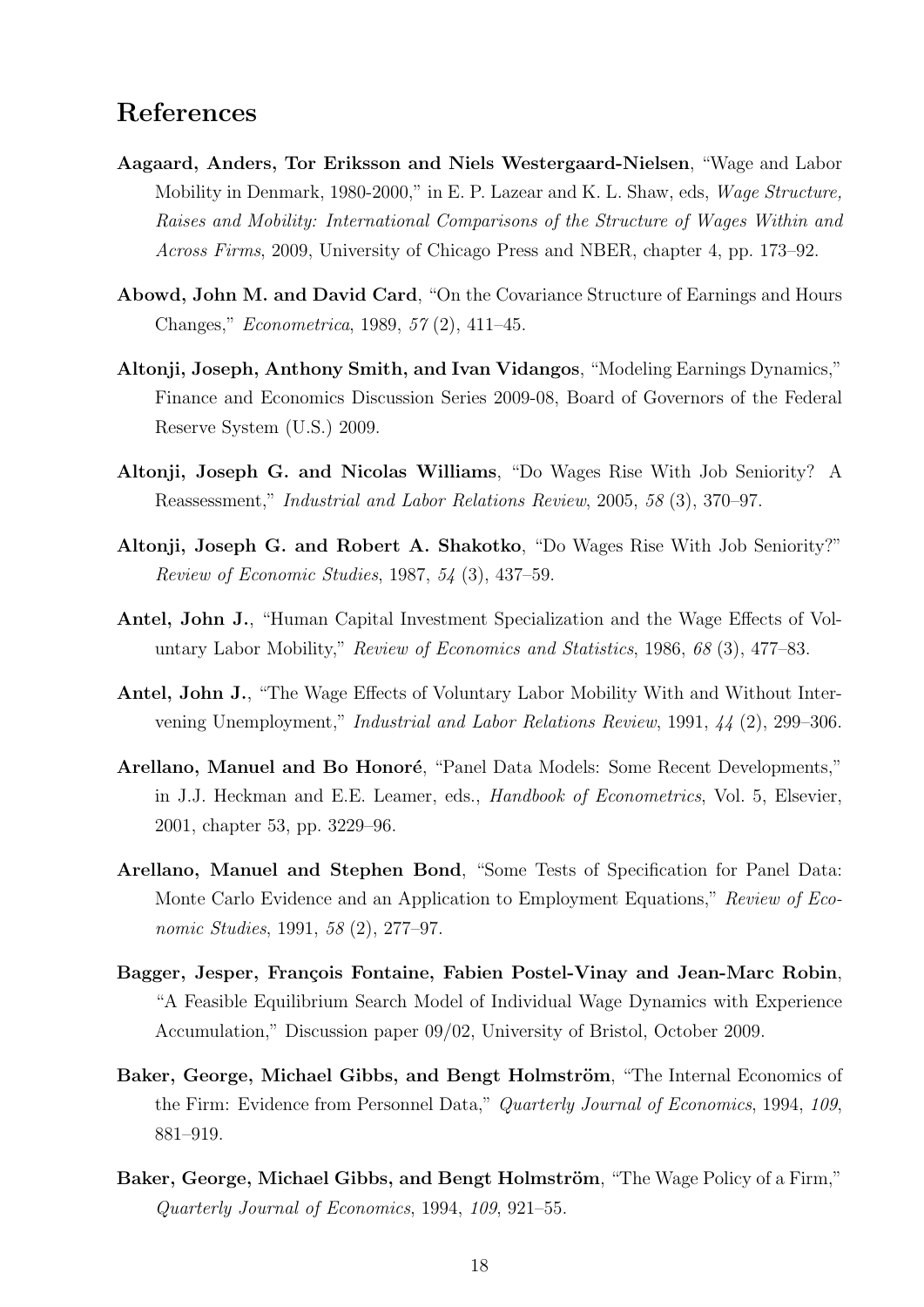- Baker, Michael, "Growth-Rate Heterogeneity and the Covariance Structure of Life-Cycle Earnings," Journal of Labor Economics, 1997, 15 (2), 338–75.
- Bartel, Ann and George Borjas, "Wage Growth and Job Turnover: An Empirical Analysis," in Sherwin Rosen, ed., Studies in Labor Markets, Chicago: University of Chicago Press, 1981, pp. 65–89.
- Belzil, Christian and Michael Bognanno, "Promotions, Demotions, Halo Effects, and the Earnings Dynamics of American Executives," Journal of Labor Economics, 2008, 26 (2), 287–310.
- Bernhardt, Dan, "Strategic Promotion and Compensation," Review of Economic Studies, 1995, 62 (2), 315–39.
- Booth, Alison L., Marco Francesconi, and Jeff Frank, "A Sticky Floors Model of Promotion, Pay, and Gender," European Economic Review, 2003, 47 (2), 295–322.
- Browning, Martin, Mette Ejrnaes, and Javier Alvarez, "Modelling Income Processes With Lots of Heterogeneity," University of Oxford, Department of Economics Working paper no. 285, October 2006.
- Buchinsky, Moshe, Denis Fougere, Francis Kramarz, and Rusty Tchernis, "Interfirm Mobility, Wages, and the Returns to Seniority and Experience in the U.S," Review of Economic Studies, 2010, 77, 972–1001.
- Chiappori, Pierre-Andre, Bernard Salanie, and Julie Valentin, "Early Starters Versus Late Beginners," Journal of Political Economy, 1999, 107 (4), 731–60.
- da Silva, Antonio Dias and Bas Van der Klaauw, "Wage Dynamics and Promotions Inside and Between Firms," Journal of Population Economics, 2010. forthcoming.
- Dohmen, Thomas J., Ben Kriechel, and Gerard A. Pfann, "Monkey Bars and Ladders: The Importance of Lateral and Vertical Job Mobility in Internal Labor Market Careers," Journal of Population Economics, 2004, 17 (2), 193–228.
- Dustmann, Christian and Costas Meghir, "Wages, Experience and Seniority," Review of Economic Studies, 2005, 72 (1), 77–108.
- Frederiksen, Anders, "Gender Differences in Job Separation Rates and Employment Stability: New Evidence From Employer-Employee Data," Labour Economics, 2008, 15 (5), 915-37.
- Gibbons, Robert and Michael Waldman, "A Theory of Wage and Promotion Dynamics Inside Firms," Quarterly Journal of Economics, 1999, 114 (4), 1321–58.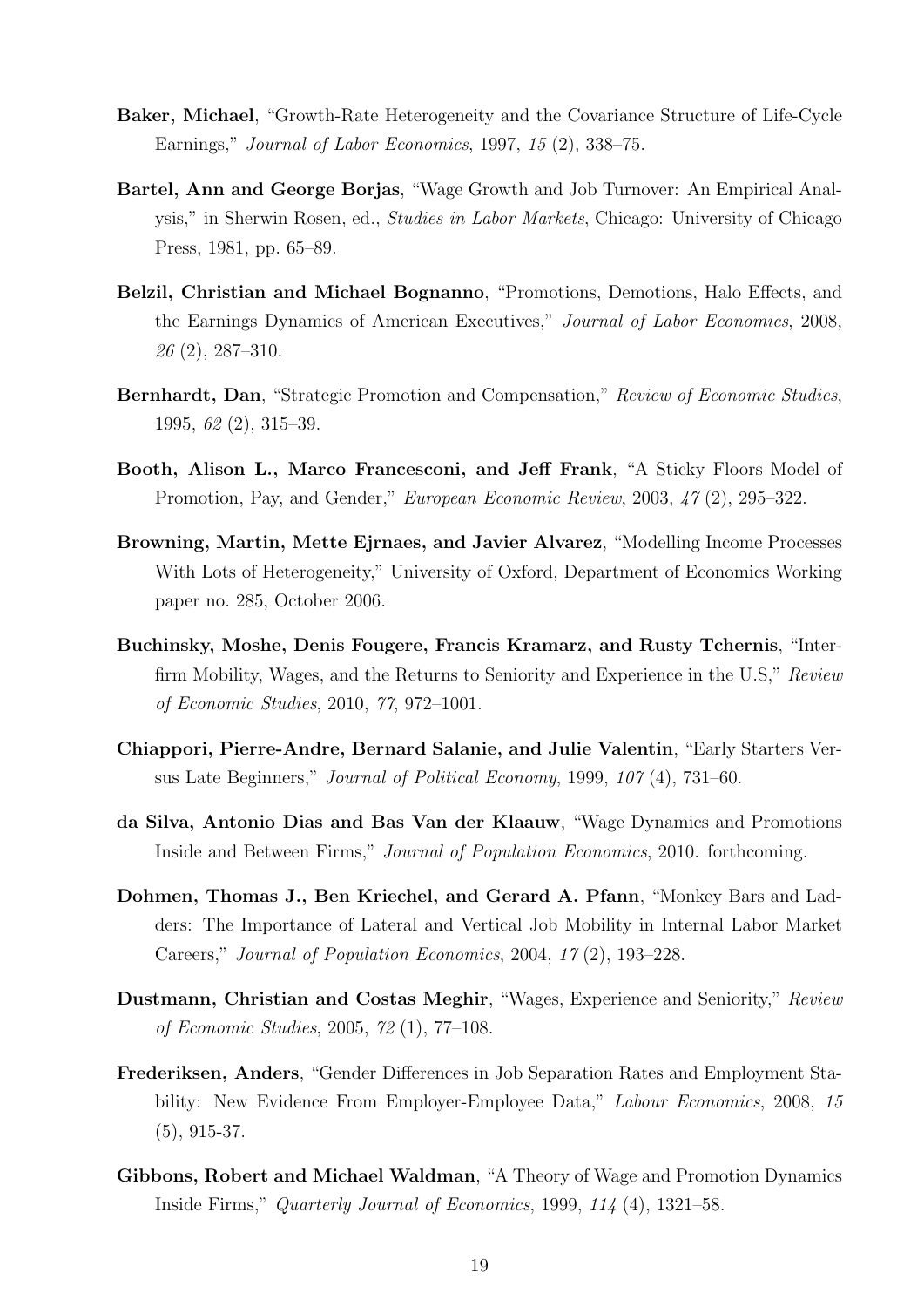- Gibbons, Robert and Michael Waldman, "Enriching a Theory of Wage and Promotion Dynamics Inside Firms," Journal of Labor Economics, 2006, 24 (1), 59–107.
- Gibbs, Michael and Wallace Hendricks, "Do Formal Salary Systems Really Matter?" Industrial  $\mathcal C$  Labor Relations Review, 2004, 58 (1), 71–93.
- Hamilton, Barton and Mary MacKinnon, "An Empirical Analysis of Career Dynamics and Internal Labor Markets During the Great Depression," Olin School of Business, Washington University in St. Louis, mimeo, July 2001.
- Jolivet, Gregory, Fabien Postel-Vinay, and Jean-Marc Robin, "The Empirical Content of the Job Search Model: Labor Mobility and Wage Distributions in Europe and the U.S.," European Economic Review, 2006, 50 (4), 877–907.
- Keith, Kristen and Abagail McWilliams, "The Returns to Mobility and Job Search by Gender," Industrial and Labor Relations Review, 1999, 52 (3), 460–77.
- Lazear, Edward P., "The Job as a Concept," in William J. Bruns, Jr., ed., *Perfor*mance Measurement, Evaluation, and Incentives, Boston: Harvard Business School Press, 1992, pp. 183–215.
- Lazear, Edward P., "The Peter Principle: A Theory of Decline," Journal of Political Economy, 2004, 112 (1), 141–63.
- Lillard, Lee A. and Robert J. Willis, "Dynamic Aspects of Earning Mobility," *Econo*metrica, 1978, 46 (5), 985–1012.
- Lillard, Lee A. and Yoram Weiss, "Components of Variation in Panel Earnings Data: American Scientists, 1960-70," Econometrica, 1979, 47 (2), 437–54.
- Lluis, Stephanie, "The Role of Comparative Advantage and Learning in Wage Dynamics and Intrafirm Mobility: Evidence from Germany," Journal of Labor Economics, 2005, 23 (4), 725–67.
- MaCurdy, Thomas E., "The Use of Time Series Processes to Model the Error Structure of Earnings in a Longitudinal Data Analysis," Journal of Econometrics, 1982, 18 (1), 83–114.
- McCue, Kristin, "Promotions and Wage Growth," Journal of Labor Economics, 1996, 14 (2), 175–209.
- Medoff, James L. and Katharine G. Abraham, "Experience, Performance, and Earnings," Quarterly Journal of Economics, 1980, 95 (4), 703–36.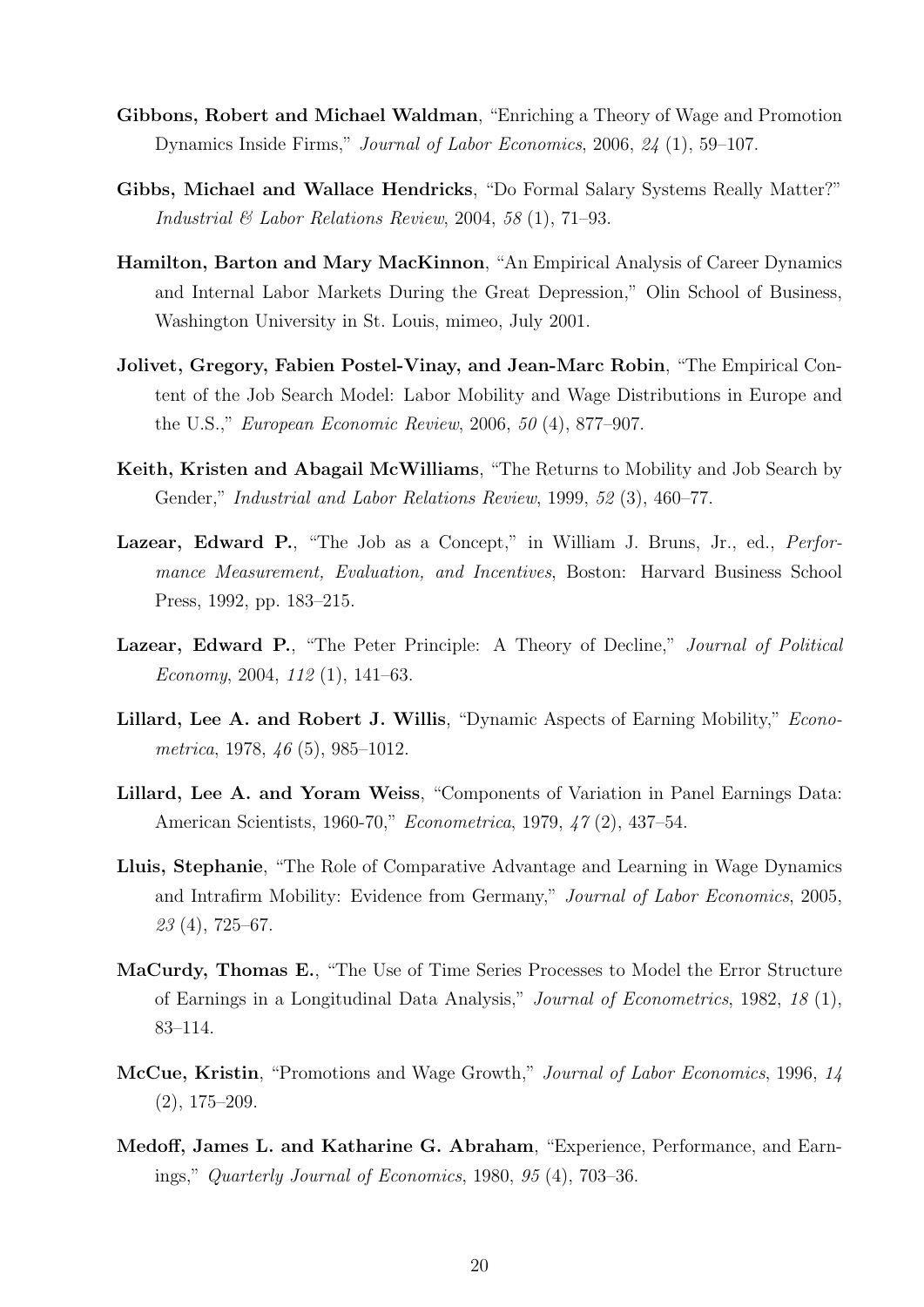- Medoff, James L. and Katharine G. Abraham, "Are Those Paid More Really More Productive? The Case of Experience," Journal of Human Resources, 1981, 16 (2), 186–216.
- Meghir, Costas and Luigi Pistaferri, "Income Variance Dynamics and Heterogeneity," Econometrica, 2004, 72 (1), 1–32.
- Mincer, Jacob, "Wage Changes in Job Changes," Research in Labor Economics, 1986, 8A,  $171 - 97.$
- Pergamit, Michael R. and Jonathan R. Veum, "What is a Promotion?" Industrial and Labor Relations Review, 1999, 52 (4), 581–60.
- Schönberg, Uta, "Wage Growth Due to Human Capital Accumulation and Job Search: A Comparison Between the United States and Germany," Industrial and Labor Relations Review, 2007, 60 (4), 562–86.
- Seltzer, Andrew and David T. Merrett, "Personnel Policies at the Union Bank of Australia: Evidence from the 1888-1900 Entry Cohorts," Journal of Labor Economics, 2000, 18 (4), 573–613.
- **Smeets, Valérie**, "Job Mobility and Wage Dynamics," Discussion paper, Universidad Carlos III de Madrid, September 2006.
- Topel, Robert, "Specific Capital, Mobility, and Wages: Wages Rise with Job Seniority," Journal of Political Economy, 1991, 99 (1), 145–76.
- Topel, Robert H and Michael P Ward, "Job Mobility and the Careers of Young Men," Quarterly Journal of Economics, 1992, 107 (2), 439–79.
- Treble, J., E. Van Gameren, S. Bridges, and T. Barmby, "The Internal Economics of the Firm: Further Evidence from Personnel Data," Labour Economics, 2001, 8 (5), 531–52.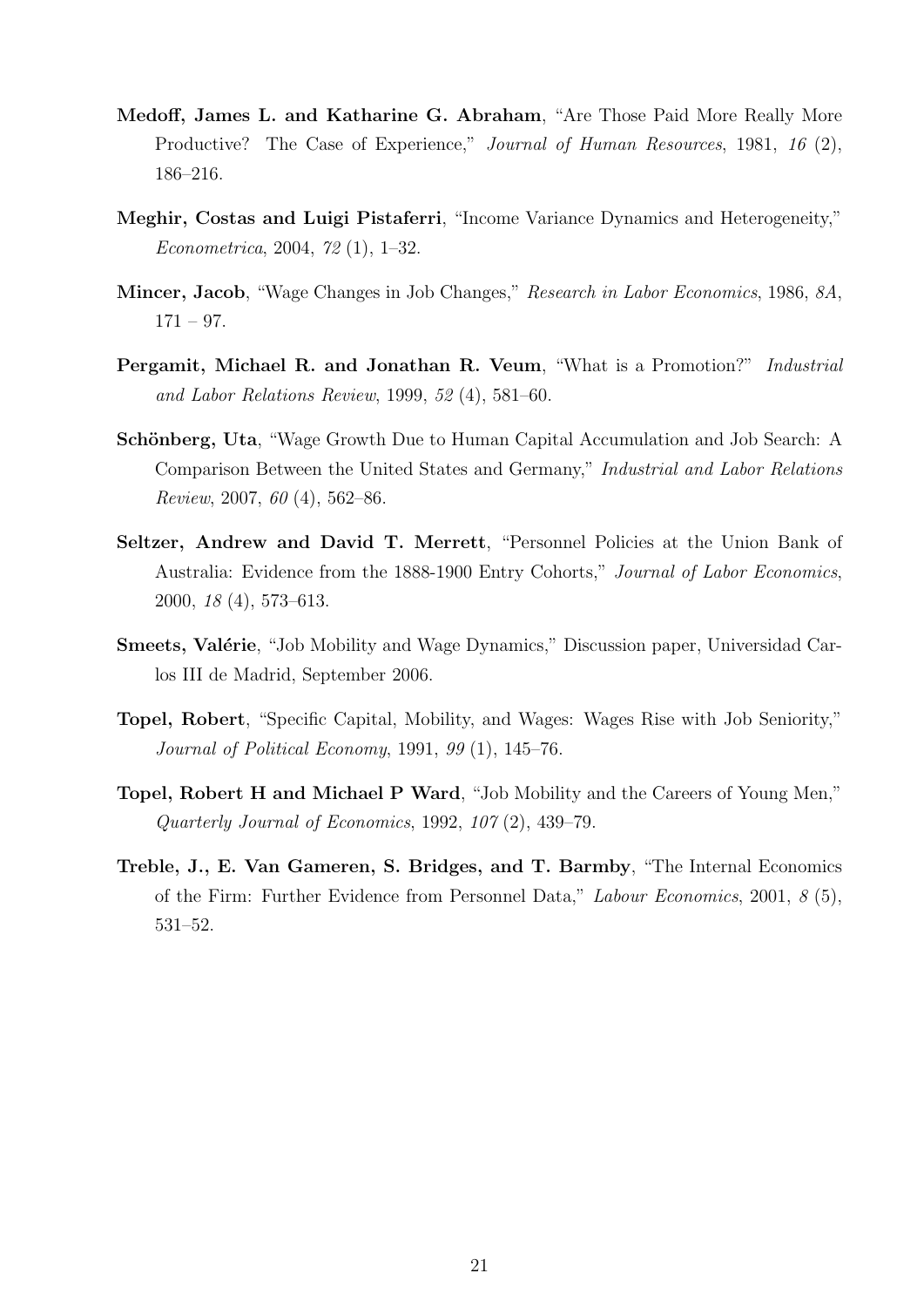# Tables and Figures

|                                                                                      | Men        | Women    |
|--------------------------------------------------------------------------------------|------------|----------|
| $Age^a$                                                                              | 37.63      | 38.04    |
|                                                                                      | (4.53)     | (4.48)   |
| 9 years (less than high school)                                                      | 18.26\%    | 22.42\%  |
| 12 years (high school)                                                               | 56.19%     | 60.44\%  |
| 15 years (Bachelor or post-secondary professional training)                          | $18.55\%$  | 13.44\%  |
| 17 years (Master's degree)                                                           | $7.00\%$   | 3.70\%   |
| Real labor income <sup><math>a,b</math></sup>                                        | 340,367    | 262,310  |
|                                                                                      | (118, 874) | (81,082) |
| Firm size <sup><math>a</math></sup> (number of employees, employee weighted average) | 2,259      | 3.473    |
|                                                                                      | (3,524)    | (4,541)  |
| Unique individuals                                                                   | 58,860     | 26,506   |
| Person-year observations (1994 - 2005)                                               | 706,320    | 318,072  |

<span id="page-23-0"></span>Table 1: Descriptive statistics (at the start of the panel in 1994)

Notes: Panel of men/women aged 30 to 45 in 1994, continuously employed between 1994 and  $2005$  in private firms with at least  $25$  employees.  $a$  Mean (standard deviation).

 $<sup>b</sup>$  Danish kroner, DKK 100 = 12 U.S. dollars (all in year-2000 levels).</sup>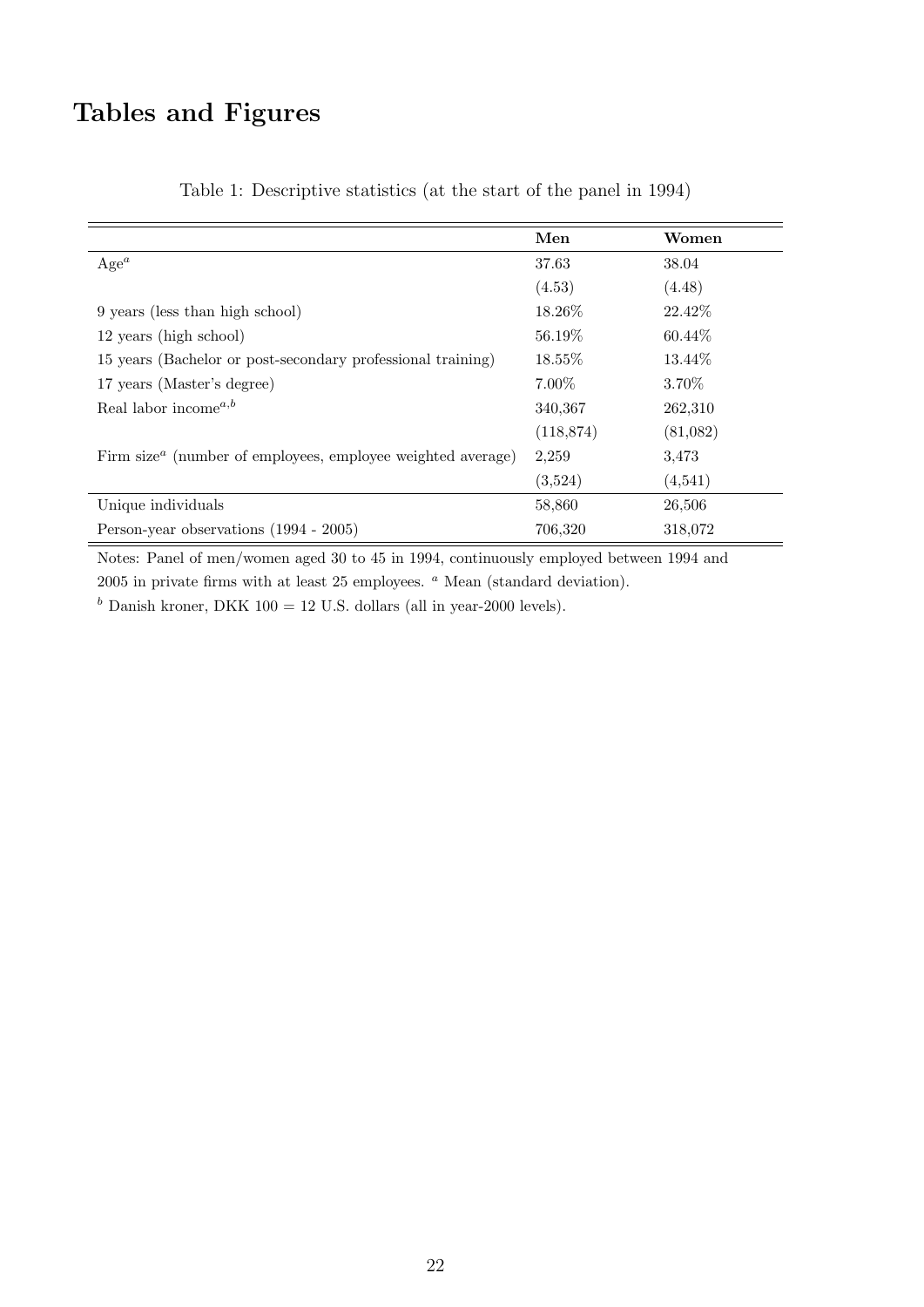|                                                                             |         | $\mathbf{Men}^a$  |         | $\mathbf{Women}^b$ |
|-----------------------------------------------------------------------------|---------|-------------------|---------|--------------------|
|                                                                             | percent | transition        | percent | transition         |
|                                                                             |         | prob <sup>c</sup> |         | prob <sup>c</sup>  |
| All transitions                                                             | 100     | 100               | 100     | 100                |
| within-firm moves                                                           |         | 88.56             |         | 89.87              |
| cross-firm moves                                                            |         | 11.44             |         | 10.13              |
| Non-executive level                                                         | 92.73   | 100               | 97.68   | 100                |
| $\label{eq:non-exsecutive} Non-exective_{t-1} \rightarrow Non-exective_{t}$ |         |                   |         |                    |
| no move (Stayer)                                                            | 80.94   | 87.28             | 87.37   | 89.44              |
| $\lambda$ hateral move, cross-firm $(CF)$                                   | 10.43   | 11.25             | 9.82    | 10.05              |
| $\emph{Non-exective}_{t-1} \rightarrow \emph{Execute}_{t}$                  |         |                   |         |                    |
| promotion, within-firm (PWF)                                                | 1.12    | 1.20              | 0.41    | 0.42               |
| promotion, cross-firm (PCF)                                                 | 0.25    | 0.27              | 0.08    | 0.08               |
| Executive level                                                             | 7.27    | 100               | 2.32    | 100                |
| $\boldsymbol{Execute}_{t-1} \rightarrow \boldsymbol{Execute}_{t}$           |         |                   |         |                    |
| no move (ExecStayer)                                                        | 5.65    | 77.72             | 1.77    | 76.27              |
| lateral move, cross-firm (ExecCF)                                           | 0.56    | 7.72              | 0.16    | 6.91               |
| $\emph{Execute}_{t-1} \rightarrow \emph{Non-executive}_{t}$                 |         |                   |         |                    |
| demotion, within-firm (DWF)                                                 | 0.86    | 11.78             | 0.32    | 13.78              |
| demotion, cross-firm (DCF)                                                  | 0.20    | 2.78              | 0.07    | 3.03               |

<span id="page-24-0"></span>Table 2: Mobility patterns

Notes: <sup>a</sup> Men: 647,460 person-year observations 1995-2005 (58,860 unique individuals).

<sup>b</sup> Women: 291,566 person-year observations 1995-2005 (26,506 unique individuals).

 $c$  Annual transition probability (percent of group).

<span id="page-24-1"></span>

| Table 3: The autocovariances of income growth |  |
|-----------------------------------------------|--|
|                                               |  |

|       | Autocovariance (std. error <sup>a</sup> ) |               |               |             |            |  |  |
|-------|-------------------------------------------|---------------|---------------|-------------|------------|--|--|
| Order | 0                                         |               |               | 3           |            |  |  |
| Men   | $0.01892***$                              | $-0.00575***$ | $-0.00117***$ | 0.00001     | $-0.00004$ |  |  |
|       | (0.00217)                                 | (0.00108)     | (0.00048)     | (0.00010)   | (0.00008)  |  |  |
| Women | $0.01643***$                              | $-0.00378***$ | $-0.00145**$  | $-0.00030*$ | 0.00002    |  |  |
|       | (0.00277)                                 | (0.00097)     | (0.00086)     | (0.00023)   | (0.00004)  |  |  |

Notes: Significance levels: \*\*\* 1 percent, \*\* 5 percent, \* 10 percent.

<sup>a</sup> Bootstrap standard errors (100 replications).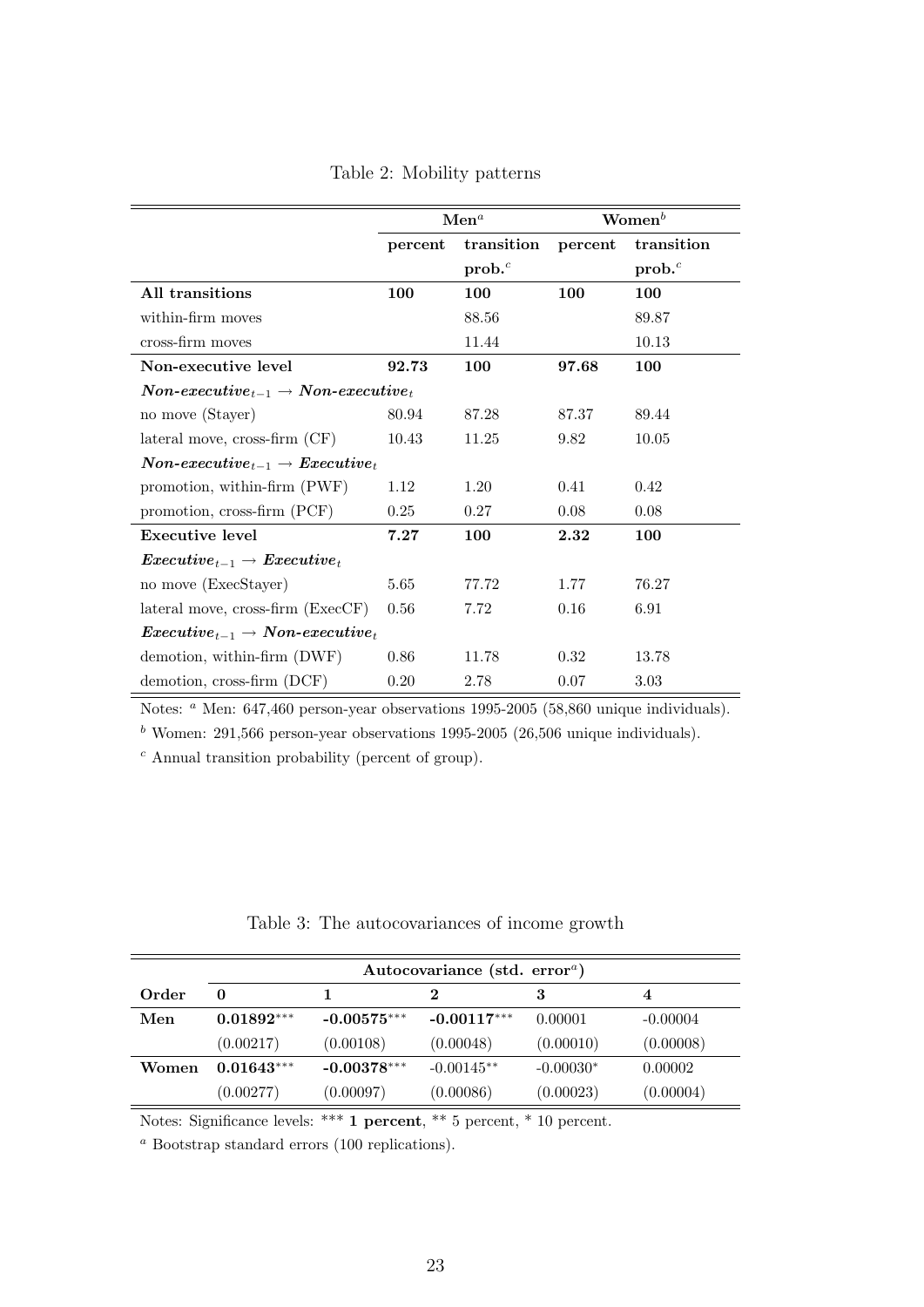|                                         | $\mathbf{Men}^a$ |             |             | $\mathbf{Women}^b$ |            |            |
|-----------------------------------------|------------------|-------------|-------------|--------------------|------------|------------|
|                                         | (1)              | (2)         | (3)         | (4)                | (5)        | (6)        |
| Cross-firm move                         | $0.010***$       |             |             | $0.012***$         |            |            |
|                                         | (0.001)          |             |             | (0.001)            |            |            |
| Upward move                             |                  | $0.014***$  |             |                    | $0.010***$ |            |
| (PWF or PCF)                            |                  | (0.002)     |             |                    | (0.004)    |            |
| Downward move                           |                  | $-0.003$    |             |                    | $-0.007$   |            |
| (DWF or DCF)                            |                  | (0.003)     |             |                    | (0.005)    |            |
| Non-executive lateral move, within-firm |                  |             |             |                    |            |            |
| (Stayer)                                |                  |             |             |                    |            |            |
| Non-executive lateral move, cross-firm  |                  |             | $0.009***$  |                    |            | $0.012***$ |
| (CF)                                    |                  |             | (0.001)     |                    |            | (0.001)    |
| Promotion, within-firm (PWF)            |                  |             | $0.008***$  |                    |            | $0.006*$   |
|                                         |                  |             | (0.002)     |                    |            | (0.004)    |
| Promotion, cross-firm (PCF)             |                  |             | $0.049***$  |                    |            | $0.038***$ |
|                                         |                  |             | (0.006)     |                    |            | (0.010)    |
| Executive stayer (ExecStayer)           |                  |             | $0.006***$  |                    |            | $0.006***$ |
|                                         |                  |             | (0.001)     |                    |            | (0.001)    |
| Executive lateral move, cross-firm      |                  |             | $0.033***$  |                    |            | $0.014**$  |
| (ExecCF)                                |                  |             | (0.003)     |                    |            | (0.006)    |
| Demotion, within-firm (DWF)             |                  |             | $-0.001$    |                    |            | $-0.004$   |
|                                         |                  |             | (0.003)     |                    |            | (0.005)    |
| Demotion, cross-firm (DCF)              |                  |             | $-0.000$    |                    |            | $-0.014$   |
|                                         |                  |             | (0.007)     |                    |            | (0.017)    |
| Age/10                                  | $-0.033***$      | $-0.034***$ | $-0.034***$ | $-0.005$           | $-0.006$   | $-0.005$   |
|                                         | (0.003)          | (0.003)     | (0.003)     | (0.005)            | (0.005)    | (0.005)    |
| $Age^2/100$                             | $0.002***$       | $0.002***$  | $0.002***$  | $-0.000$           | $-0.000$   | $-0.000$   |
|                                         | (0.000)          | (0.000)     | (0.000)     | (0.001)            | (0.001)    | (0.001)    |
| constant                                | $0.114***$       | $0.117***$  | $0.118***$  | $0.039***$         | $0.041***$ | $0.040***$ |
|                                         | (0.007)          | (0.007)     | (0.007)     | (0.011)            | (0.011)    | (0.011)    |
| $\mathbf{R}^2$                          | 0.0069           | 0.0065      | 0.0074      | 0.0039             | 0.0031     | 0.0040     |
| Observations                            | 647,460          | 647,460     | 647,460     | 291,566            | 291,566    | 291,566    |

#### <span id="page-25-0"></span>Table 4: Income growth and career mobility (OLS, ignoring transitory shocks)

Dependent variable: Change in real log labor income  $ln(I_t) - ln(I_{t-1})$ .

Notes: All regressions include education, sector, and year dummies. Clustered standard errors are reported in parentheses. Significance levels: \*\*\* 1 percent, \*\* 5 percent, \* 10 percent.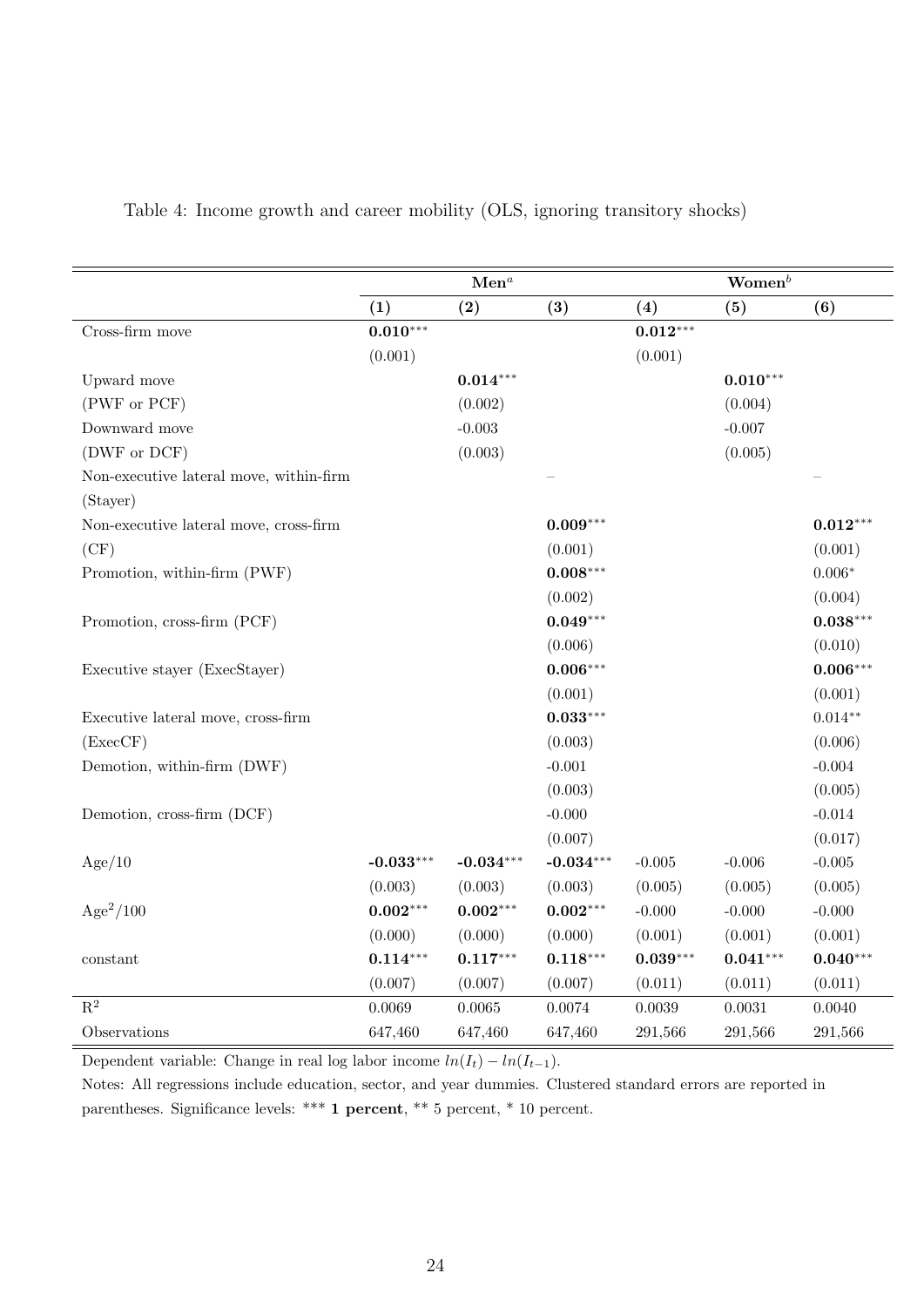|                                                              |             | Men         |            | Women      |
|--------------------------------------------------------------|-------------|-------------|------------|------------|
|                                                              | (1)         | (2)         | (3)        | (4)        |
| Labor income growth $(t-1)$                                  |             | $-0.315$    |            | $-0.275$   |
|                                                              |             | (0.018)     |            | (0.043)    |
| Non-executive lateral move, within-firm                      |             |             |            |            |
| (Stayer)                                                     |             |             |            |            |
| Non-executive lateral move, cross-firm                       | $0.009***$  | $0.009***$  | $0.012***$ | $0.012***$ |
| (CF)                                                         | (0.001)     | (0.001)     | (0.001)    | (0.001)    |
| Promotion, within-firm (PWF)                                 | $0.008***$  | $0.012***$  | $0.006*$   | $0.011***$ |
|                                                              | (0.002)     | (0.002)     | (0.004)    | (0.004)    |
| Promotion, cross-firm (PCF)                                  | $0.049***$  | $0.057***$  | $0.038***$ | $0.046***$ |
|                                                              | (0.006)     | (0.006)     | (0.010)    | (0.010)    |
| Executive stayer (ExecStayer)                                | $0.006***$  | $0.009***$  | $0.006***$ | $0.007***$ |
|                                                              | (0.001)     | (0.001)     | (0.001)    | (0.002)    |
| Executive lateral move, cross-firm                           | $0.033***$  | $0.038***$  | $0.014***$ | $0.018***$ |
| (ExecCF)                                                     | (0.003)     | (0.003)     | (0.006)    | (0.007)    |
| Demotion, within-firm (DWF)                                  | $-0.001$    | $-0.001$    | $-0.004$   | $-0.008*$  |
|                                                              | (0.003)     | (0.003)     | (0.005)    | (0.004)    |
| Demotion, cross-firm (DCF)                                   | 0.000       | 0.002       | $-0.014$   | $-0.023$   |
|                                                              | (0.007)     | (0.007)     | (0.017)    | (0.018)    |
| Age/10                                                       | $-0.034***$ | $-0.043***$ | $-0.005$   | $-0.008$   |
|                                                              | (0.003)     | (0.004)     | (0.005)    | (0.006)    |
| $Age^2/100$                                                  | $0.002***$  | $0.003***$  | $-0.000$   | $-0.000$   |
|                                                              | (0.000)     | (0.000)     | (0.001)    | (0.001)    |
| constant                                                     | $0.118***$  | $0.148***$  | $0.040***$ | $0.059***$ |
|                                                              | (0.007)     | (0.009)     | (0.011)    | (0.014)    |
| $\mathbf{R}^2$                                               | 0.0074      | 0.1014      | 0.0040     | 0.0669     |
| Observations                                                 | 647,460     | 588,600     | 291,566    | 265,060    |
| Cochran-Orcutt $(H_0: zero \ autocorrelation \ in \ errors)$ | $-0.313$    | $-0.067$    | $-0.274$   | $-0.058$   |
| $(p-value)$                                                  | (< 0.001)   | (0.126)     | (< 0.001)  | (0.406)    |

### <span id="page-26-0"></span>Table 5: Income growth and career mobility

Dependent variable: Change in real log labor income  $ln(I_t) - ln(I_{t-1})$ .

Notes: All regressions include education, sector, and year dummies. Clustered standard errors are reported in parentheses. Significance levels: \*\*\* 1 percent, \*\* 5 percent, \* 10 percent.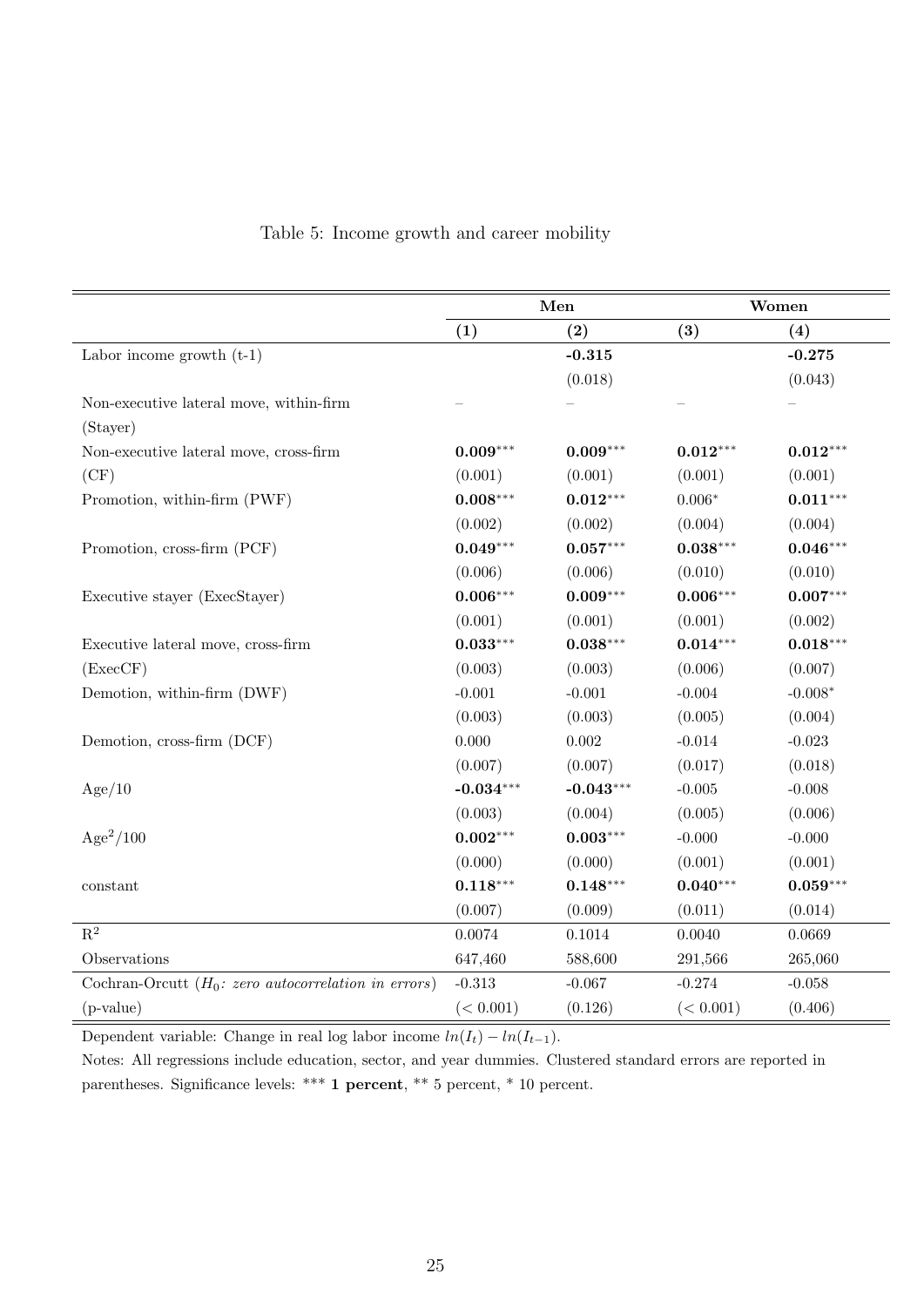

<span id="page-27-0"></span>

Figure 1: Comparison of real income growth men vs. women.

Figure 1: Comparison of real income growth men vs. women.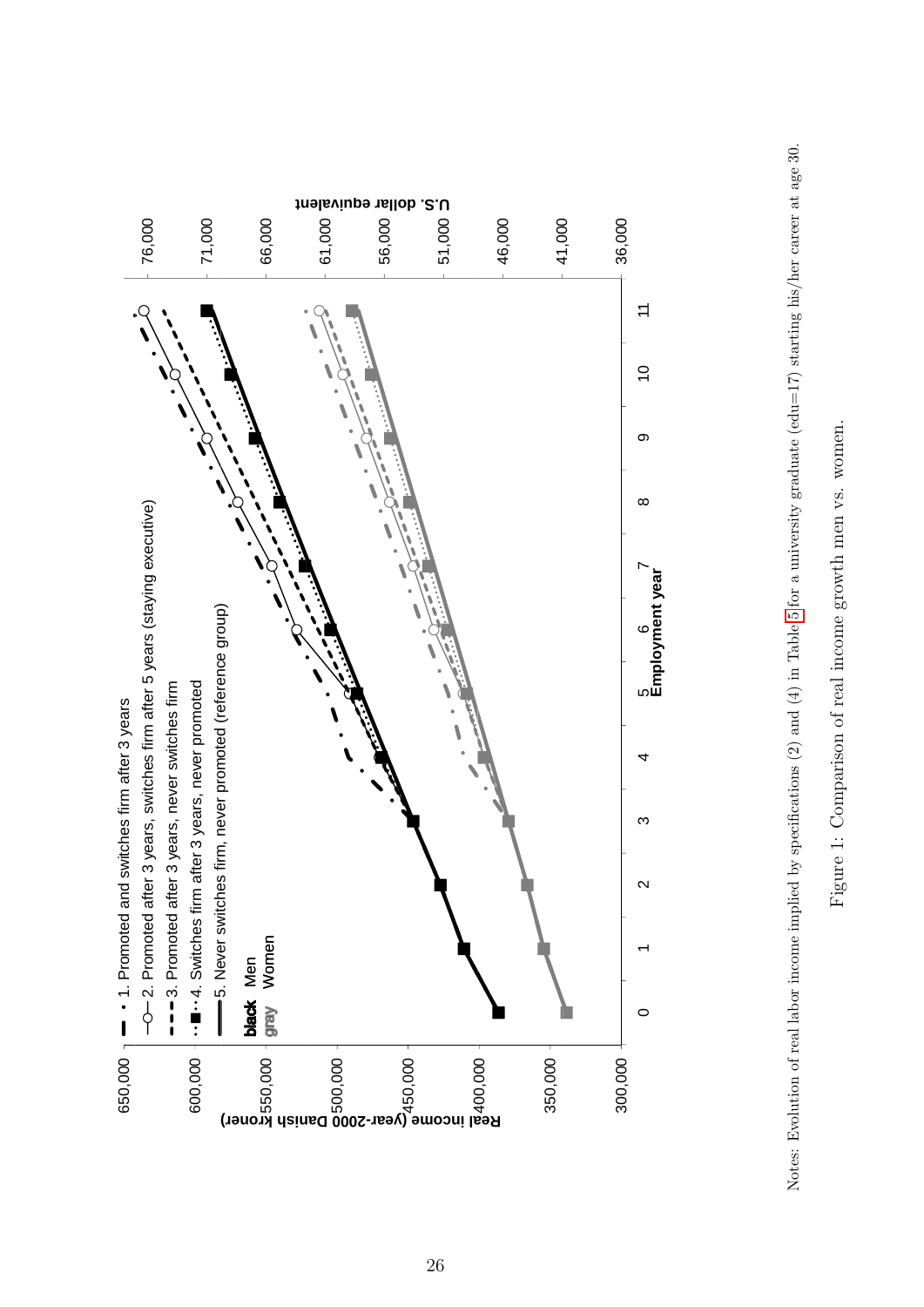

<span id="page-28-0"></span>

Figure 2: Comparison of relative income growth men vs. women. Figure 2: Comparison of relative income growth men vs. women.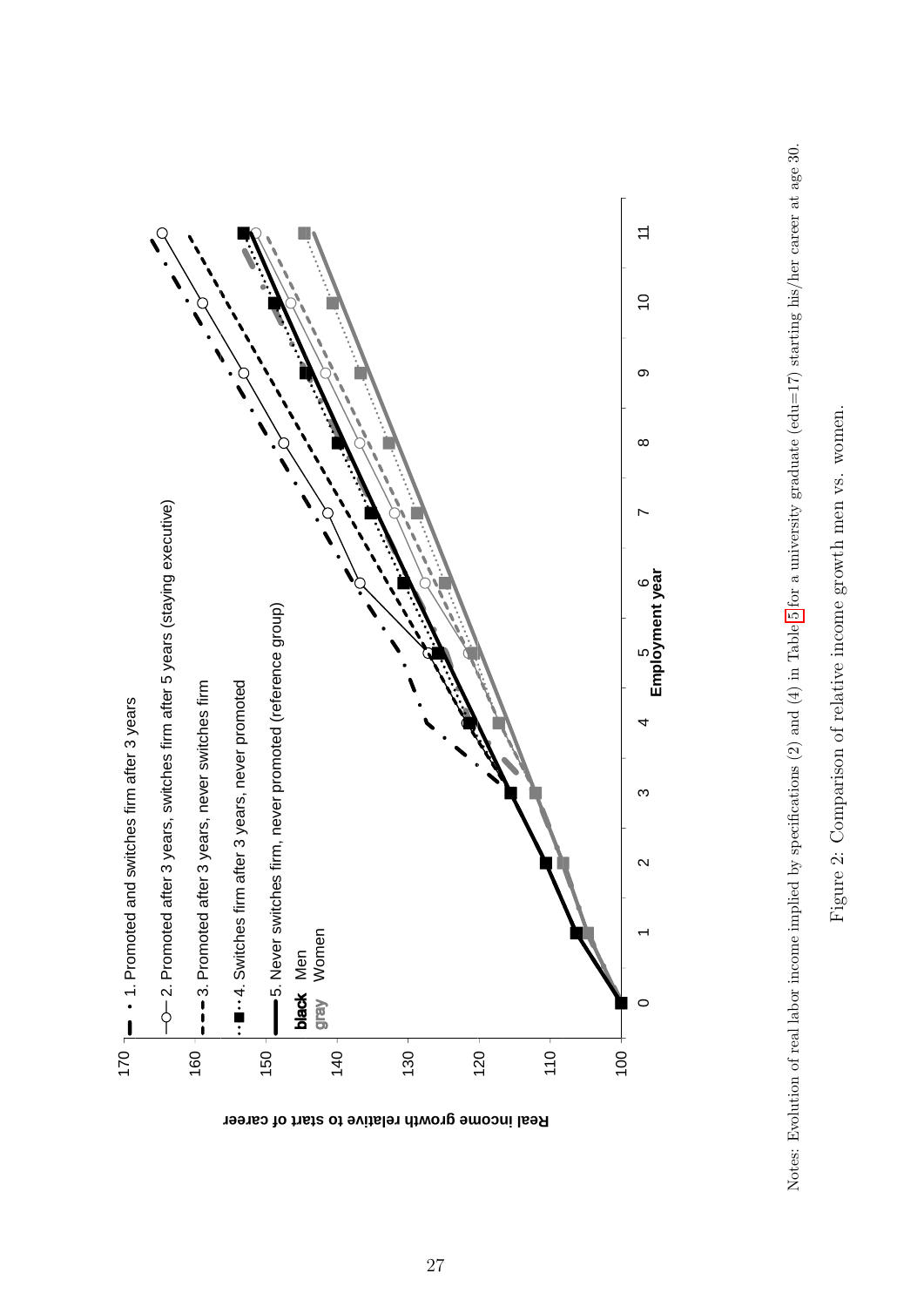| Cumulative log income growth after<br>Career scenarios |                                          |                                                                         |            |                       |          |                   |
|--------------------------------------------------------|------------------------------------------|-------------------------------------------------------------------------|------------|-----------------------|----------|-------------------|
|                                                        |                                          |                                                                         |            |                       | year 5   | year 10           |
| 1.                                                     | Promoted and switches firm after 3 years |                                                                         |            |                       | 0.320    | 0.511             |
| 2.                                                     |                                          | Promoted after 3 years, switches firm after 5 years (staying executive) |            |                       | 0.313    | 0.498             |
| 3.                                                     |                                          | Promoted after 3 years, never switches firm                             |            |                       | 0.284    | 0.477             |
| 4.                                                     |                                          | Switches firm after 3 years, never promoted                             |            |                       | 0.267    | 0.426             |
| 5.                                                     |                                          | Never switches firm, never promoted (reference group)                   |            |                       | 0.260    | 0.420             |
|                                                        |                                          | Year-5 difference in                                                    |            | Year-10 difference in |          |                   |
| Comparison                                             | cumulative                               | current                                                                 | cumulative | current               |          |                   |
|                                                        | log income                               | log income                                                              | log income | log income            |          |                   |
|                                                        | growth                                   | growth                                                                  | growth     | growth                |          |                   |
|                                                        |                                          |                                                                         |            |                       |          |                   |
| $1$ vs. $5$                                            | $0.059***$                               | $0.012***$                                                              | $0.092***$ | $0.007***$            |          |                   |
|                                                        | (0.005)                                  | (0.001)                                                                 | (0.007)    | (0.001)               |          |                   |
| 2 vs. 5                                                | $0.053***$                               | $0.036***$                                                              | $0.079***$ | $0.007***$            |          |                   |
|                                                        | (0.003)                                  | (0.003)                                                                 | (0.005)    | (0.001)               |          |                   |
| 3 vs. 5                                                | $0.024***$                               | $0.007***$                                                              | $0.057***$ | $0.007***$            | promoted |                   |
|                                                        | (0.002)                                  | (0.001)                                                                 | (0.005)    | (0.001)               |          | <b>VS</b>         |
| $1 \text{ vs. } 4$                                     | $0.052***$                               | $0.011***$                                                              | $0.085***$ | $0.007***$            |          | never promoted    |
|                                                        | (0.005)                                  | (0.001)                                                                 | (0.007)    | (0.001)               |          |                   |
| $2$ vs. $4$                                            | $0.046***$                               | $0.035***$                                                              | $0.073***$ | $0.007***$            |          |                   |
|                                                        | (0.003)                                  | (0.003)                                                                 | (0.005)    | (0.001)               |          |                   |
| $3 \text{ vs } y4$                                     | $0.017***$                               | $0.006***$                                                              | $0.051***$ | $0.007***$            |          |                   |
|                                                        | (0.002)                                  | (0.001)                                                                 | (0.005)    | (0.001)               |          |                   |
| $1 \text{ vs. } 3$                                     | $0.035***$                               | $0.004***$                                                              | $0.034***$ | $0.000***$            |          |                   |
|                                                        | (0.004)                                  | (0.001)                                                                 | (0.005)    | (0.000)               |          |                   |
| 1 vs. 2                                                | 0.006                                    | $-0.025***$                                                             | $0.013**$  | $0.000***$            |          | within group      |
|                                                        | (0.005)                                  | (0.003)                                                                 | (0.006)    | (0.000)               |          | of promoted       |
| 2 vs. 3                                                | $0.029***$                               | $0.029***$                                                              | $0.022***$ | $0.000***$            |          |                   |
|                                                        | (0.003)                                  | (0.003)                                                                 | (0.002)    | (0.000)               |          |                   |
| 4 vs. 5                                                | $0.007***$                               | $0.001***$                                                              | $0.007***$ | 0.0000                |          | within group      |
|                                                        | (0.001)                                  | (0.000)                                                                 | (0.000)    | (0.000)               |          | of never promoted |

<span id="page-29-0"></span>

|  |  |  | Table 6: Income growth dynamics (men) |  |  |
|--|--|--|---------------------------------------|--|--|
|--|--|--|---------------------------------------|--|--|

Notes: Predictions are based on column (2) in Table [5](#page-26-0) and assume a starting age of 30 and edu=17.

Bootstrap standard errors in parentheses (100 replications). Significance levels: \*\*\* 1 percent, \*\* 5 percent,

\* 10 percent. Gray shaded cells compare promotion vs. no-promotion scenarios.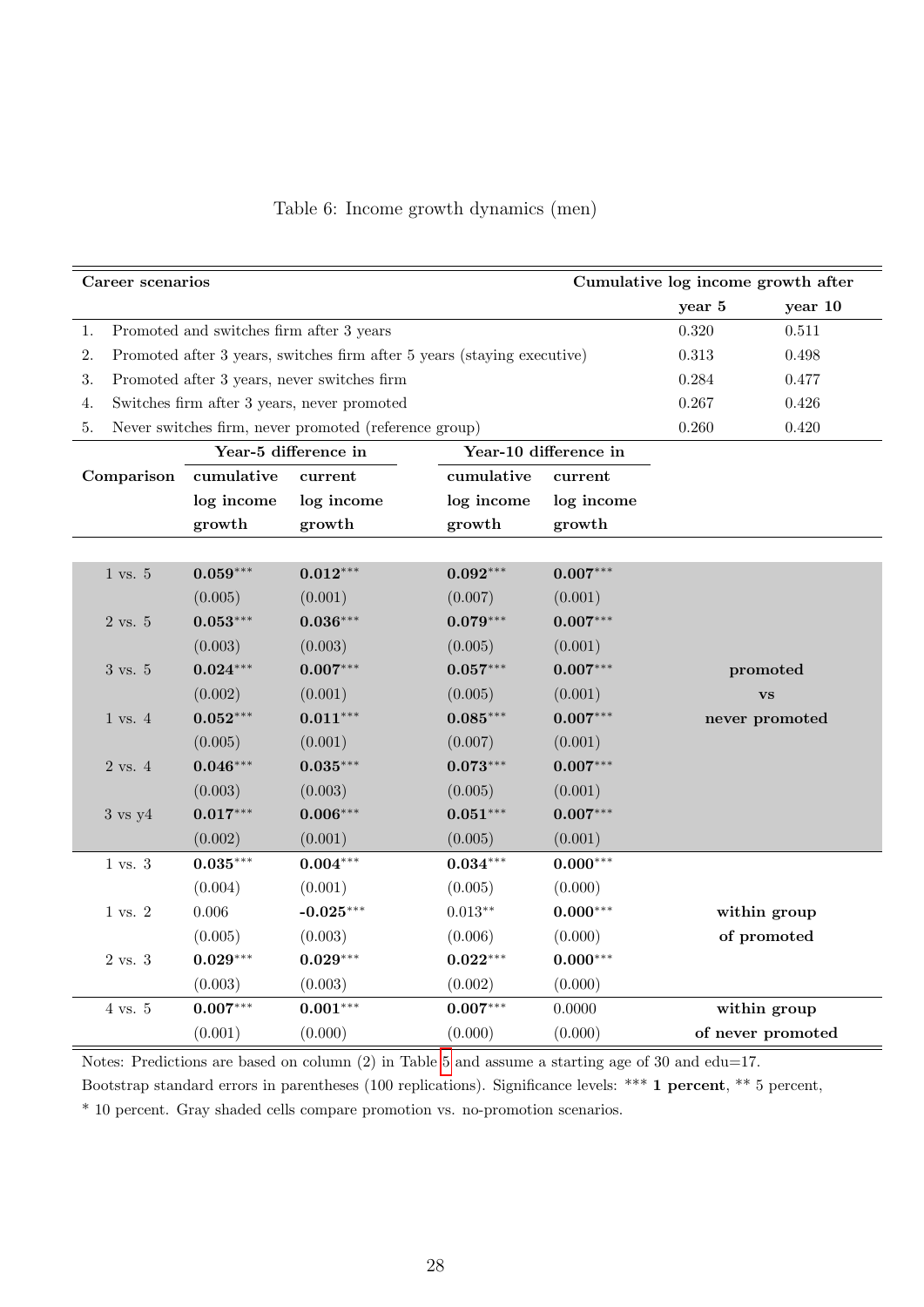| Cumulative log income growth after<br>Career scenarios |                                          |                                                       |                                                                         |                       |           |                   |
|--------------------------------------------------------|------------------------------------------|-------------------------------------------------------|-------------------------------------------------------------------------|-----------------------|-----------|-------------------|
|                                                        |                                          |                                                       |                                                                         |                       | year 5    | year 10           |
| 1.                                                     | Promoted and switches firm after 3 years |                                                       |                                                                         |                       | 0.261     | 0.434             |
| 2.                                                     |                                          |                                                       | Promoted after 3 years, switches firm after 5 years (staying executive) |                       | 0.244     | 0.415             |
| 3.                                                     |                                          | Promoted after 3 years, never switches firm           |                                                                         |                       | $0.232\,$ | 0.406             |
| 4.                                                     |                                          | Switches firm after 3 years, never promoted           |                                                                         |                       | $0.222\,$ | 0.369             |
| 5.                                                     |                                          | Never switches firm, never promoted (reference group) |                                                                         |                       | $0.212\,$ | 0.360             |
|                                                        |                                          | Year-5 difference in                                  |                                                                         | Year-10 difference in |           |                   |
| Comparison                                             | cumulative                               | current                                               | cumulative                                                              | current               |           |                   |
|                                                        | log income                               | log income                                            | log income                                                              | log income            |           |                   |
|                                                        | growth                                   | growth                                                | growth                                                                  | growth                |           |                   |
|                                                        |                                          |                                                       |                                                                         |                       |           |                   |
| $1 \text{ vs. } 5$                                     | $0.049***$                               | $0.009***$                                            | $0.075***$                                                              | $0.005***$            |           |                   |
|                                                        | (0.010)                                  | (0.002)                                               | (0.013)                                                                 | (0.001)               |           |                   |
| 2 vs. 5                                                | $0.032***$                               | $0.017***$                                            | $0.055***$                                                              | $0.005***$            |           |                   |
|                                                        | (0.008)                                  | (0.006)                                               | (0.010)                                                                 | (0.001)               |           |                   |
| 3 vs. 5                                                | $0.020***$                               | $0.006***$                                            | $0.047***$                                                              | $0.005***$            |           | promoted          |
|                                                        | (0.004)                                  | (0.001)                                               | (0.010)                                                                 | (0.001)               |           | <b>VS</b>         |
| $1 \text{ vs. } 4$                                     | $0.040***$                               | $0.008***$                                            | $0.065***$                                                              | $0.005***$            |           | never promoted    |
|                                                        | (0.010)                                  | (0.001)                                               | (0.013)                                                                 | (0.001)               |           |                   |
| $2$ vs. $4$                                            | $0.022***$                               | $0.016***$                                            | $0.046***$                                                              | $0.005***$            |           |                   |
|                                                        | (0.008)                                  | (0.006)                                               | (0.010)                                                                 | (0.001)               |           |                   |
| 3 vs. 4                                                | $0.011***$                               | $0.005***$                                            | $0.037***$                                                              | $0.005***$            |           |                   |
|                                                        | (0.004)                                  | (0.001)                                               | (0.010)                                                                 | (0.001)               |           |                   |
| $1$ vs. $3$                                            | $0.029***$                               | $0.003***$                                            | $0.028***$                                                              | $0.000***$            |           |                   |
|                                                        | (0.010)                                  | (0.001)                                               | (0.010)                                                                 | (0.000)               |           |                   |
| $1$ vs. $2$                                            | $0.017\,$                                | $-0.008$                                              | $0.019**$                                                               | $0.000\,$             |           | within group      |
|                                                        | (0.013)                                  | (0.007)                                               | (0.012)                                                                 | (0.000)               |           | of promoted       |
| 2 vs. 3                                                | $0.011*$                                 | $0.011*$                                              | 0.009                                                                   | 0.000                 |           |                   |
|                                                        | (0.006)                                  | (0.006)                                               | (0.005)                                                                 | (0.000)               |           |                   |
| 4 vs. 5                                                | $0.009***$                               | $0.001***$                                            | $0.009***$                                                              | 0.000                 |           | within group      |
|                                                        | (0.001)                                  | (0.000)                                               | (0.001)                                                                 | (0.000)               |           | of never promoted |

<span id="page-30-0"></span>

|  | Table 7: Income growth dynamics (women) |  |
|--|-----------------------------------------|--|
|  |                                         |  |
|  |                                         |  |

Notes: Predictions are based on column (2) in Table [5](#page-26-0) and assume a starting age of 30 and edu=17.

Bootstrap standard errors in parentheses (100 replications). Significance levels: \*\*\* 1 percent, \*\* 5 percent,

\* 10 percent. Gray shaded cells compare promotion vs. no-promotion scenarios.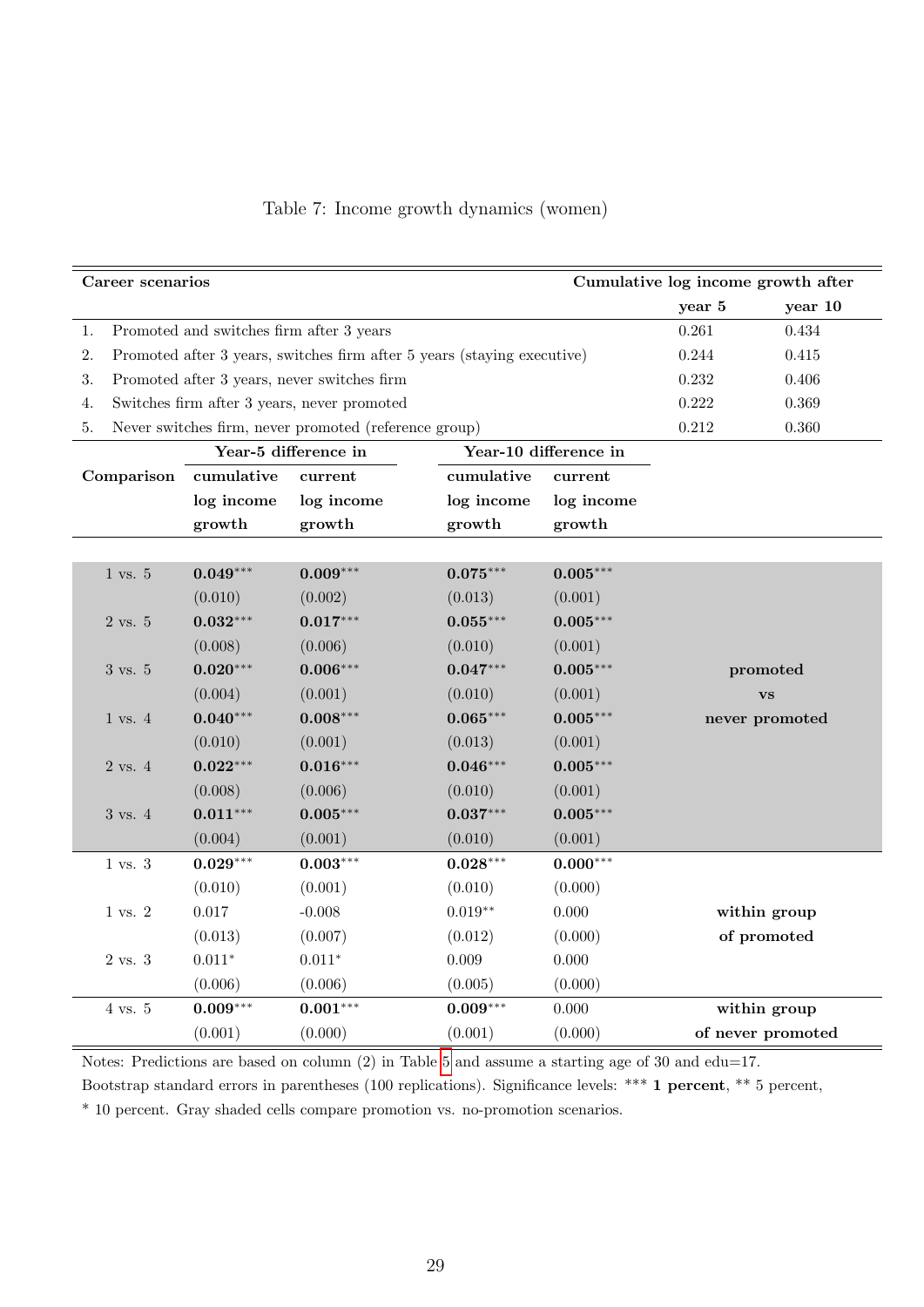|                                                              | Full sample | $Edu=9$                | $Edu=12$     | $Edu=15$    | $Edu=17$    |
|--------------------------------------------------------------|-------------|------------------------|--------------|-------------|-------------|
| Labor income growth $(t-1)$                                  | $-0.315***$ | $-0.345***$            | $-0.294***$  | $-0.340***$ | $-0.282***$ |
|                                                              | (0.018)     | (0.041)                | (0.021)      | (0.034)     | (0.066)     |
| Non-executive lateral move, within-firm                      |             |                        |              |             |             |
| (Stayer)                                                     |             |                        |              |             |             |
| Non-executive lateral move, cross-firm                       | $0.009***$  | $0.003**$              | $0.006***$   | $0.018***$  | $0.020***$  |
| (CF)                                                         | (0.001)     | (0.002)                | (0.001)      | (0.002)     | (0.002)     |
| Promotion, within-firm (PWF)                                 | $0.012***$  | $-0.005$               | $0.011***$   | $0.017***$  | $0.020***$  |
|                                                              | (0.002)     | (0.005)                | (0.002)      | (0.003)     | (0.005)     |
| Promotion, cross-firm (PCF)                                  | $0.057***$  | $\mathbf{0.034}^{***}$ | $0.051***$   | $0.065***$  | $0.063***$  |
|                                                              | (0.006)     | (0.011)                | (0.008)      | (0.010)     | (0.019)     |
| Executive stayer (ExecStayer)                                | $0.009***$  | $0.009***$             | $0.008***$   | $0.011***$  | $0.013***$  |
|                                                              | (0.001)     | (0.002)                | (0.001)      | (0.002)     | (0.002)     |
| Executive lateral move, cross-firm                           | $0.038***$  | $0.020\,$              | $0.026***$   | $0.052***$  | $0.044***$  |
| (ExecCF)                                                     | (0.003)     | (0.012)                | (0.004)      | (0.005)     | (0.008)     |
| Demotion, within-firm (DWF)                                  | $-0.001$    | $-0.011$               | $0.006\,$    | $-0.002$    | $-0.005$    |
|                                                              | (0.003)     | (0.010)                | (0.005)      | (0.004)     | (0.006)     |
| Demotion, cross-firm (DCF)                                   | $0.002\,$   | $-0.011$               | $-0.013$     | $0.017\,$   | $0.011\,$   |
|                                                              | (0.007)     | (0.018)                | (0.010)      | (0.010)     | (0.029)     |
| Age/10                                                       | $-0.043***$ | $0.022**$              | $-0.035***$  | $-0.053***$ | $-0.114***$ |
|                                                              | (0.004)     | (0.010)                | (0.005)      | (0.010)     | (0.020)     |
| $Age^2/100$                                                  | $0.003***$  | $-0.003***$            | $0.002***$   | $0.003***$  | $0.009***$  |
|                                                              | (0.000)     | (0.001)                | (0.001)      | (0.001)     | (0.002)     |
| Education=9                                                  |             |                        |              |             |             |
|                                                              |             |                        |              |             |             |
| $Education=12$                                               | $0.003***$  |                        |              |             |             |
|                                                              | (0.000)     |                        |              |             |             |
| $Education=15$                                               | $0.009***$  |                        |              |             |             |
|                                                              | (0.000)     |                        |              |             |             |
| $Education=17$                                               | $0.016***$  |                        |              |             |             |
|                                                              | (0.001)     |                        |              |             |             |
| constant                                                     | $0.148***$  | $-0.016$               | $0.117***$   | $0.207***$  | $0.378***$  |
|                                                              | (0.009)     | (0.022)                | (0.010)      | (0.023)     | (0.047)     |
| $\mathbf{R}^2$                                               | 0.1014      | 0.1203                 | $\,0.0929\,$ | 0.1169      | 0.0793      |
| Observations                                                 | 588,600     | 105,041                | 330,475      | 111,176     | 41,908      |
| Unique individuals <sup><math>a</math></sup>                 | 58,860      | 10,688                 | 33,367       | 11,407      | 4,249       |
| Cochran-Orcutt $(H_0: zero \ autocorrelation \ in \ errors)$ | $-0.067$    | $-0.069$               | $-0.055$     | $-0.084$    | $-0.071$    |
| (p-value)                                                    | (0.126)     | (0.523)                | (0.337)      | (0.346)     | (0.586)     |

#### <span id="page-31-0"></span>Table 8: Education subsamples (men)

Dependent variable: Change in real log labor income  $ln(I_t) - ln(I_{t-1})$ .

Notes: All regressions include sector and year dummies. Clustered standard errors are reported in parentheses. Significance levels: \*\*\* 1 percent, \*\* 5 percent, \* 10 percent.  $a$  Sum in subsamples  $>58,860$  as a few increase education and appear in different regressions for subperiods of their career.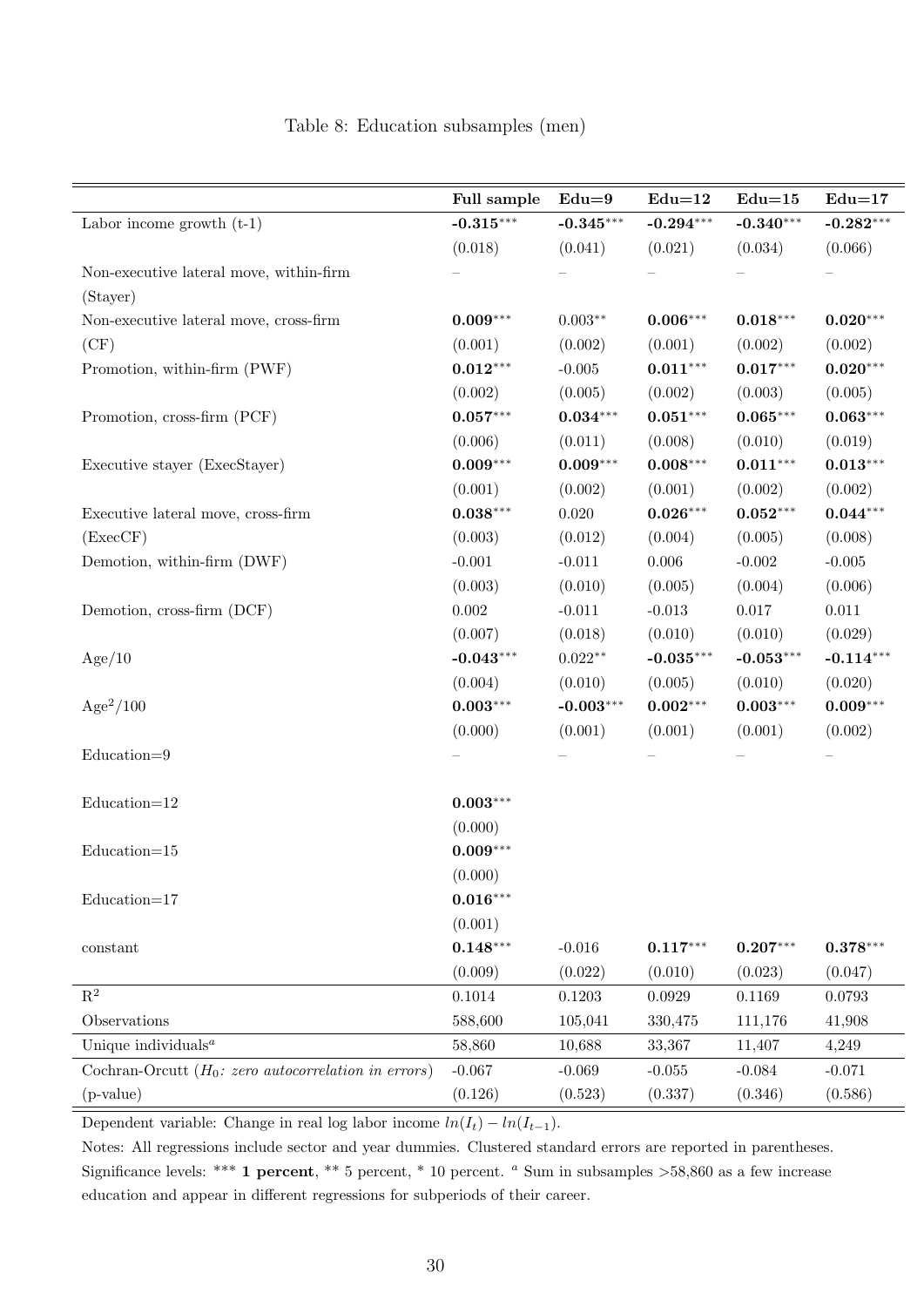|                                                              | Full sample | $Edu=9$     | $Edu=12$       | $Edu=15$    | $Edu=17$    |
|--------------------------------------------------------------|-------------|-------------|----------------|-------------|-------------|
| Labor income growth $(t-1)$                                  | $-0.275***$ | $-0.292***$ | $-0.261***$    | $-0.235***$ | $-0.336***$ |
|                                                              | (0.043)     | (0.093)     | (0.070)        | (0.024)     | (0.039)     |
| Non-executive lateral move, within-firm                      |             |             |                |             |             |
| (Stayer)                                                     |             |             |                |             |             |
| Non-executive lateral move, cross-firm                       | $0.012***$  | $0.009***$  | $0.013***$     | $0.009***$  | $0.017***$  |
| (CF)                                                         | (0.001)     | (0.002)     | (0.001)        | (0.002)     | (0.005)     |
| Promotion, within-firm (PWF)                                 | $0.011***$  | $-0.003$    | $0.013**$      | $0.014**$   | $0.019**$   |
|                                                              | (0.004)     | (0.014)     | (0.006)        | (0.007)     | (0.009)     |
| Promotion, cross-firm (PCF)                                  | $0.046***$  | $0.037\,$   | $0.034**$      | $\,0.032\,$ | $0.089***$  |
|                                                              | (0.010)     | (0.028)     | (0.014)        | (0.026)     | (0.020)     |
| Executive stayer (ExecStayer)                                | $0.007***$  | $0.004\,$   | 0.003          | $0.008**$   | $0.025***$  |
|                                                              | (0.002)     | (0.004)     | (0.002)        | (0.004)     | (0.005)     |
| Executive lateral move, cross-firm                           | $0.018***$  | $-0.015$    | $0.014^{\ast}$ | $0.048***$  | $0.036**$   |
| (ExecCF)                                                     | (0.007)     | (0.016)     | (0.008)        | (0.016)     | (0.016)     |
| Demotion, within-firm (DWF)                                  | $-0.008*$   | $-0.023**$  | $-0.009*$      | $-0.006$    | $\,0.015\,$ |
|                                                              | (0.004)     | (0.010)     | (0.005)        | (0.011)     | (0.014)     |
| Demotion, cross-firm (DCF)                                   | $-0.023$    | $-0.053$    | $-0.020$       | $-0.010$    | $-0.018$    |
|                                                              | (0.018)     | (0.043)     | (0.027)        | (0.040)     | (0.040)     |
| Age/10                                                       | $-0.008$    | $0.006\,$   | $0.003\,$      | $-0.008$    | $-0.084**$  |
|                                                              | (0.006)     | (0.012)     | (0.008)        | (0.014)     | (0.035)     |
| $Age^2/100$                                                  | 0.000       | $-0.002$    | $-0.002*$      | $-0.001$    | $0.006\,$   |
|                                                              | (0.001)     | (0.001)     | (0.001)        | (0.002)     | (0.004)     |
| $Education=9$                                                |             |             |                |             |             |
|                                                              |             |             |                |             |             |
| $Education=12$                                               | $0.002***$  |             |                |             |             |
|                                                              | (0.000)     |             |                |             |             |
| $Education=15$                                               | $0.005***$  |             |                |             |             |
|                                                              | (0.001)     |             |                |             |             |
| $Education=17$                                               | $0.013***$  |             |                |             |             |
|                                                              | (0.001)     |             |                |             |             |
| constant                                                     | $0.059***$  | 0.021       | $0.022\,$      | $0.082***$  | $0.285***$  |
|                                                              | (0.014)     | (0.029)     | (0.018)        | (0.031)     | (0.077)     |
| $\mathbf{R}^2$                                               | 0.0669      | 0.0751      | 0.0566         | 0.0589      | 0.1154      |
| Observations                                                 | 265,060     | 58,671      | 159,156        | 37,129      | 10,104      |
| Unique individuals $^a$                                      | 26,506      | 5,928       | 16,061         | 3,980       | 1,028       |
| Cochran-Orcutt $(H_0: zero \ autocorrelation \ in \ errors)$ | $-0.058$    | $-0.102$    | $-0.047$       | $-0.031$    | $-0.035$    |
| $(p-value)$                                                  | (0.406)     | (0.533)     | (0.580)        | (0.433)     | (0.897)     |

#### <span id="page-32-0"></span>Table 9: Education subsamples (women)

Dependent variable: Change in real log labor income  $ln(I_t) - ln(I_{t-1})$ .

Notes: All regressions include sector and year dummies. Clustered standard errors are reported in parentheses. Significance levels: \*\*\* 1 percent, \*\* 5 percent, \* 10 percent.  $a$  Sum in subsamples >26,506 as a few increase education and appear in different regressions for subperiods of their career.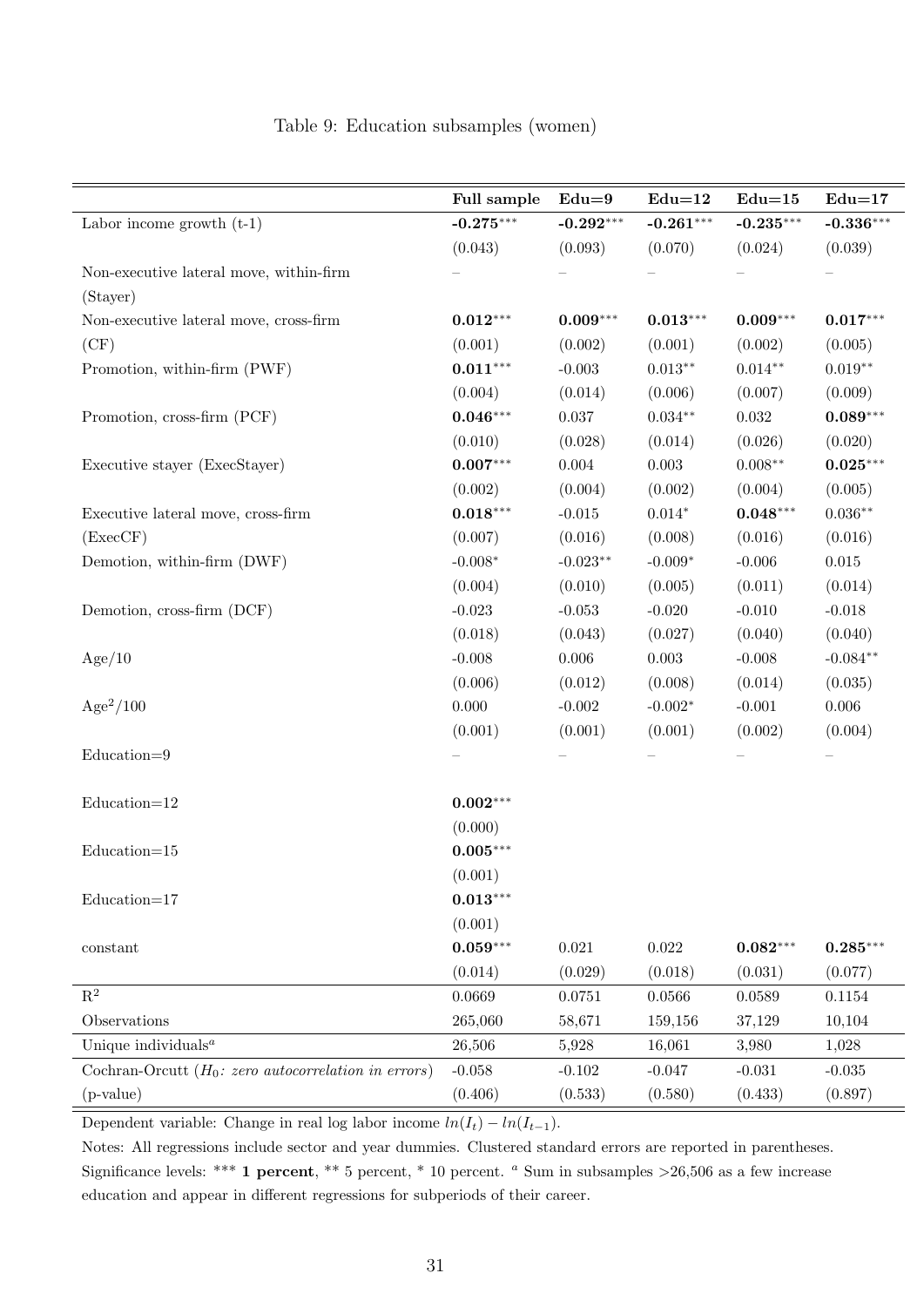<span id="page-33-0"></span>



Notes: Evolution of real labor income implied by Table 8 for a man starting his career at age 30.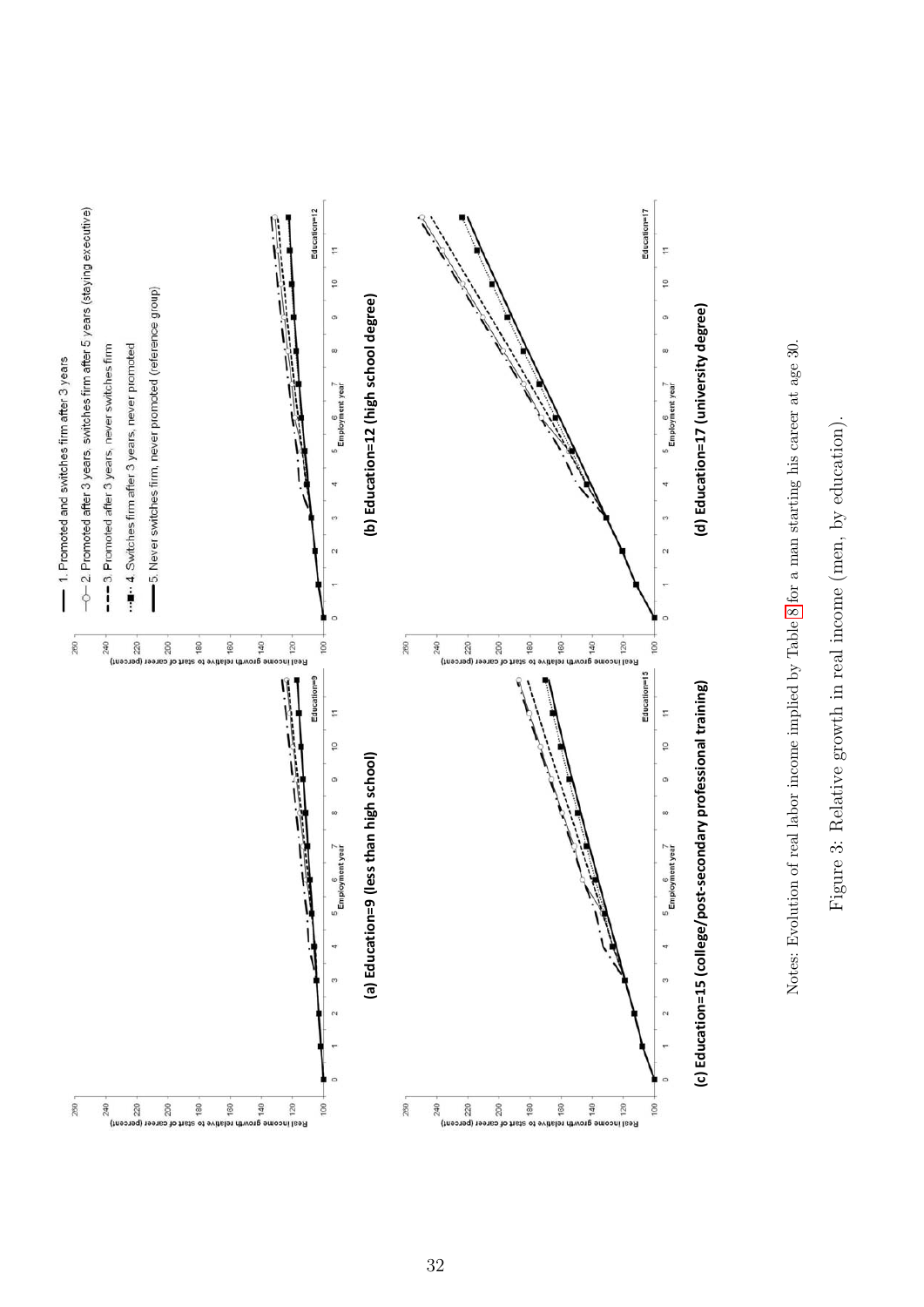<span id="page-34-0"></span>

|  | Table 10: Robustness: firm size (men) |  |  |  |  |
|--|---------------------------------------|--|--|--|--|
|--|---------------------------------------|--|--|--|--|

|                                                              | Main sample      |             | Firm size   |
|--------------------------------------------------------------|------------------|-------------|-------------|
|                                                              | $(size \geq 25)$ | $\geq 50$   | $\geq$ 100  |
| Labor income growth $(t-1)$                                  | $-0.315***$      | $-0.315***$ | $-0.321***$ |
|                                                              | (0.018)          | (0.021)     | (0.021)     |
| Labor income growth $(t-2)$                                  |                  |             |             |
| Non-executive lateral move, within-firm<br>(Stayer)          |                  |             |             |
| Non-executive lateral move, cross-firm                       | $0.009***$       | $0.008***$  | $0.006***$  |
| (CF)                                                         | (0.001)          | (0.001)     | (0.001)     |
| Promotion, within-firm (PWF)                                 | $0.012***$       | $0.013***$  | $0.013***$  |
|                                                              | (0.002)          | (0.002)     | (0.002)     |
| Promotion, cross-firm (PCF)                                  | $0.057***$       | $0.057***$  | $0.053***$  |
|                                                              | (0.006)          | (0.006)     | (0.008)     |
| Executive stayer (ExecStayer)                                | $0.009***$       | $0.009***$  | $0.010***$  |
|                                                              | (0.001)          | (0.001)     | (0.001)     |
| Executive lateral move, cross-firm                           | $0.038***$       | $0.041***$  | $0.040***$  |
| (ExecCF)                                                     | (0.003)          | (0.003)     | (0.004)     |
| Demotion, within-firm (DWF)                                  | $-0.001$         | 0.001       | $\,0.003\,$ |
|                                                              | (0.003)          | (0.003)     | (0.004)     |
| Demotion, cross-firm (DCF)                                   | 0.002            | 0.003       | 0.006       |
|                                                              | (0.007)          | (0.008)     | (0.011)     |
| Age/10                                                       | $-0.043***$      | $-0.045***$ | $-0.040***$ |
|                                                              | (0.004)          | (0.004)     | (0.005)     |
| $Age^2/100$                                                  | $0.003***$       | $0.003***$  | $0.002***$  |
|                                                              | (0.000)          | (0.000)     | (0.001)     |
| $\rm constant$                                               | $0.148***$       | $0.154***$  | $0.141***$  |
|                                                              | (0.009)          | (0.010)     | (0.011)     |
| $\mathbf{R}^2$                                               | 0.1014           | 0.1004      | 0.1078      |
| Observations                                                 | 588,600          | 485,780     | 394,150     |
| Unique individuals                                           | 58,860           | 48,578      | 39,415      |
| Cochran-Orcutt $(H_0: zero \ autocorrelation \ in \ errors)$ | $-0.067$         | $-0.073$    | $-0.066$    |
| $(p-value)$                                                  | (0.126)          | (0.153)     | (0.264)     |

Dependent variable: Change in real log labor income  $ln(I_t) - ln(I_{t-1})$ .

Notes: All regressions include education, sector, and year dummies. Clustered standard errors are reported in parentheses. Significance levels: \*\*\* 1 percent, \*\* 5 percent, \* 10 percent.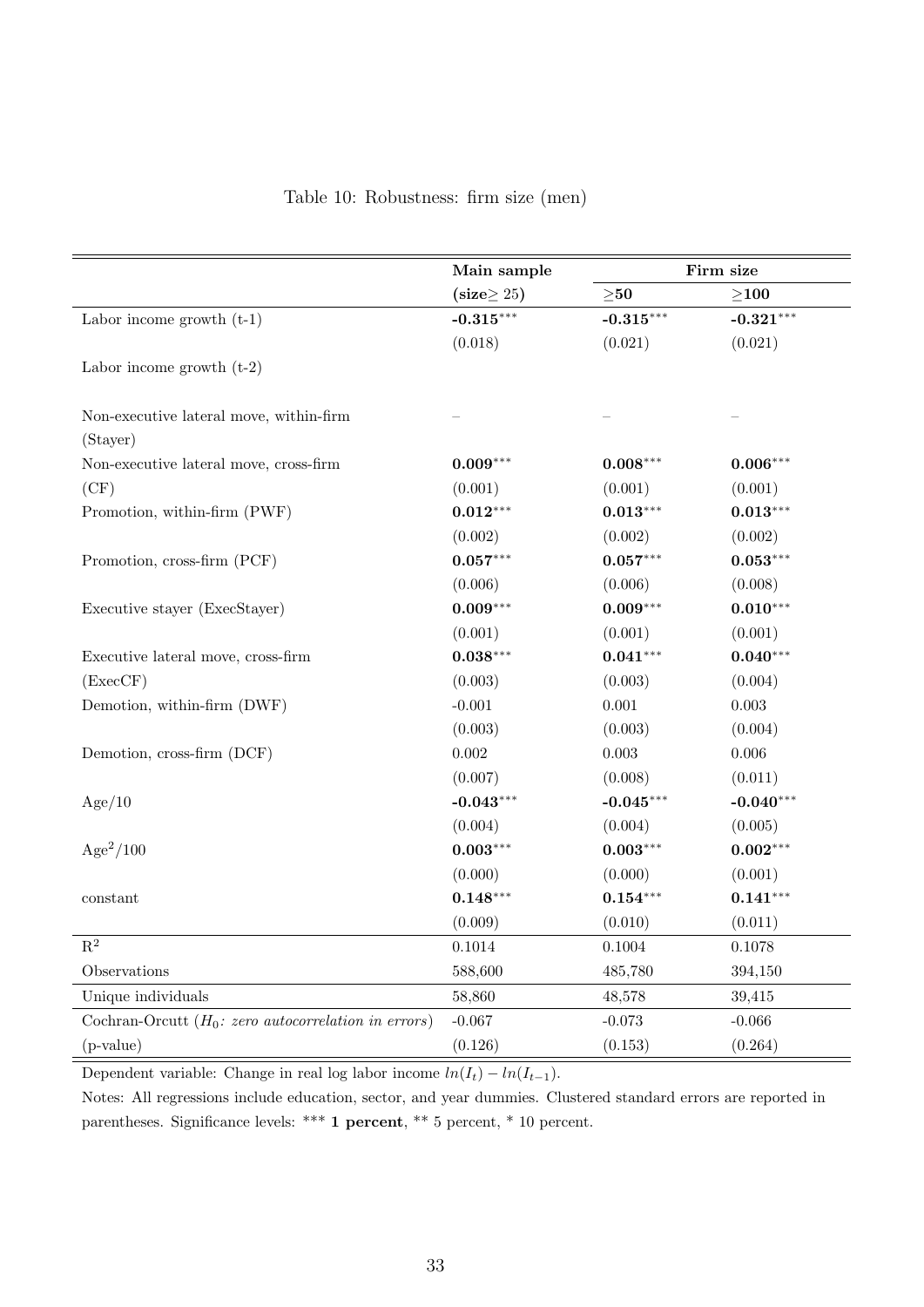|                                                              | Main sample      |             | Firm size   |
|--------------------------------------------------------------|------------------|-------------|-------------|
|                                                              | $(size \geq 25)$ | $\geq 50$   | $\geq$ 100  |
| Labor income growth $(t-1)$                                  | $-0.275***$      | $-0.275***$ | $-0.316***$ |
|                                                              | (0.043)          | 0.053       | (0.059)     |
| Labor income growth $(t-2)$                                  |                  |             |             |
| Non-executive lateral move, within-firm                      |                  |             |             |
| (Stayer)                                                     |                  |             |             |
| Non-executive lateral move, cross-firm                       | $0.012***$       | $0.011***$  | $0.008***$  |
| (CF)                                                         | (0.001)          | (0.001)     | (0.001)     |
| Promotion, within-firm (PWF)                                 | $0.011***$       | $0.014***$  | $0.015***$  |
|                                                              | (0.004)          | (0.004)     | (0.005)     |
| Promotion, cross-firm (PCF)                                  | $0.046***$       | $0.049***$  | $0.049***$  |
|                                                              | (0.010)          | (0.011)     | (0.013)     |
| Executive stayer (ExecStayer)                                | $0.007***$       | $0.007***$  | $0.007***$  |
|                                                              | (0.002)          | (0.002)     | (0.002)     |
| Executive lateral move, cross-firm                           | $0.018***$       | $0.012\,$   | $0.012\,$   |
| (ExecCF)                                                     | (0.007)          | (0.007)     | (0.008)     |
| Demotion, within-firm (DWF)                                  | $-0.008*$        | $-0.006$    | $-0.001$    |
|                                                              | (0.004)          | (0.004)     | (0.005)     |
| Demotion, cross-firm (DCF)                                   | $-0.023$         | $-0.012$    | $-0.004$    |
|                                                              | (0.018)          | (0.020)     | (0.022)     |
| Age/10                                                       | $-0.008$         | $-0.005$    | $-0.002$    |
|                                                              | (0.006)          | (0.007)     | (0.007)     |
| $Age^2/100$                                                  | $-0.000$         | $-0.001$    | $-0.001$    |
|                                                              | (0.001)          | (0.001)     | (0.001)     |
| constant                                                     | $0.059***$       | $0.055***$  | $0.051***$  |
|                                                              | (0.014)          | (0.015)     | (0.017)     |
| $\mathbf{R}^2$                                               | 0.0669           | 0.0637      | 0.0873      |
| Observations                                                 | 265,060          | 230,660     | 198,500     |
| Unique individuals                                           | 26,506           | 23,066      | 19,850      |
| Cochran-Orcutt $(H_0: zero \ autocorrelation \ in \ errors)$ | $-0.058$         | $-0.064$    | $-0.045$    |
| (p-value)                                                    | (0.406)          | (0.393)     | (0.597)     |

<span id="page-35-0"></span>

|  | Table 11: Robustness: firm size (women) |  |  |  |  |
|--|-----------------------------------------|--|--|--|--|
|--|-----------------------------------------|--|--|--|--|

Dependent variable: Change in real log labor income  $ln(I_t) - ln(I_{t-1})$ .

Dependent variable: Change in real log labor income  $ln(I_t) - ln(I_{t-1})$ .

Notes: All regressions include education, sector, and year dummies. Clustered standard errors are reported in parentheses. Significance levels: \*\*\* 1 percent, \*\* 5 percent, \* 10 percent.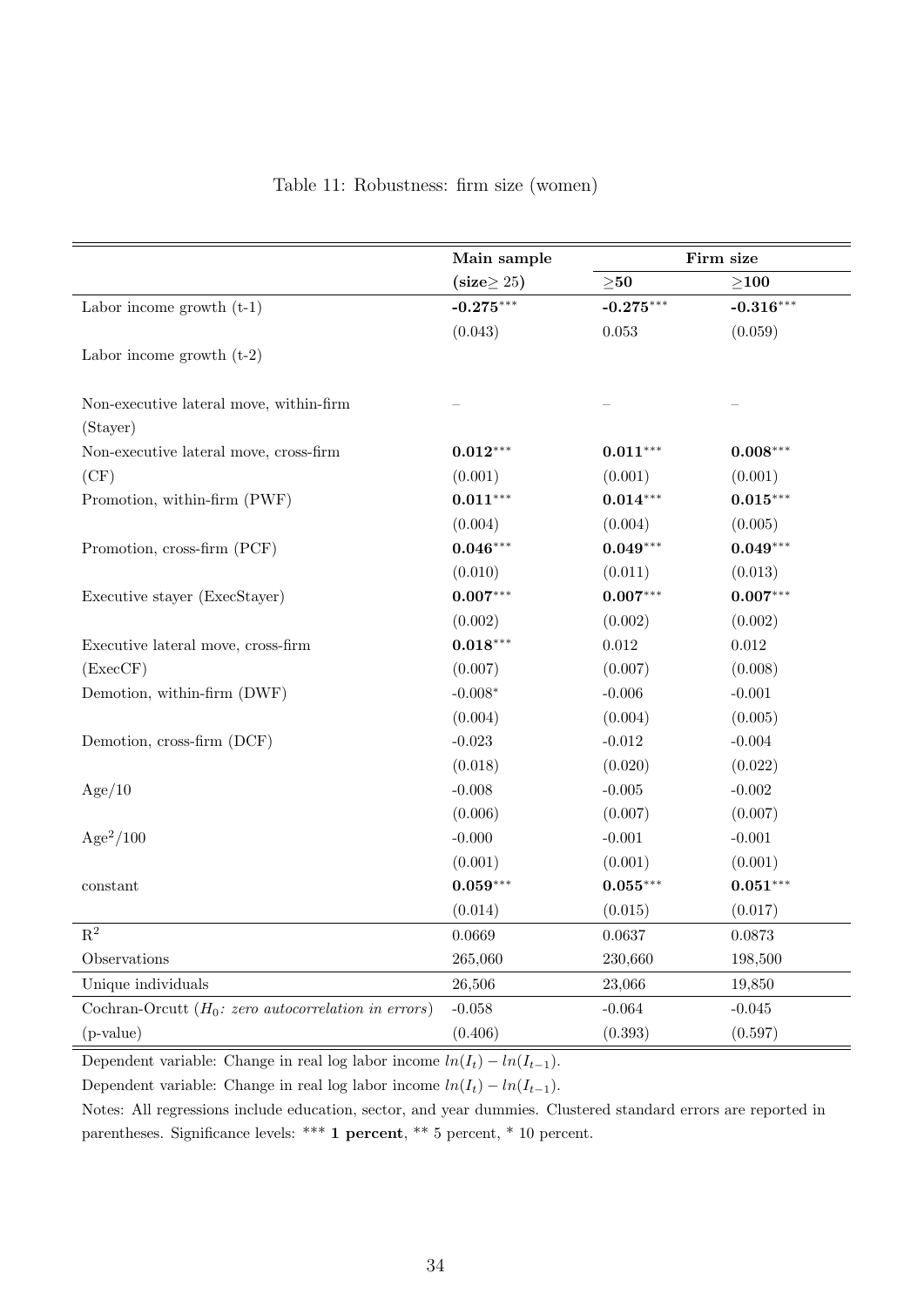|                                                                                      | Men         |                        | Women       |             |  |
|--------------------------------------------------------------------------------------|-------------|------------------------|-------------|-------------|--|
|                                                                                      | <b>OLS</b>  | GMM                    | <b>OLS</b>  | GMM         |  |
| Labor income growth $(t-1)$                                                          | $-0.315***$ | $-0.301***$            | $-0.275***$ | $-0.240***$ |  |
|                                                                                      | (0.018)     | (0.017)                | (0.043)     | (0.036)     |  |
| Labor income growth $(t-2)$                                                          |             | $-0.097***$            |             | $-0.099***$ |  |
|                                                                                      |             | (0.008)                |             | (0.018)     |  |
| Non-executive lateral move, within-firm                                              |             |                        |             |             |  |
| (Stayer)                                                                             |             |                        |             |             |  |
| Non-executive lateral move, cross-firm                                               | $0.009***$  | $0.012***$             | $0.012***$  | $0.013***$  |  |
| (CF)                                                                                 | (0.001)     | (0.001)                | (0.001)     | (0.002)     |  |
| Promotion, within-firm (PWF)                                                         | $0.012***$  | $0.034***$             | $0.011***$  | $0.041***$  |  |
|                                                                                      | (0.002)     | (0.004)                | (0.004)     | (0.009)     |  |
| Promotion, cross-firm (PCF)                                                          | $0.057***$  | $0.096***$             | $0.046***$  | $0.069***$  |  |
|                                                                                      | (0.006)     | (0.008)                | (0.010)     | (0.016)     |  |
| Executive stayer (ExecStayer)                                                        | $0.009***$  | $0.040***$             | $0.007***$  | $0.041***$  |  |
|                                                                                      | (0.001)     | (0.004)                | (0.002)     | (0.009)     |  |
| Executive lateral move, cross-firm                                                   | $0.038***$  | $0.076***$             | $0.018***$  | $0.051***$  |  |
| (ExecCF)                                                                             | (0.003)     | (0.006)                | (0.007)     | (0.012)     |  |
| Demotion, within-firm (DWF)                                                          | $-0.001$    | $0.009***$             | $-0.008***$ | $0.005\,$   |  |
|                                                                                      | (0.003)     | (0.003)                | (0.004)     | (0.007)     |  |
| Demotion, cross-firm (DCF)                                                           | $0.002\,$   | $\mathbf{0.032}^{***}$ | $-0.023$    | $0.006\,$   |  |
|                                                                                      | (0.007)     | (0.009)                | (0.018)     | (0.030)     |  |
| Age/10                                                                               | $-0.043***$ |                        | $-0.008$    |             |  |
|                                                                                      | (0.004)     |                        | (0.006)     |             |  |
| $Age^2/100$                                                                          | $0.003***$  | $-0.003***$            | $0.000\,$   | $-0.001***$ |  |
|                                                                                      | (0.000)     | (0.000)                | (0.001)     | (0.000)     |  |
| constant                                                                             | $0.148***$  | $0.068***$             | $0.059***$  | 0.027       |  |
|                                                                                      | (0.009)     | (0.017)                | (0.014)     | (0.051)     |  |
| Observations                                                                         | 588,600     | 529,740                | 265,060     | 238,554     |  |
| Number of instruments                                                                |             | 372                    |             | $372\,$     |  |
| Arellano-Bond test $(H_0: zero \ autocorrelation \ in \ first\-difference \ errors)$ |             |                        |             |             |  |
| m <sub>1</sub>                                                                       |             | $-6.864$               |             | $-3.610$    |  |
| $(p-value)$                                                                          |             | (< 0.001)              |             | (< 0.001)   |  |
| m <sub>2</sub>                                                                       |             | $-0.605$               |             | $-0.185$    |  |
| (p-value)                                                                            |             | (0.545)                |             | (0.853)     |  |

### <span id="page-36-0"></span>Table 12: Labor income growth and career mobility (GMM)

Dependent variable: Change in real log labor income  $ln(I_t) - ln(I_{t-1})$ .

Notes: OLS regression includes education, sector, and year dummies. Clustered standard errors are reported in parentheses. Significance levels: \*\*\* 1 percent, \*\* 5 percent, \* 10 percent.